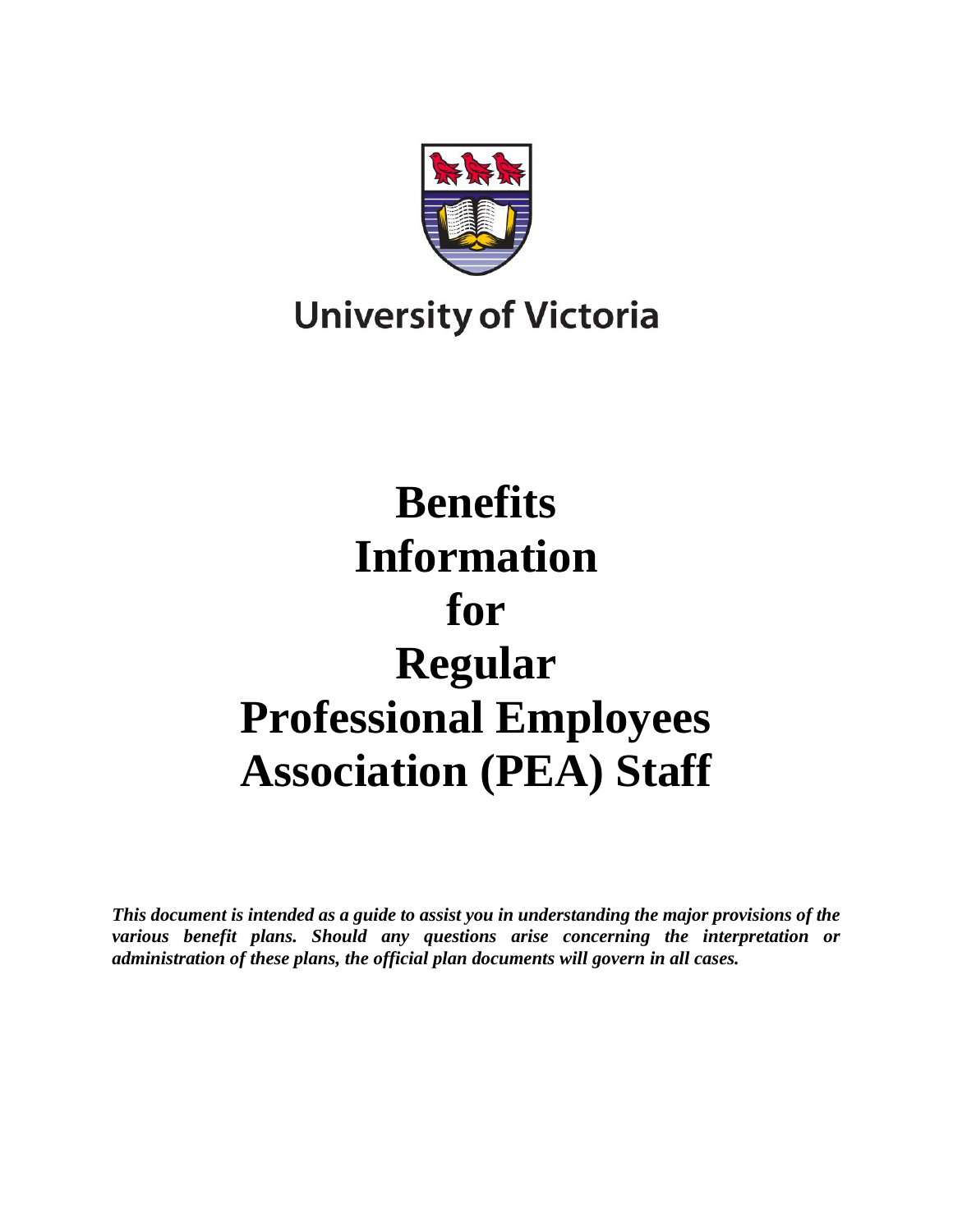|  |  |  | <b>TABLE OF CONTENTS</b> |
|--|--|--|--------------------------|
|--|--|--|--------------------------|

| (Spousal & Accidental Death)                                   |  |
|----------------------------------------------------------------|--|
|                                                                |  |
|                                                                |  |
| SECTION 4 - SICK LEAVE, LONG TERM DISABILITY INSURANCE PLANS & |  |
|                                                                |  |
|                                                                |  |
|                                                                |  |
|                                                                |  |
| <b>SECTION 5 - BENEFITS WHEN NOT ACTIVELY WORKING57</b>        |  |
|                                                                |  |
|                                                                |  |
|                                                                |  |
|                                                                |  |
|                                                                |  |
|                                                                |  |
|                                                                |  |
|                                                                |  |
|                                                                |  |
| <b>SECTION 6 - EMPLOYEE &amp; FAMILY ASSISTANCE PROGRAM 70</b> |  |
|                                                                |  |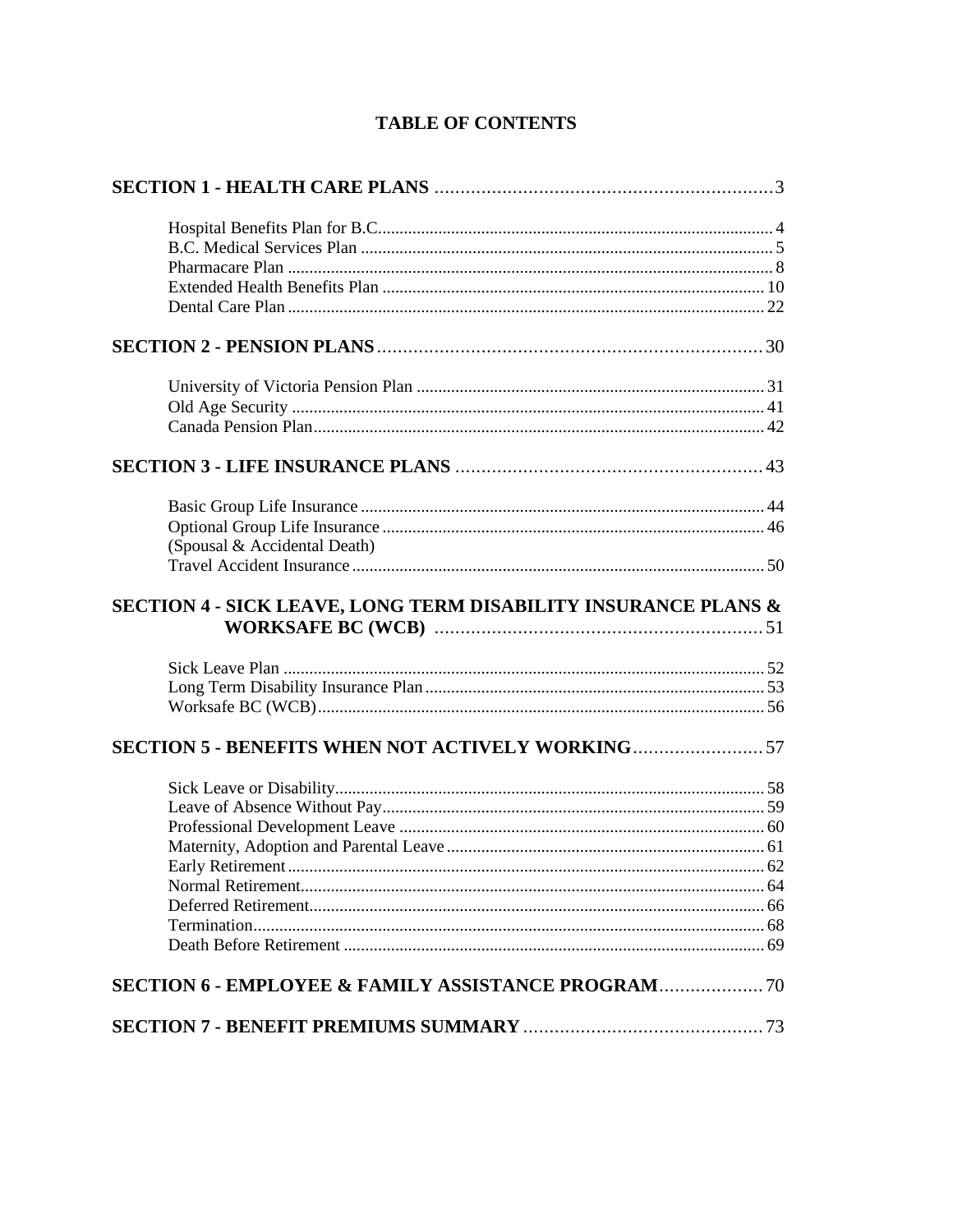## **SECTION 1 HEALTH CARE PLANS**

- B.C. Medical Services Plan
- B.C. Hospital Benefits Plan
- B.C. PharmaCare Plan
- University's Extended Health Benefits Plan
- University's Dental Care Plan

This section is intended as a guide to assist you in understanding the major provisions of these plans. Regular staff working half time or more from the following employee groups are eligible for coverage under this plan. Should any questions arise concerning the interpretation or administration of these plans, the official plan documents will govern in all cases.

The costs of the Hospital Benefits and PharmaCare Plans are included in the Employers Health Tax which replaced B.C. Medical Services Plan premiums. The total premium costs of the other health care plans in which you are enrolled are cost shared between you and the University.

*It is important to note that health services provided by the Government of the Province of British Columbia are subject to change without notice. Services reduced or eliminated are not automatically covered by other UVic health care plans*.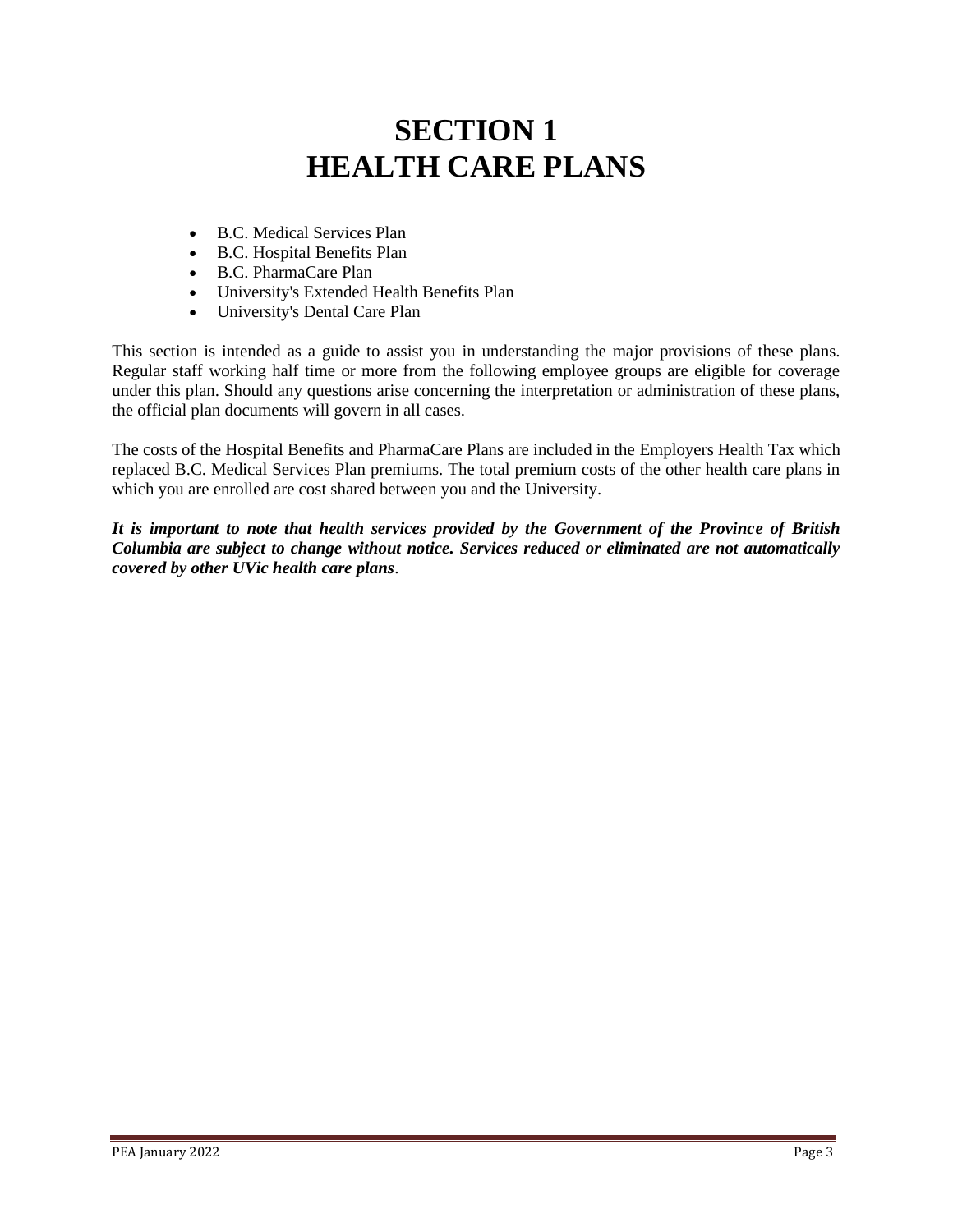## **HOSPITAL BENEFITS PLAN FOR B.C.**

Provides comprehensive hospital care at standard ward level and other qualifying hospital expenses.

#### **1. Eligibility**

Permanent residents who have resided in British Columbia for at least three months, and who are members of the B.C. Medical Services Plan.

#### **2. Membership**

You and your dependents are automatically covered, providing you meet the requirements above.

#### **3. Cost**

No premiums – included under the B.C. Medical Services Plan.

#### **4. Plan Benefits**

This non-contributory provincial government plan covers the cost of:

- a) Inpatient hospital accommodation (standard ward) including necessary nursing services, prescribed drugs, use of operating rooms, radiotherapy, physiotherapy, anesthetic and case room facilities, laboratory and x-ray services, medical and surgical supplies (with certain exceptions), rehabilitation treatment and other approved services rendered by hospital staff.
- b) Outpatient services including emergency, operating room, application and removal of casts, day care surgical services, renal dialysis, cancer therapy, cytology service, diabetic day-care and dietetic counselling facilities, and psoriasis day-care.
	- c) Out-of-province emergency hospital expenses refer to MSP website at <http://www2.gov.bc.ca/gov/content/health/health-drug-coverage/msp> under the section "Medical Care Outside BC".

#### **5. Plan Carrier**

Health Insurance BC (Medical Services Plan) PO Box 9035 Stn Prov Govt Victoria BC V8W 9E3 Phone: 1-800-663-7100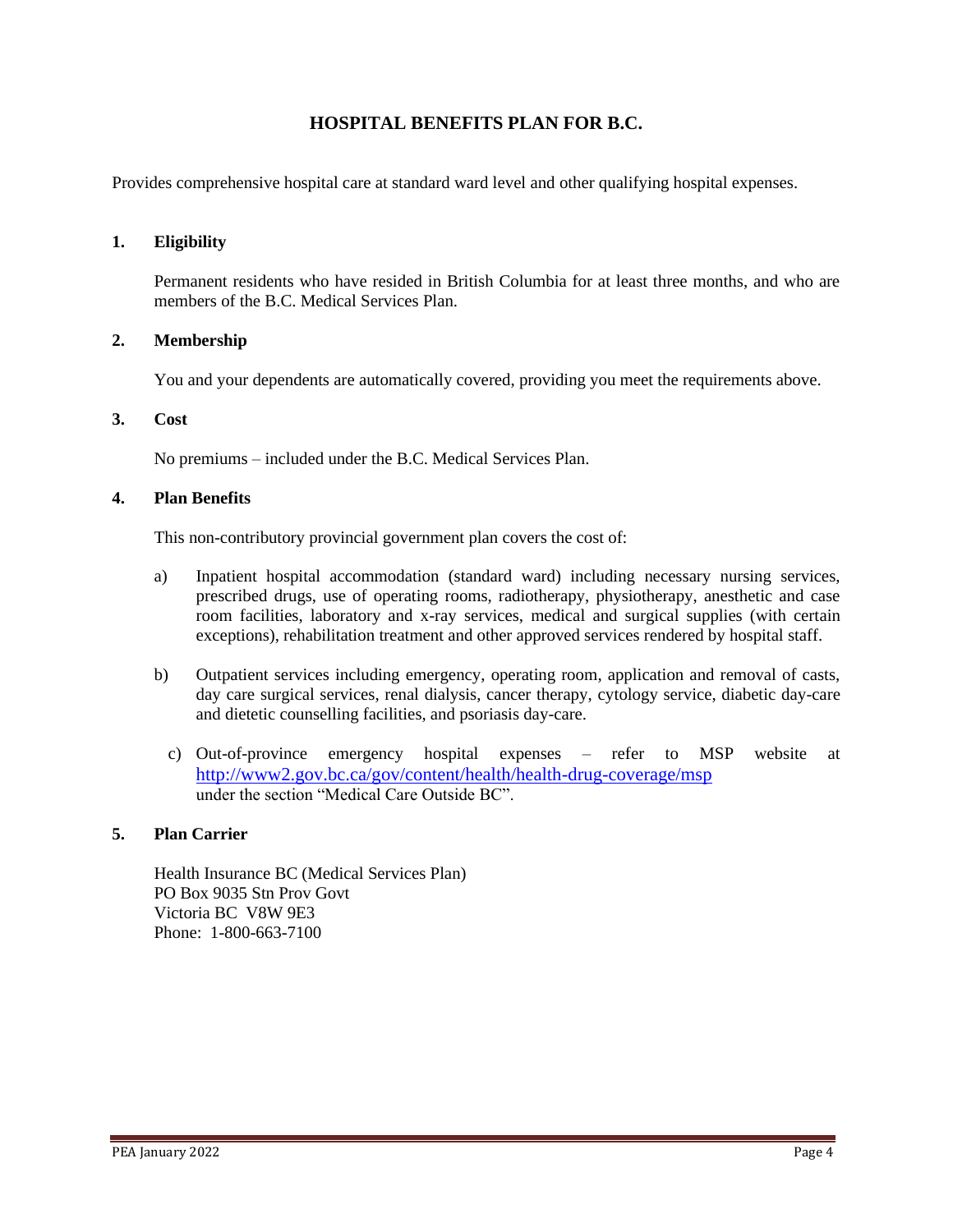## **B.C. MEDICAL SERVICES PLAN**

The Provincial Government Medical Plan provides coverage for required medical, surgical, obstetrical and diagnostic services of medical practitioners for all eligible plan members.

## **1. Eligibility**

- a) All B.C. residents must enroll in the Medical Services Plan.
- b) New residents to B.C. who are citizens of Canada, or lawfully admitted to Canada for permanent residence or by employment visa: after a waiting period of the remainder of the month of arrival plus an additional two months.

**If you are new to Canada**, apply for MSP as soon as you arrive. Your coverage may start three months after your arrival date in British Columbia. You should get private health care insurance while you wait.

**If you are moving from another province**, you should arrange for coverage with your former medical plan during the wait period. If your family is not here yet, they need to keep their existing provincial health care. Once they arrive, you can apply to add them to your plan. The wait period for each family member will begin on their individual arrival date.

#### **2. Applying for MSP**

#### **Apply Online**

**The online application takes about 15 minutes to complete.** This online application currently supports male (M) and female (F) gender designations. To make a submission with a non-binary gender (X) designation, please contact Health Insurance BC.

Before you start, make sure that:

- You are using one of these web browsers: Internet Explorer 11 or the latest version of Mozilla Firefox, Google Chrome or Apple Safari.
- You hav[e identification](https://www2.gov.bc.ca/gov/content/health/health-drug-coverage/msp/bc-residents/eligibility-and-enrolment/how-to-enrol/id-requirements) for everyone on your application. You will be asked to upload digital images of documents that support the name and Canadian citizenship or immigration status for all persons.
- You have your marriage certificate, divorce decree or legal name change certificate if your current legal name doesn't match the name on your ID.

## [Apply for MSP](https://my.gov.bc.ca/msp/application)

## **Apply by Mail**

You can also apply by mail using a paper application form:

[Application for Enrolment, HLTH 102 \(PDF, 625KB\)](http://www2.gov.bc.ca/assets/gov/health/forms/102fil.pdf)

Mail the completed application form to: Health Insurance BC Medical Services Plan PO Box 9678 Stn Prov Govt Victoria BC V8W 9P7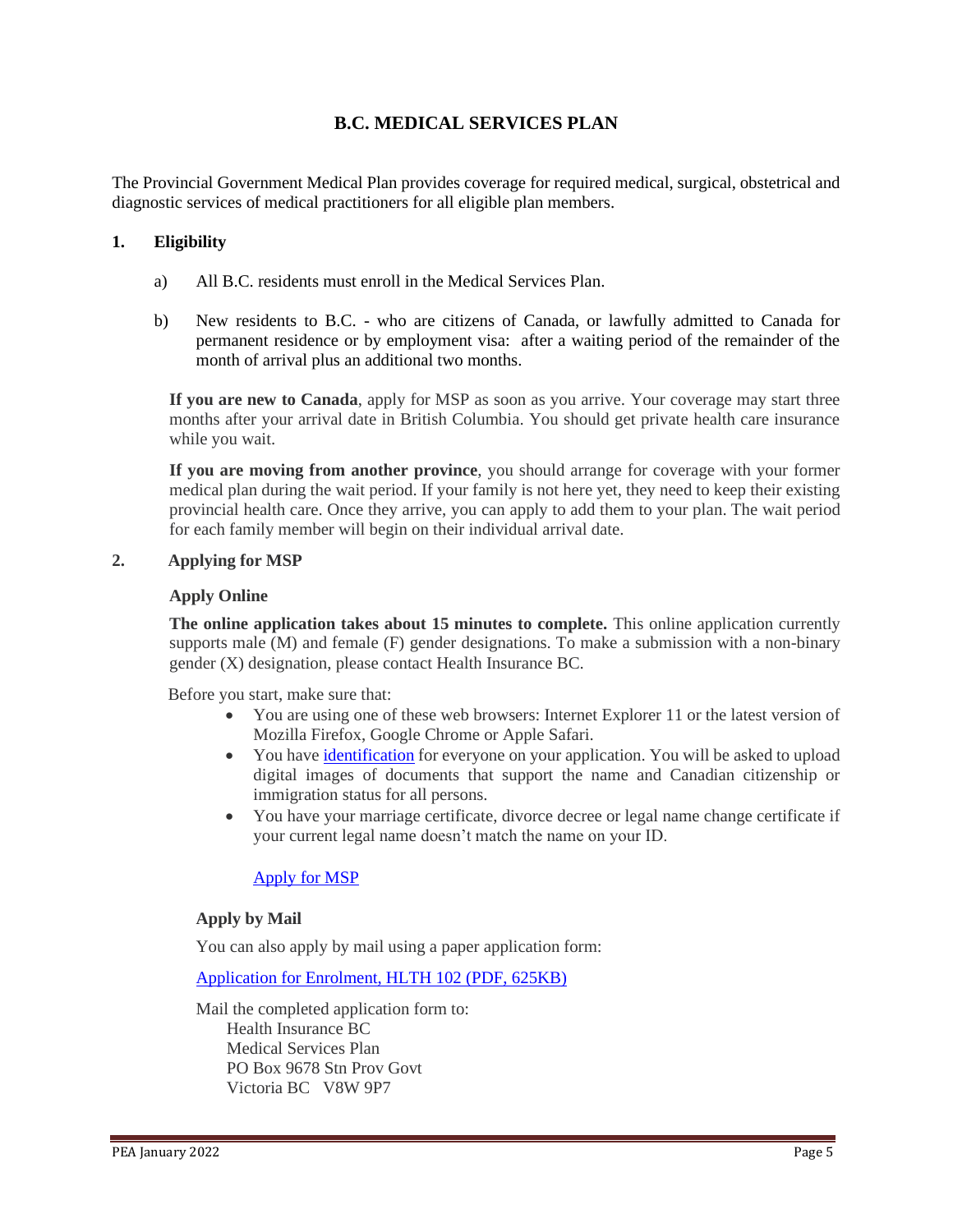## **4. Premium Costs**

Effective January 1, 2020 Medical Services Premiums are fully replaced by the new Employers Health tax. There is no cost to employees.

## **5. Plan Benefits**

This contributory provincial government plan includes the following benefits:

- a) medically required services provided by a physician, or a specialist (such as a surgeon, anesthetist, psychiatrist or ophthalmologist, when referred by a physician);
- b) maternity care provided by a physician or a midwife;
- c) diagnostic services, including x-rays and laboratory services, when provided at approved diagnostic facilities, and when ordered by a physician, midwife, podiatrist, dental surgeon or oral surgeon;
- d) dental and oral surgery, when medically required to be performed in hospital;
	- d) emergency out-of-province physician's and hospital charges payable on the same basis had the services been performed in British Columbia. For further information please refer to MSP's website at<http://www2.gov.bc.ca/gov/content/health/health-drug-coverage/msp> under the section "Medical Care Outside BC". *(Important note: Out-of province claims must be submitted within 90 days of the date of service***).**

## **6. Exclusions**

- a) non-medically required services such as cosmetic surgery
- b) dental services, except as outlined under Plan Benefits
- c) routine eye examinations for persons 19 to 64 years of age
- d) eyeglasses, hearing aids, and other equipment or appliances
- e) annual or routine examinations where there is no medical requirement
- f) services of counsellors or psychologists
- g) acupuncture, chiropractic, massage therapy, naturopathy, physical therapy and non-surgical podiatry services (except for MSP beneficiaries with premium assistance status)
- h) third party medical examinations required for such certificates or tests for:
	- driving a motor vehicle
	- employment
	- life insurance
	- school or university
	- recreational and sporting activities
	- immigration purposes
	- medication (prescription drugs)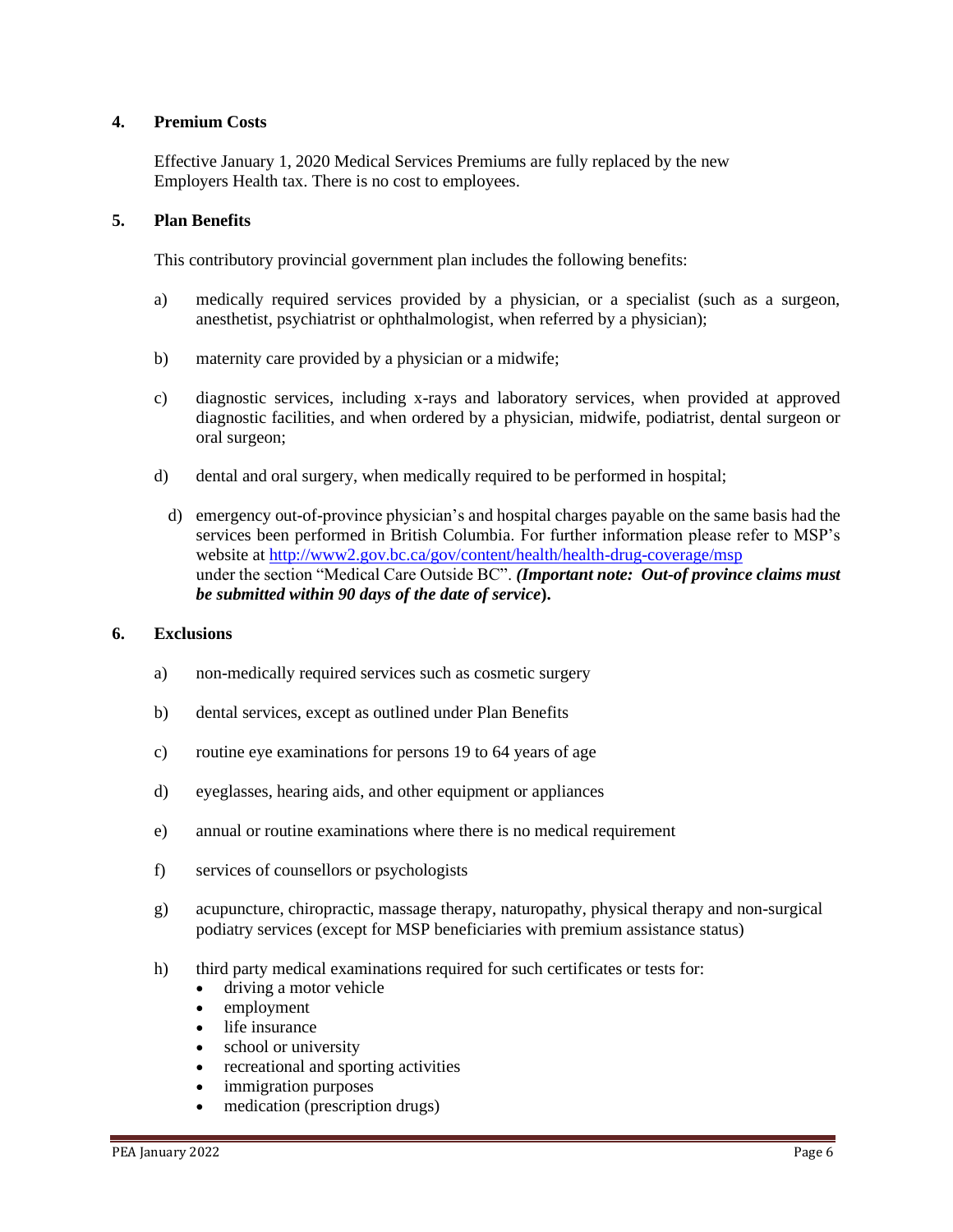## **7. Temporary Absence from B.C.**

If you plan to leave the province for 6 months or more you must advise MSP of your absence.

You may be eligible to retain your coverage for up to 24 months during a temporary absence from BC. Approval is limited to once in 5 years for absences that exceed 6 months in a calendar year. If you are unsure whether you will qualify for coverage during an absence, you should contact MSP directly.

When you stay outside BC longer than the period for which you are entitled to coverage, you will be required to fulfill the waiting period again upon return to the province before coverage can be renewed.

## **8. Termination of Coverage**

Coverage under the University's Group Medical Services Plan terminates on the earlier of the last day of the month in which employment terminates, including retirement, or the last day of the month in which other eligibility requirements are no longer being met (such as dependents' age, financial dependency, etc.). If you choose to work beyond your normal retirement date, group coverage will continue to the earlier of your retirement date, or December  $31<sup>st</sup>$  of the year in which you reach age 71.

The University will notify MSP when a person is no longer eligible for the University group coverage, and MSP will then start to bill you directly.

## **9. Plan Carrier**

Health Insurance BC (Medical Services Plan) PO Box 9035 Stn Prov Govt Victoria BC V8W 9E3 Phone: 1-800-663-7100 <http://www2.gov.bc.ca/gov/content/health/health-drug-coverage/msp>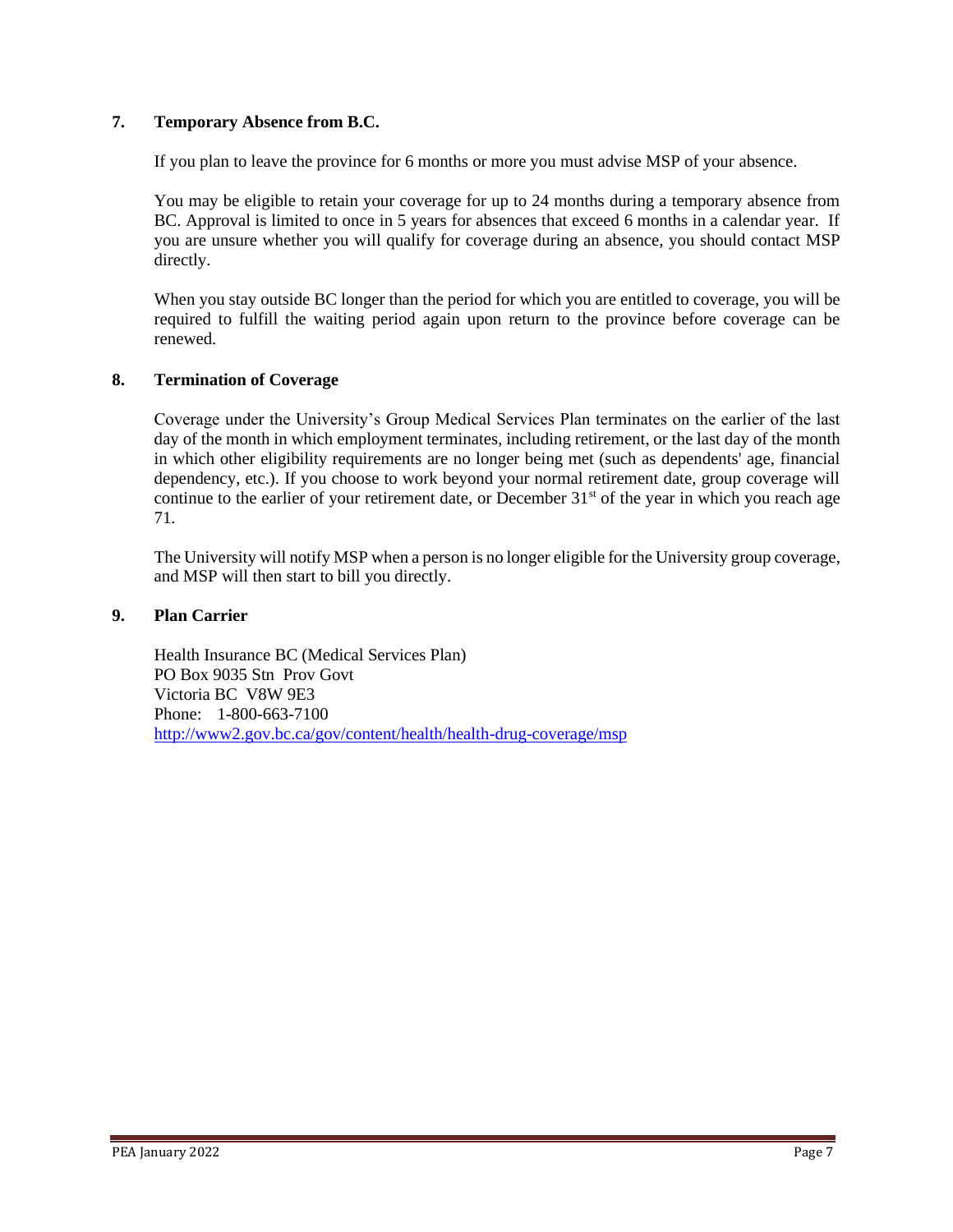## **PHARMACARE PLAN**

PharmaCare provides financial assistance to British Columbia residents for eligible prescription drugs and designated medical supplies. This program provides reasonable access to drug therapy and is an integral part of the health system that serves British Columbia. PharmaCare does not cover out-of-province expenses.

## **1. Eligibility**

If you are a BC resident and enrolled with the Medical Services Plan (MSP), you must register your family to receive your maximum financial assistance under Fair PharmaCare. Your family includes you, your spouse and any dependent children whose Medical Services Plan coverage is on the same contract as you or your spouse.

## **2. Membership**

To register for Fair PharmaCare financial assistance you must:

- be a resident of British Columbia for at least three months; and
- be registered with the Medical Services Plan of British Columbia (MSP); and
- have filed an income tax return for the relevant taxation year. If you are a new Canadian resident a more recent tax return or alternate proof of net income information may be accepted.
- For further information, including how to register for the Fair PharmaCare Program, please visit their website at: [http://www.health.gov.bc.ca/pharme/.](http://www.health.gov.bc.ca/pharme/) PharmaCare will issue a Registration Certificate once your registration has been approved.

## **3. Cost to Plan Member**

No premiums – included under the B.C. Medical Services Plan.

## **4. Plan Benefits**

- eligible drugs prescribed by your physician, surgeon, dentist, midwife or podiatrist (PharmaCare reimbursements are based on the average price of low cost alternative and reference based drugs)
- insulin, needles and syringes for diabetes
- certain ostomy supplies
- designated permanent prosthetic appliances and children's orthotic devices (braces). *(Note these benefits require prior approval. Please ask your medical supplier for an application form.)*

Once registered, the PharmaNet Program will track all prescriptions purchased in BC and automatically covers 70% of eligible prescription drug costs which exceed your family's deductible in a calendar year. PharmaCare's annual deductible is calculated as a percentage of your family's net income.

Prescription drug costs not covered by the Fair PharmaCare program may be eligible for reimbursement through the University's Extended Health Benefits Plan. Please refer to the Extended Health Benefit section for further information.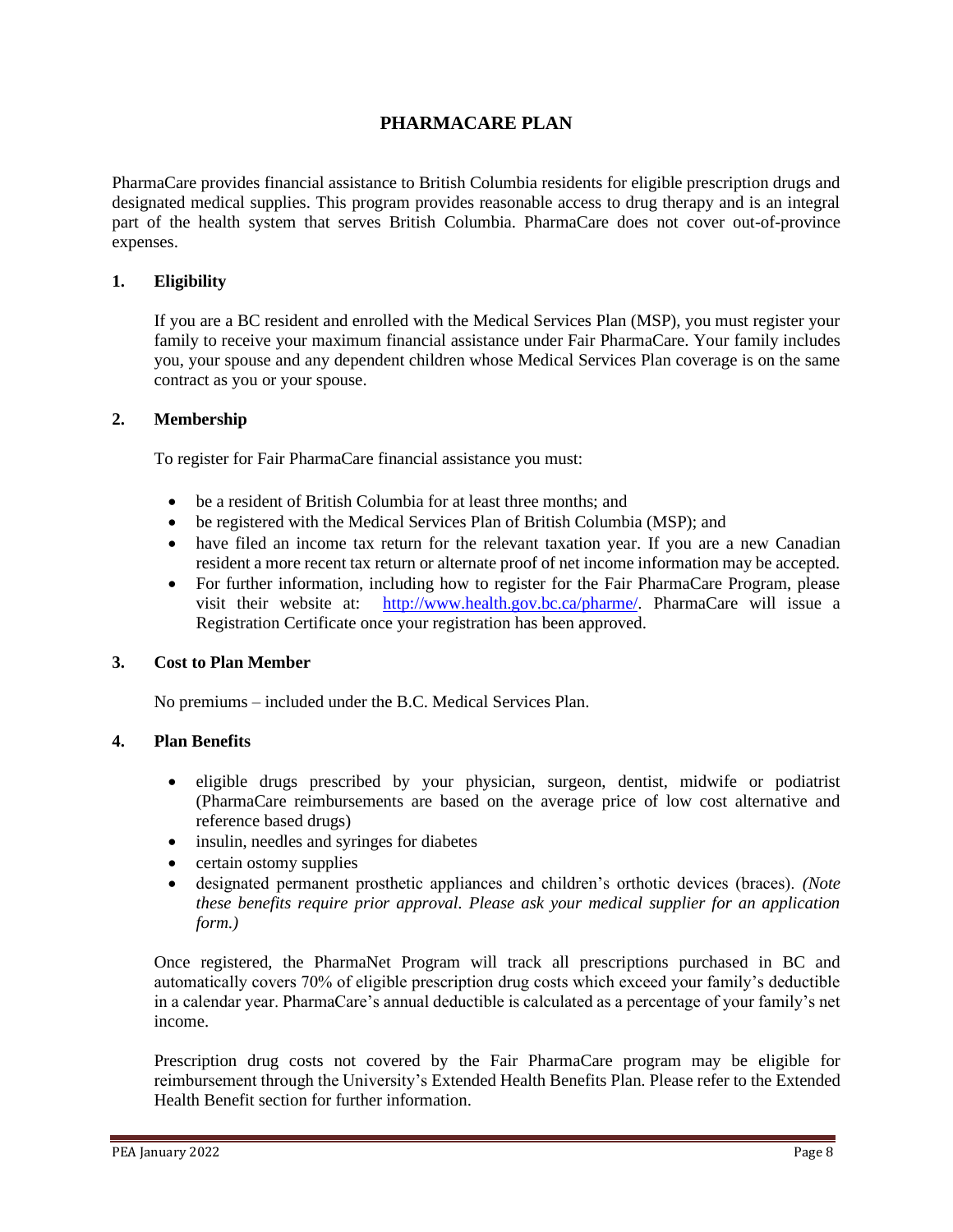## **5. Exclusions**

- eyeglasses
- hearing aids or hearing aid batteries
- bandages
- artificial sweeteners
- antacids, laxatives, and other over-the-counter drugs
- wheelchairs, walkers, and other medical devices
- drug costs which have been fully reimbursed by another plan
- drugs or supplies obtained while outside of British Columbia
- mail-order prescriptions requested from companies located outside the province
- medical costs for kidney dialysis covered by B.C. Renal Agency
- medications for cancer treatment covered by B.C. Cancer Agency
- medications for transplants covered by B.C. Transplant Society
- medications not designated as approved PharmaCare benefits
- herbal medicine products

## **6. Plan Carrier**

Health Insurance BC (Medical Services Plan) P.O. Box 9035 Stn Prov Govt. Victoria BC V8W 9E3 Phone: 1-800-663-7100 [www.health.gov.bc.ca/pharme](http://www.health.gov.bc.ca/pharme)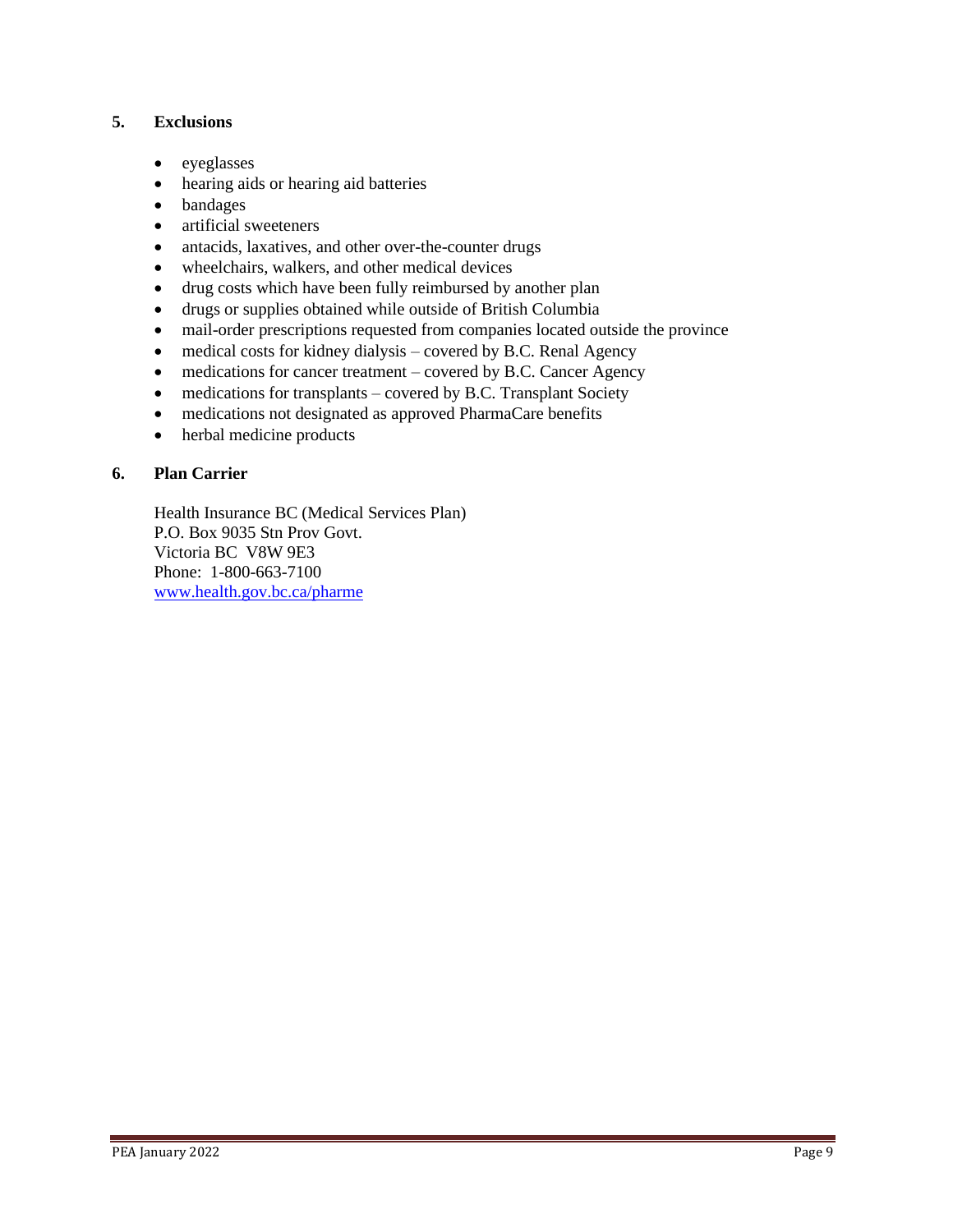## **EXTENDED HEALTH BENEFITS PLAN**

The Extended Health Benefits Plan is designed to assist members in paying for some specified services and supplies as outlined in the Plan Document issued by Pacific Blue Cross to the University of Victoria.

## **1. Eligibility**

All regular staff covered by this plan and are employed half-time or more, are eligible to join the Extended Health Benefits Plan.

If you choose to work beyond your normal retirement date, benefits will continue to the earlier of your retirement date, or December 31<sup>st</sup> of the year in which you reach age 71.

## **2. Eligible Dependents**

- a) Your legal spouse or common-law partner (a common-law partner is a person who has been publicly represented as your spouse for at least one year).
- b) Any child, stepchild, legally adopted child, or legal ward of the employee who is:
	- 1. unmarried and dependent on the employee, and under the age of 21 years (children under age 21 are **not** covered if they are working more than 30 hours a week, unless they are full-time students).
	- 2. age 21 to 25 and in **full time** attendance at a recognized educational institute. If child is no longer a student, the coverage will cease at the end of the month of finishing school or university.
	- 3. incapable of supporting themselves because of physical or mental disorder are covered without age limit if the disorder begins before they turn age 21, or while they are students under age 25, and the disorder has been continuous since that time. Disabled status is subject to approval by PBC. The Dependent must become disabled while covered as a Dependent under Clause 1 or 2 above.

Note: You must apply for dependent coverage within one month of the date of marriage, one month of common-law status or one month of acquisition (i.e. birth or adoption) of an eligible dependent.

You must immediately advise the Benefits Office in Human Resources if at any time a child is no longer a full-time student, or there are other changes to the status of your dependents (eg. you are no longer legally married).

## **3. Membership**

You are required to immediately enroll in the Extended Health Benefits Plan. Your coverage may start on the first day of the month coinciding with or following your appointment.

At the time of enrollment you have the option of covering eligible dependents. Once enrolled, no further addition or deletion of dependents will be permitted without satisfactory proof of a change in marital or dependent status, as outlined above.

## **4. Premium Costs**

Premiums are cost shared with the University – employee pays 25% and the University 75%. See Section 7 for monthly premium amounts.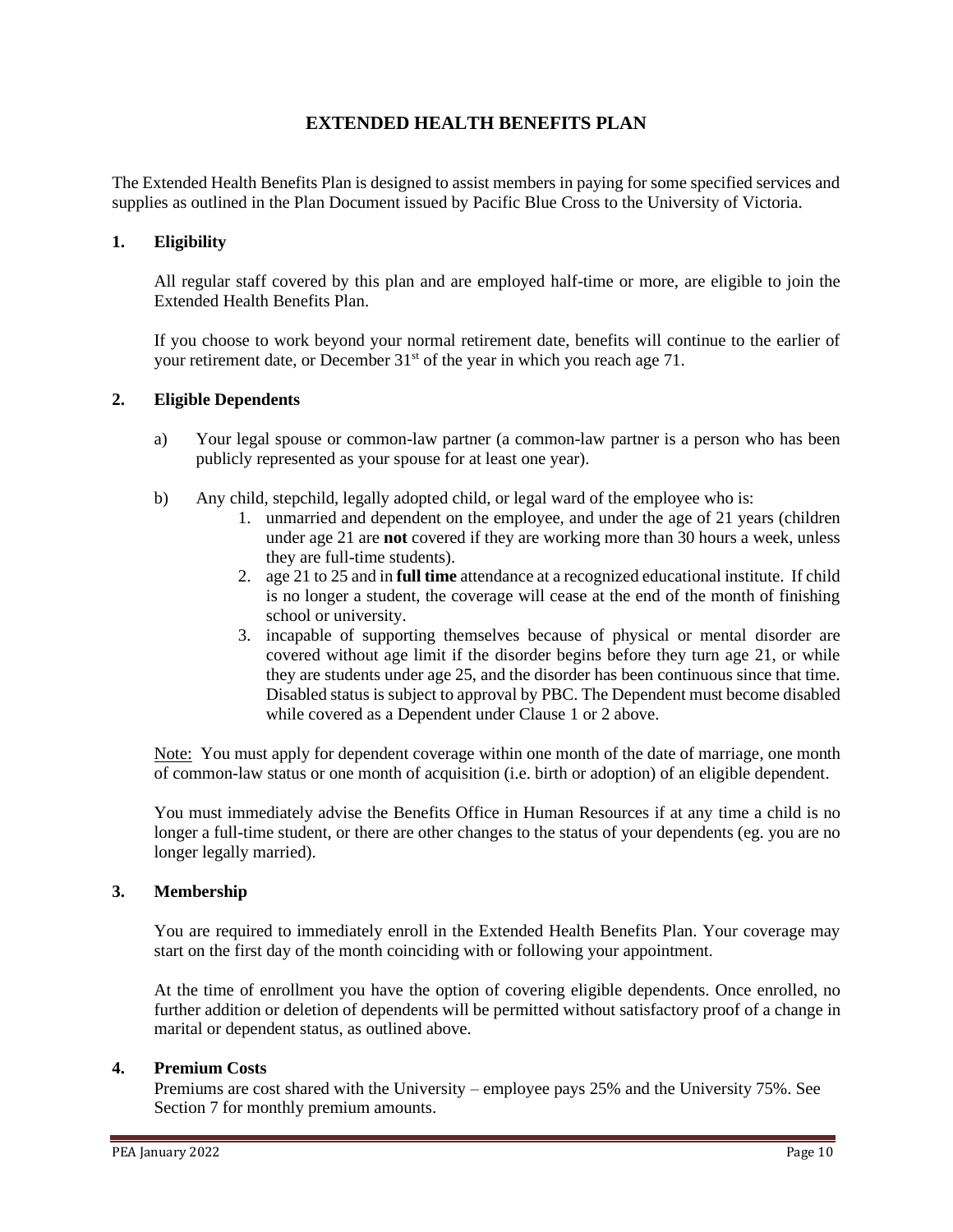Premiums are paid in advance (e.g. deductions in October are for November coverage).

#### **5. Plan Benefits**

There is an overall deductible of \$100.00 per person or family each calendar year. Eligible expenses in excess of this deductible will be paid up to plan limits as specified below.

If in any calendar year the eligible expenses incurred do not exceed the deductible, the eligible expenses incurred during the last three months of the calendar year may be applied against the deductible for the next calendar year.

Reimbursement for both in-province and out-of-province is 100% of eligible expenses, up to the plan limits as outlined below:

The lifetime maximum amount of benefits payable for any one member or dependent is \$1,000,000.

**The following information is intended to be a descriptive outline only. All provisions of the Plan are subject to the terms and conditions of the contract issued to the University by Pacific Blue Cross. It is recommended that you request pre-authorization from Pacific Blue Cross for all major purchases.**

The Extended Health Benefits Plan covers reasonable and customary charges for the following services when medically necessary, and prescribed, ordered, or referred by a Physician.:

## **A) BENEFITS INSIDE THE PROVINCE**

Your EHC plan covers Customary charges for the following services and supplies when medically necessary, and prescribed, ordered, or referred by a Physician, Dentist, or Nurse practitioner. Unless otherwise indicated, the maximums included here are on a per person basis.

## **(1) Hospital**

a) the additional charge for semi-private or private room accommodation in a Hospital, the extended care unit of a Hospital, and

b) the additional charge for semi private or private room accommodation, board charges, and any other user fees incurred in a convalescent facility Admission to the convalescent facility must occur within 48 hours of discharge from the Hospital where the patient was confined for a minimum of 5 days for the same illness or injury.

Charges for rental of a telephone, television, or similar equipment are not covered.

## **(2) Emergency Ambulance**

Charges for licensed ambulance services (over and above any amount paid by a government plan) for the member or dependent, in an EMERGENCY requiring IMMEDIATE transportation, following a serious accidental injury or sudden attack of serious illness, to and from the nearest Canadian hospital equipped to provide the required treatment.

Where necessary when time is critical and the patient's condition prevents the use of other means of transportation, emergency transportation by air will be covered. Emergency transportation from one hospital to another for the required treatment will be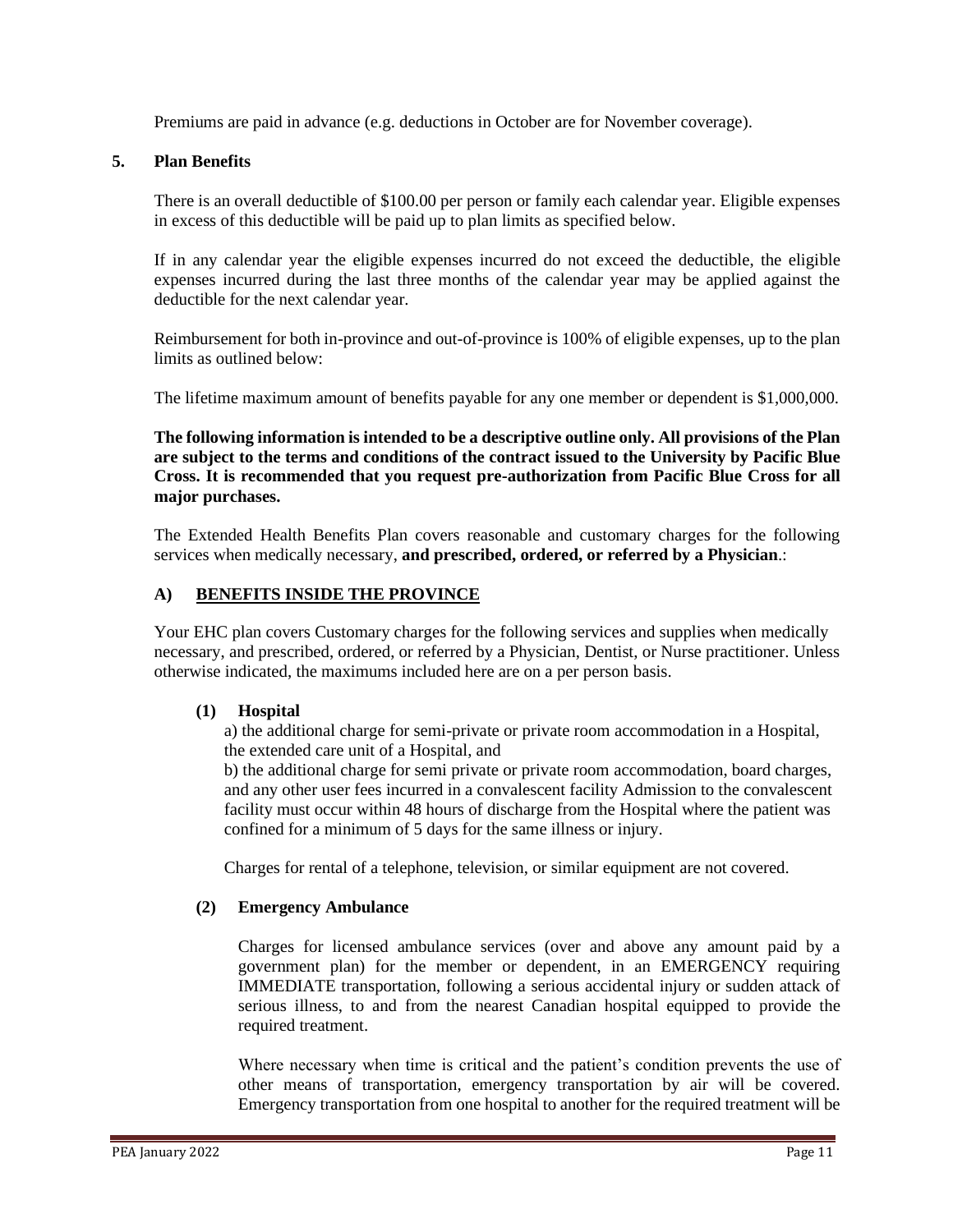covered only if the original hospital has inadequate facilities. Charges for an attendant will be covered when medically necessary.

## **(3) Drugs**

Charges for an Eligible expense in a quantity we consider reasonable, and as approved by our Benefit review, and

a) which are dispensed by a Pharmacist, Physician, Dentist, or Nurse practitioner, legally licensed, certified, or registered to practice by the appropriate licensing, certification or registration authority in the jurisdiction where the care or services are provided and acting within the scope of the license, including:

i) Life sustaining non-prescription drugs

ii) insulin preparations, diabetic test strips, lancets, needles, and syringes for diabetes management

iii) injectable vitamin B12 for the treatment of pernicious anemia

iv) allergy serums when administered by a Practitioner, or b) which legally require a

prescription from a medical provider legally authorized to do so, including:

- i) Compounded drugs
- ii) contraceptive drugs.

**Note:** To ensure that the Extended Health Benefits Plan does not pay for expenses which would otherwise be covered by the BC Government, Pacific Blue Cross will require proof of registration with the Fair PharmaCare Program before claims over \$1,000 per annum are paid. An application for Special Authority designation may also be required. Regardless of the decision by PharmaCare to accept or deny Special Authority coverage, the plan covers the drug when you provide proof of PharmaCare's decision prior to or with your first claim submission.

Once registered, any eligible prescription expenses in excess of your family's annual deductible with Fair PharmaCare will be covered 30% by Pacific Blue Cross and 70% by Fair PharmaCare.

Effective January 1, 2015, Generic Pricing will be applied when there is a generic drug available. If there is not a generic alternative, a brand name drug is provided and reimbursed at the brand name price.

You may request the brand name and pay the difference between the brand and the lowest cost generic drug. Alternatively, your physician can transcribe "no substitutions" on the prescription where appropriate.

Specific high cost BC PharmaCare limited coverage drugs are identified by us as our Special Authority Enforcement list. We will reject claims for a drug on this list until we receive confirmation of BC PharmaCare's Special Authority decision for the drug. Once the BC PharmaCare decision (approved or declined) is on file with us, we will consider this drug as eligible based on:

a) if BC PharmaCare approval is confirmed, the approval period determined by BC Pharmacare,

or

b) if the BC PharmaCare decision is to decline, and if the request otherwise meets our definition of an Eligible drug, the approval period as determined by us.

## **(4) Private Duty Nursing Care**

Fees for the services of a Registered Nurse for private duty care (other than a nurse who ordinarily resides with or who is related to the member) in the management of an acutely ill patient in the persons home, based on the schedule of fees of the Registered Nurses' Association of British Columbia, up to a MAXIMUM of the equivalent of 30 days of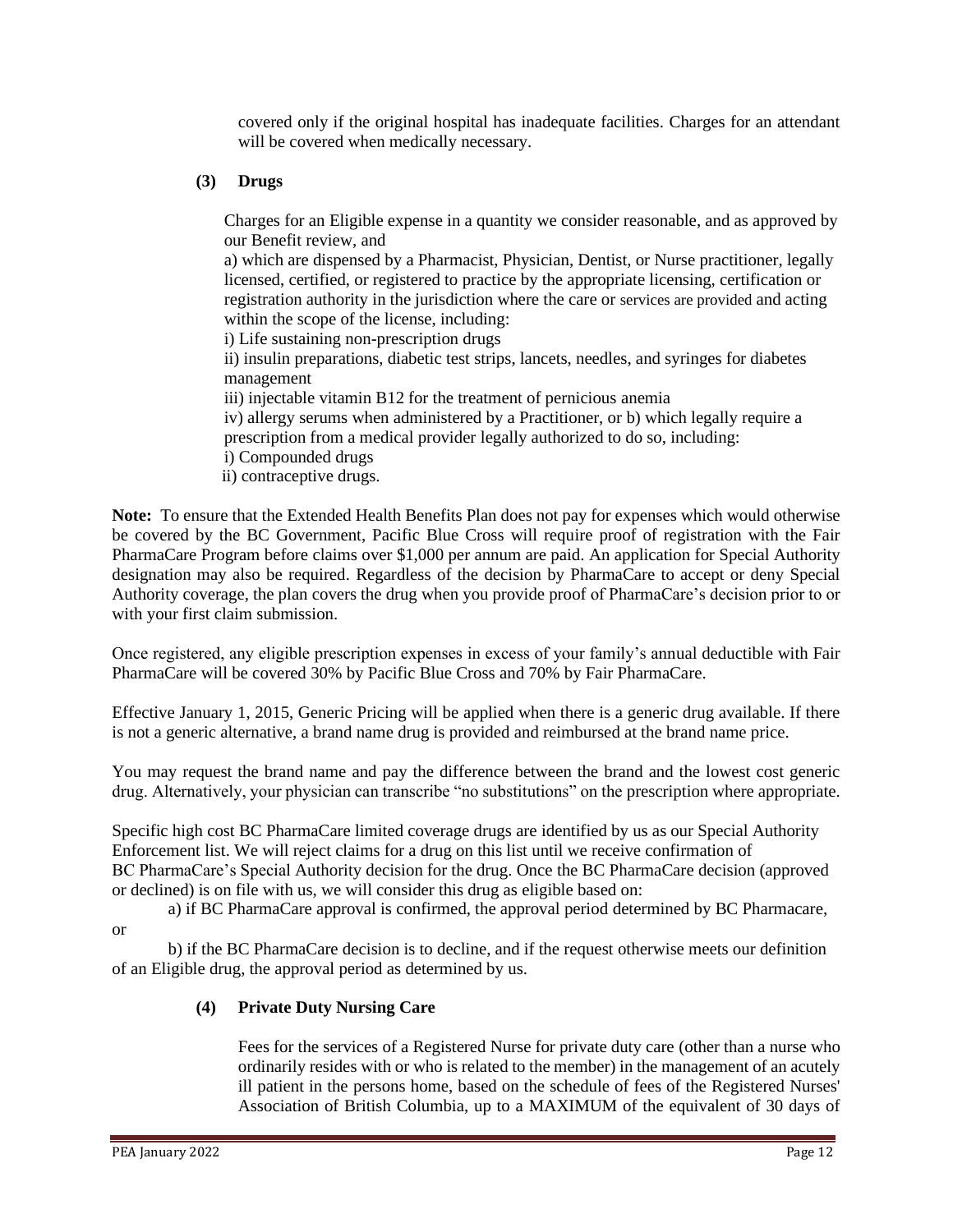such services during each calendar year for each member or dependent. The services must be rendered by a nurse who is currently registered with the Registered Nurses' Association of British Columbia.

## **(5) Dental Accident**

Dental treatment by a Dentist, which is required, performed, and completed within 52 weeks after an Accidental injury which occurred while covered under this EHC plan, for the repair or replacement of natural teeth or prosthetics. No payment will be made for temporary, duplicate, or incomplete procedures, or for correcting unsuccessful procedures.

Accidental means caused by a direct external blow to the mouth or face resulting in immediate damage to the natural teeth or prosthetics and not by an object intentionally or unintentionally being placed in the mouth.

PBC will pay benefits based on eligible dental services and financial limits in their current Fee schedule, and pay the fees in their current Fee schedule or, if applicable, the Fee guide in the province/territory of service.

## **(6) Medical Aids and Supplies provided by a medical supplier(as approved by PBC)**

Charges for the following services and supplies as prescribed or referred by a Physician:

As Fair PharmaCare also provides some coverage for prosthetic devices, receipts should be sent first to them for consideration of payment.

## **(7) Standard durable Medical Equipment**

When prescribed or referred by a Physician as follows:

a) oxygen

- b) ostomy and ileostomy supplies
- c) walkers, canes and cane tips, crutches, casts, and trusses

d) splints and collars (but not elastic or foam supports), rigid support braces and permanent prostheses (artificial eyes, limbs, larynxes, and mastectomy forms), when prescribed by a Physician, physiotherapist, chiropractor, or Nurse practitioner, as medically necessary after diagnosis of the patient. Myoelectrical limbs are excluded, but we will pay the equivalent of a standard prosthesis

e) charges for the following items to the maximum amounts indicated per calendar year:

iii) surgical stocking ................................................... \$250

f) wigs and hairpieces required as a result of medical treatment, injury, alopecia areata, alopecia universalis or alopecia total is to a lifetime maximum of \$500

- (a) Preauthorization is required from Pacific Blue Cross for expenses in excess of \$5,000.
- (b) Charges for standard durable medical equipment when rented from a medical supplier. If unavailable on a rental basis, or required for a long-term disability, purchase of these items from a provider may be considered.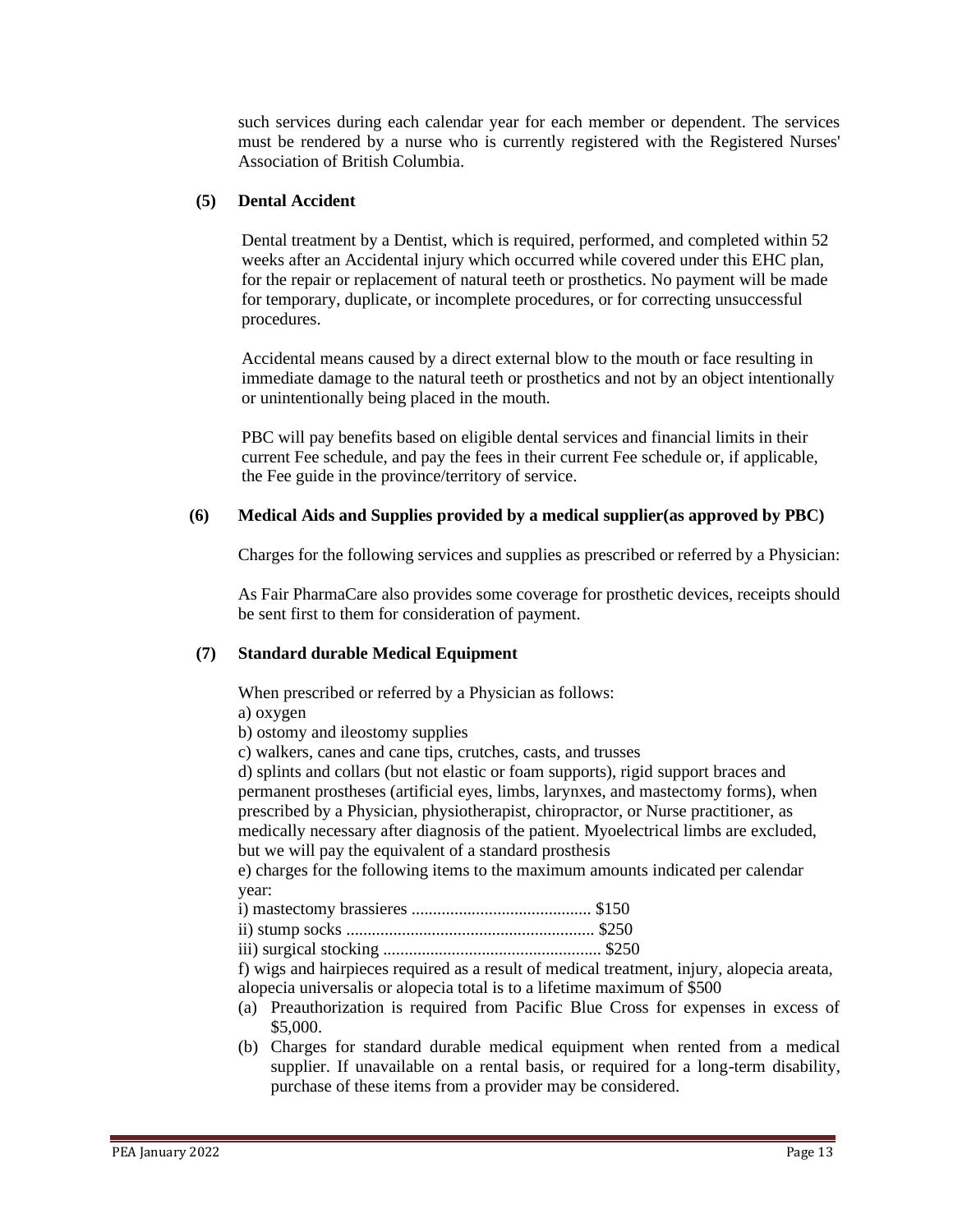- (c) Repairs to purchased items. Pacific Blue Cross will replace the item when it can no longer be made functional. Pacific Blue Cross may request trade-in or return of replaced equipment.
- (d) Reimbursement on rental equipment will be made monthly and will in no case exceed the total purchase price of similar equipment.
- (e) Standard durable equipment includes:
	- i) Manual wheelchairs, manual type hospital beds, and necessary accessories. Electric wheelchairs and hospital beds will be covered only when the patient is incapable of operating a manual wheelchair, otherwise Pacific Blue Cross will pay the manual equivalent.
	- ii) Medical monitors including heart and blood glucose monitors, and cardiac screeners.
	- iii) Bi-osteogen systems (when recommended by an orthopedic surgeon) and growth guidance systems.
	- iv) Breathing machines and appliances including respirators, compressors, percussors, suction pumps, oxygen cylinders, masks, and regulators.
	- v) Insulin infusion pumps for diabetics when basic methods are not feasible.
	- vi) Transcutaneous electric nerve stimulators (TENS) when prescribed for intractable pain.
	- vii) Transcutaneous electric muscle stimulators (TEMS) required when, due to an injury or illness, all muscle tone has been lost.

#### **(8) Hearing Aids**

Hearing aids for adults and children when prescribed by a Certified Ear, Nose and Throat Specialist or supplied by a recognized Audiologist on the recommendation of a Physician and Surgeon. Payment will not be made for repairs and maintenance, batteries, or recharging devices, or other such accessories. Replacement hearing aids will be covered only when the hearing aid cannot be satisfactorily repaired. The maximum benefit payable during a five calendar year period is \$900 per person.

#### **(9) Orthotics and Orthopedic Shoes**

When prescribed by a Physician or Podiatrist as medically necessary, custom fitted orthopedic shoes (including repairs), orthopedic shoes attached to a brace, and modifications to stock item footwear to a maximum in a calendar year of \$400 for an adult and \$200 for a dependent child.

Foot orthotics (including arch supports) when prescribed by a Physician or Podiatrist, to a maximum benefit payable of \$400 per person in a calendar year.

#### **(10) Vision Care and Eye Examinations**

Charges for the purchase and/or repair of eyewear when prescribed by an ophthalmologist or optometrist and charges for laser eye surgery to a maximum of \$500 per person in a 2 calendar year period. Charges for non-prescription eyewear including safety goggles and cataract lenses are not covered.

Charges for routine eye examinations every 2 calendar years to a maximum of \$75 per person when performed by an ophthalmologist or optometrist for persons between the ages of 19 and 64.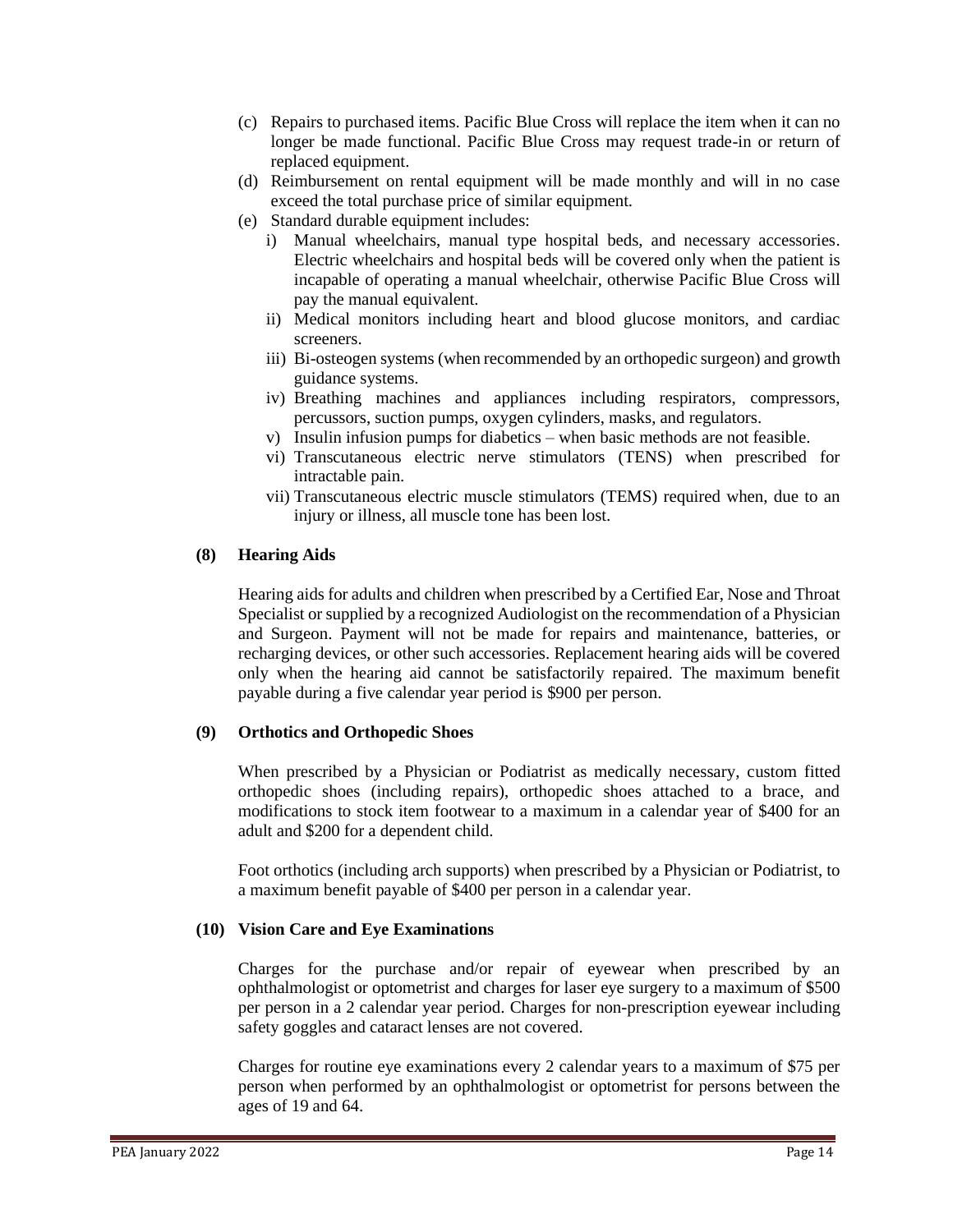## **Items 11 to 19 following do not require referral by a Physician:**

## **(11) Acupuncture**

Charges for acupuncture treatments performed by a Physician, Physiotherapist, Naturopath, or Registered Acupuncturist licensed to perform acupuncture in British Columbia ). The maximum benefit payable in any calendar year is \$500 per person.

## **(12) Clinical Psychology/Counselling**

Fees of Clinical Psychologists licensed in British Columbia, including Clinical Counsellors and Clinical Social Workers registered with the B.C. Association of Clinical Counsellors or Social Workers. The combined maximum benefit payable in any calendar year is \$1,000 per person.

## **(13) Speech Therapy**

Fees of Speech Therapists licensed in British Columbia. The maximum benefit payable in any calendar year is \$500 per person.

## **(14) Chiropractor Services**

Fees of Chiropractors registered or licensed in British Columbia (but not including Xray service). You will be reimbursed \$30 per visit for the first 12 visits in a calendar year, and then the full cost, as is reasonable and customary, for each visit over 12 in a calendar year, to a maximum of \$500 per person in any calendar year.

## **(15) Naturopathic Services**

Fees of Naturopathic Physicians registered or licensed in British Columbia (but not including X-ray service). You will be reimbursed  $$20$  per visit for the first 12 visits in a calendar year, and then the full cost, as is reasonable and customary, for each visit over 12 in a calendar year, to a maximum of \$500 per person in any calendar year.

## **(16) Physiotherapy**

Fees of Physiotherapists registered or licensed in British Columbia (other than a Physiotherapist who is related to or resident with the member). You will be reimbursed \$30 per visit for the first 12 visits in a calendar year, and then the full cost, as is reasonable and customary, for each visit over 12 in a calendar year, to a maximum of \$500 per person in any calendar year.

## **(17) Massage Therapy**

Fees of Massage Practitioners registered or licensed in British Columbia (other than a Massage Practitioner who is related to or resident with the member). You will be reimbursed \$30 per visit for the first 12 visits in a calendar year, and then the full cost, as is reasonable and customary, for each visit over 12 in a calendar year, to a combined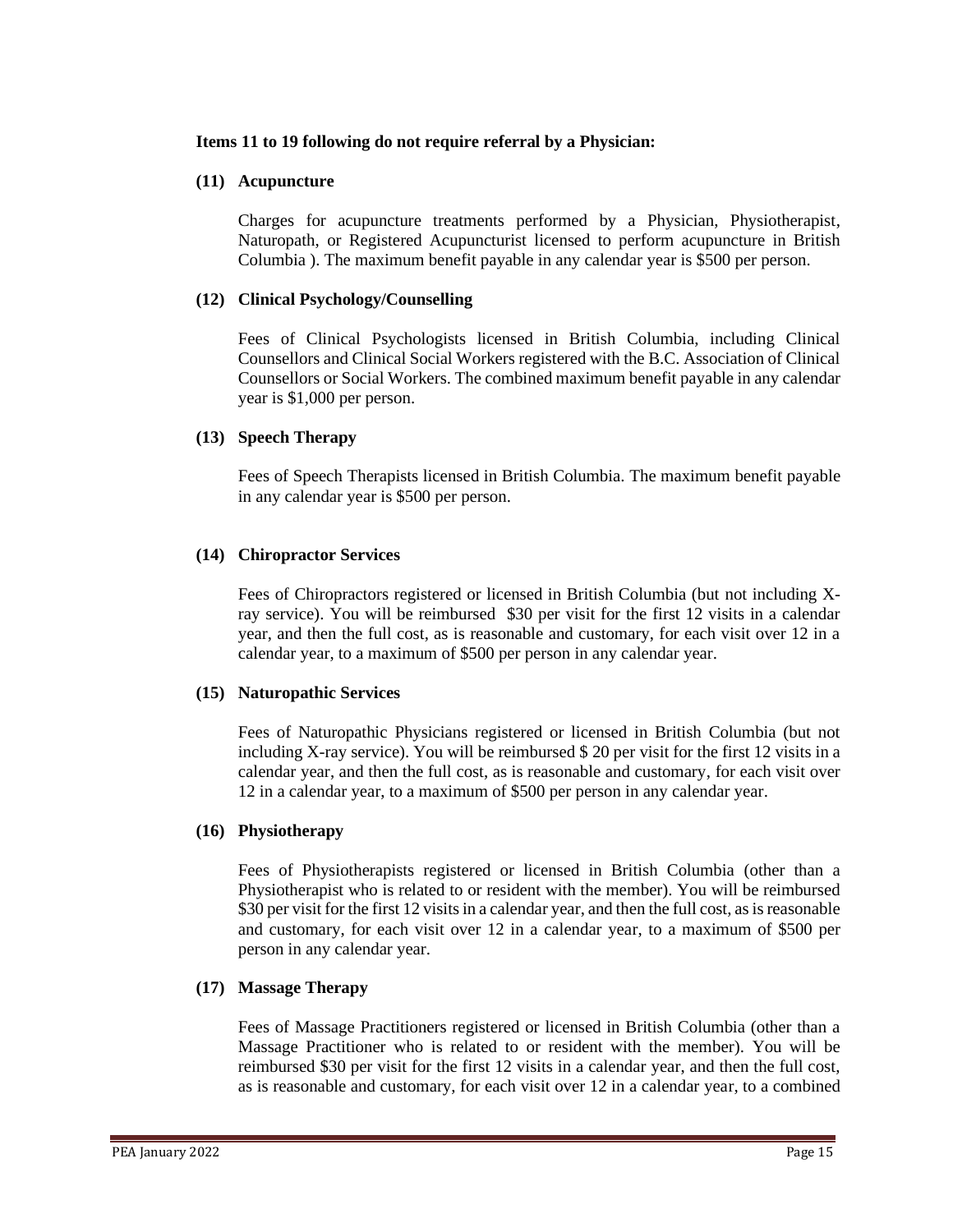maximum of \$500 per person in any calendar year. *Effective July 1, 2020 combined maximum \$750 per person.*

## **(18) Podiatry Services**

Fees of Podiatrists registered or licensed in British Columbia (but not including X-ray service or appliances). You will be reimbursed \$20 per visit for the first 12 visits in a calendar year, and then the full cost, as is reasonable and customary, for each visit over 12 in a calendar year, to a maximum of \$500 per person in any calendar year.

#### **(19) Dietician**

Fees of Dieticians registered or licensed in British Columbia. The maximum benefit payable in any calendar year is \$500 per person.

## **B) EMERGENCY OUT-OF-PROVINCE BENEFITS**

While traveling or on vacation outside British Columbia, benefits are payable for the following expenses incurred **IN AN EMERGENCY ONLY** and when ordered by the attending Physician (emergency means a sudden unexpected injury or an acute episode of disease that requires **immediate** treatment or surgery. If further treatment or surgery is required the severity of the condition must be such that it would not allow the patient to be returned to B.C. for treatment). Non-emergency continuing care, testing, treatment, and surgery, and amounts covered by any government plan and/or any other provider of health coverage are not eligible.

**It is important to contact Medi-Assist within 24 hrs of an emergency, and before any treatment is commenced. In the event of a medical emergency, call Medi-Assist using the toll-free numbers on the back of your benefit plan card. For further information see details below under Emergency Travel Assistance.**

- (1) Local ambulance services when immediate transportation is required to the nearest hospital equipped to provide the treatment essential to the patient.
- (2) The hospital room charge and charges for services and supplies when confined as a patient or treated in a hospital, to a maximum of 90 days. If reasonably possible, Pacific Blue Cross should be notified within 5 days of the patient's admission to hospital. When the patient's condition has stabilized, Pacific Blue Cross has the right, with the approval of the attending Physician, to move the patient by licensed ambulance service to the hospital nearest the patient's home which is equipped and has space available to provide further medical treatment. Where transportation would endanger the patient's health, the 90 day limit may be extended.
- (3) Services of a Physician and laboratory and x-ray services.
- (4) Prescription drugs in sufficient quantity to alleviate an acute medical condition.
- (5) Other emergency services and/or supplies, if PBC would have covered them inside your province of residence.

## **Emergency Travel Assistance**

In emergencies which occur while your (and your eligible dependents) are traveling, Medi-Assist will coordinate the following services:

(1) Locate the nearest appropriate medical care.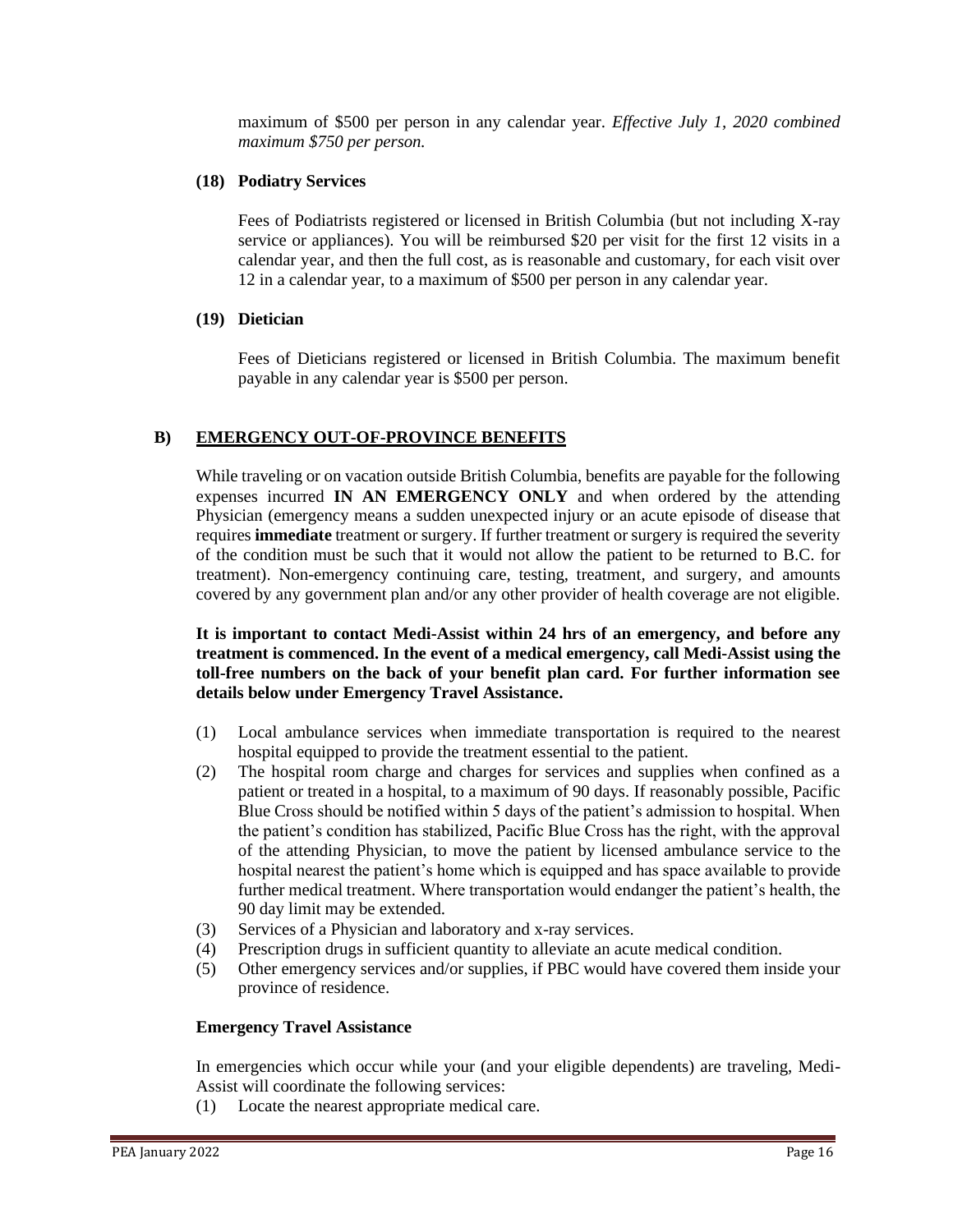- (2) Obtain consultative and advisory services and supervision of medical care by qualified licensed Physicians.
- (3) Investigate, arrange and coordinate medical evacuations and related transportation needs.
- (4) Arrange and coordinate the repatriation of remains.
- (5) Replace lost or stolen passports, locate qualified legal assistance and local interpreters, and other incidental aid you and/or your dependent may require when in distress.

Your Pacific Blue Cross worldwide Medi-Assist card provides instant information on how to contact them. Call the nearest Medi-Assist emergency access number listed on your card. If necessary, call collect or contact the local telephone operator for help in placing your call to Medi-Assist. Have your Extended Health number (E040704) and your BC Care Card number ready for personal identification.

## **Claiming Out of Province Expenses**

All out of province medical expenses, including those for doctors' services, laboratory procedures, hospitalization, and radiology services that may be paid by MSP, are to be submitted directly to Pacific Blue Cross for payment. An Assignment of Payment form will be required for Pacific Blue Cross to coordinate payment with MSP.

You have **90 days** from the date of service to submit your claim to Pacific Blue Cross. Any claim normally covered by the government plan which has been refused on the basis that the claim was not submitted within the time limits will not be included as an eligible expense under the Pacific Blue Cross Extended Health Plan.

Please contact the Benefits Office in Human Resources to obtain the Out of Province claim package.

The exchange rate on foreign currency is payable at the rate quoted by selected financial institutions in Vancouver, for the date on which the expense was paid. Fluctuations in exchange rates are not covered.

**\*\*\*IMPORTANT NOTE: Provincial health care coverage out of the province is at the discretion of the Government of the Province of British Columbia. It is therefore recommended that you contact the B.C. Medical Services Plan prior to leaving the country to determine the extent of your coverage.**

#### **6. Exclusions and Limitations**

The following are **NOT** included as eligible expenses *except as specifically included in this booklet*:

(1) Dentures or dental treatments, hearing aids, eyeglasses, contact lenses, surgical lens implants, or examinations for the prescription or fitting of any of these, x-rays, hospital coinsurance, vitamins and/or minerals, contraceptives, fertility drugs, erectile dysfunction drugs, antiobesity, medications used to treat or replace an addiction or habituation, support stockings, orthotics, arch supports, transportation charges incurred for elective treatment and/or diagnostic procedures or for health or health examinations of any kind, remedies by a naturopath or podiatrist, and professional services of Physicians or any person who renders a professional health service in the patient's province of residence.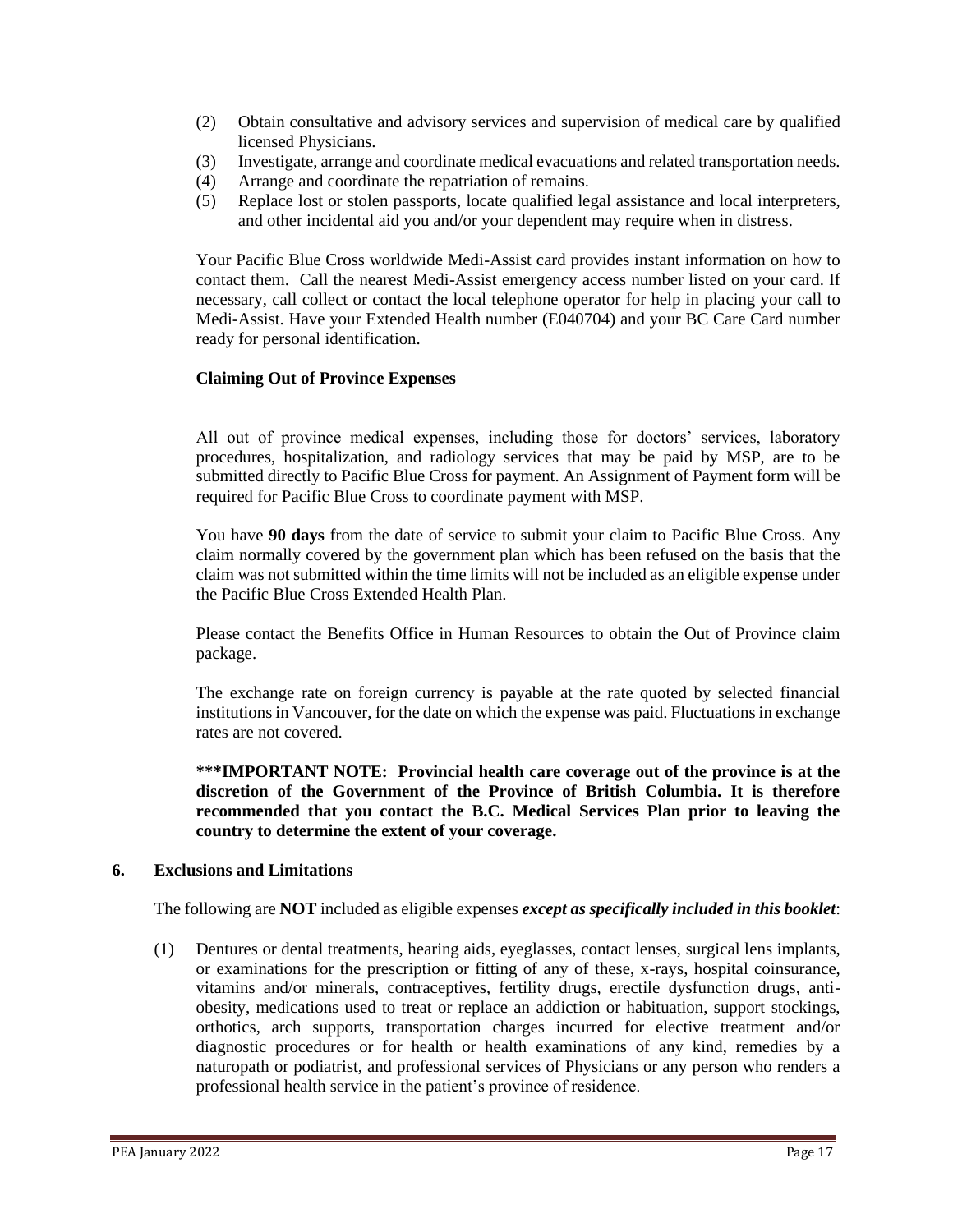- (2) General anesthetic, medications used to prevent baldness or promote hair growth, food replacements or supplements, HCG injections, drugs not approved for sale and distribution in Canada, and medications available without a prescription.
- (3) Any drug, vaccine, item or service classified as preventive treatment or administered for preventive purposes, and which is not specifically required for treatment of an illness or injury.
- (4) Allergy testing unless rendered by a naturopath.
- (5) Personal comfort items, items purchased for athletic use, air humidifiers and purifiers, services of Victorian Order of Nurses or graduate or licensed practical nurses, services of religious or spiritual healers, occupational therapy, services and supplies for cosmetic purposes, public ward accommodation, rest cures.
- (6) Charges for completion of forms or written reports, communication costs, delivery and mailing or handling charges, interest or late payment charges, non-sharable or capital costs levied by local hospitals, or charges for translating documents into English.
- (7) Any payment to a pharmacy, a Practitioner, or a Physician (demanded or received by balanced billing, extra billing or extra charging) which represents an amount in excess of the schedule of costs prescribed by the government plan.
- (8) That portion of a claim normally covered by the government plan, which has been refused on the basis that the claim was not submitted within the government plan's time limits.
- (9) Expenses incurred, outside BC, due to elective treatment and/or diagnostic procedures, or complications related to such treatment.
- (10) Expenses incurred, outside BC, due to therapeutic abortion, childbirth, or complications of pregnancy occurring within two months of the expected delivery date.
- (11) Charges incurred outside BC, for continuous or routine medical care normally covered by the government plan of BC.
- (12) Expenses of a dependent hospitalized at the time of enrollment.
- (13) Services performed by a Physician who is related to or resident with you or your spouse.
- (14) Fees for ambulance services when an ambulance is called but not used.
- (15) Ambulance charges for work related illness or injury assessed by Worksafe BC to be your employer's responsibility.
- (16) Retroactive coverage and payment of any expense, including expenses that receive special authorization from PharmaCare.
- (17) Any expenses for which you are entitled to reimbursement from another group or individual benefit plan or insurance policy, or due to the legal liability of any other party.
- (18) Expenses resulting directly or indirectly from intentional self-inflicted injury, war, or participation in a riot, insurrection, or civil commotion, active duty in the military forces or any civilian noncombatant unit.
- (19) Expenses resulting from a direct or indirect attempt at, or commission of, an indictable offense under the Criminal Code of Canada or similar law of any other country.
- (20) Any injury, illness, or condition for which care is provided or may be provided or available without cost by public authorities or by a tax supported agency, including preventive treatment and services available under any Worksafe BC or similar plan.
- (21) Any other item not specifically included as a benefit.

## **7. Confirming your Coverage**

If you are considering major expenses that are not listed under either "Eligible Expenses" or in the exclusions above, please contact Pacific Blue Cross at 1-888-275-4672. It is suggested that you request pre-authorization prior to any major expenses.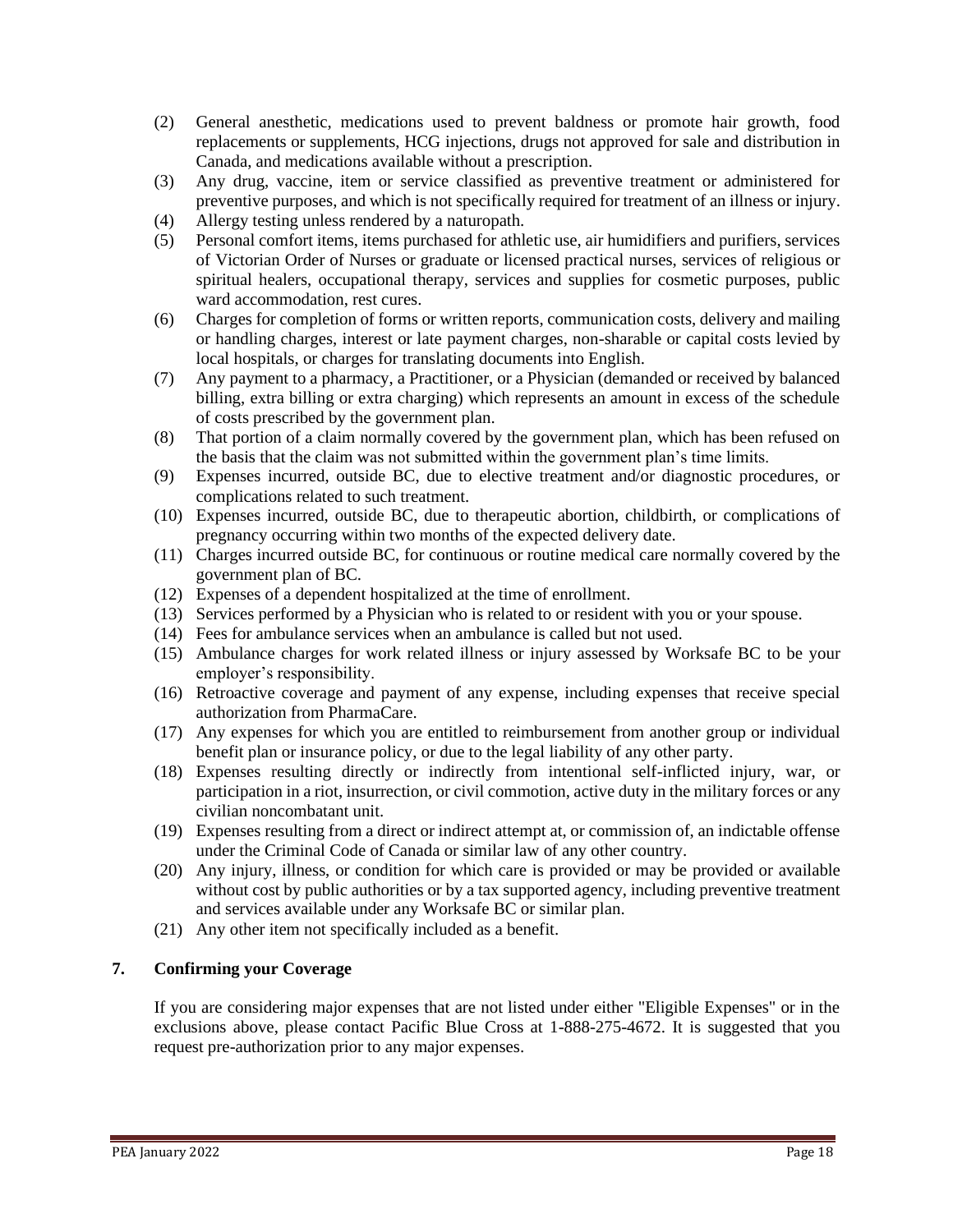## **8. Online Access**

Pacific Blue Cross offers secure online access to a variety of services including detailed claims information, claim forms, and coverage information. To register, visit CaresNet at <http://www.pac.bluecross.ca/> and follow the instructions under "A Plan Member".

## **9. How to Submit a Claim**

Your benefit plan includes pay direct drug claims. Your pharmacist can bill Pacific Blue Cross electronically for eligible prescription drugs. Provide your policy and ID numbers to the pharmacy and pay only for expenses not covered by your plan. Claims can also be submitted online through CaresNet or by paper form.

Please make certain that you follow the instructions on the claim form, that the form is signed and dated, and that all *original* receipts are stapled to your claim form. Photocopies of receipts are acceptable only when accompanied by a claims payment statement from another carrier. It is important to note that PBC do not return receipts after the claim is processed, so it is suggested that you keep photocopies of the receipts that you submit. All claims must be submitted in English.

Reminder, if you have not incurred eligible expenses in excess of \$100 during a calendar year, those expenses incurred during the last three months of that year may be applied towards satisfying the \$100 deductible for the next year.

You should continue to submit claims to Pacific Blue Cross throughout the calendar year as you have reasonable amounts. At the end of December you should submit any remaining receipts for that calendar year to Pacific Blue Cross*. The deadline for submitting claims to Pacific Blue Cross is December 31st of the year following the calendar year in which the expenses being claimed incurred*. **Payment will not be made for receipts received after these time limits.**

Providing you are eligible for and registered with the Fair PharmaCare Program of B.C., Pacific Blue Cross will reimburse 100% of your eligible prescription expenses over \$100 in a calendar year, up to your family's annual PharmaCare deductible. Eligible prescription expenses over your PharmaCare deductible are reimbursed 70% by PharmaCare, and 30% by Pacific Blue Cross. For information on registering with the Fair PharmaCare Program please refer to the PharmaCare section.

Certain medical expenses are covered under the government plan. If you submit your claim to Pacific Blue Cross before you submit your claim to the government plan, Pacific Blue Cross will deduct what the government plan would normally pay (e.g. PharmaCare expenses) from the claim. Information for claiming PharmaCare expenses may be obtained from your Pharmacist.

If you have duplicate coverage with another plan, please review the Coordination of Benefits section below. If you are covered by more than one Pacific Blue Cross plan, then you have to complete only one claim form with both of the Group Numbers. If you are covered by plans from different benefit carriers, then you have to complete a claim form for each plan (one for the primary plan and one for the secondary plan). The remittance statement from the first plan must be submitted to the second plan.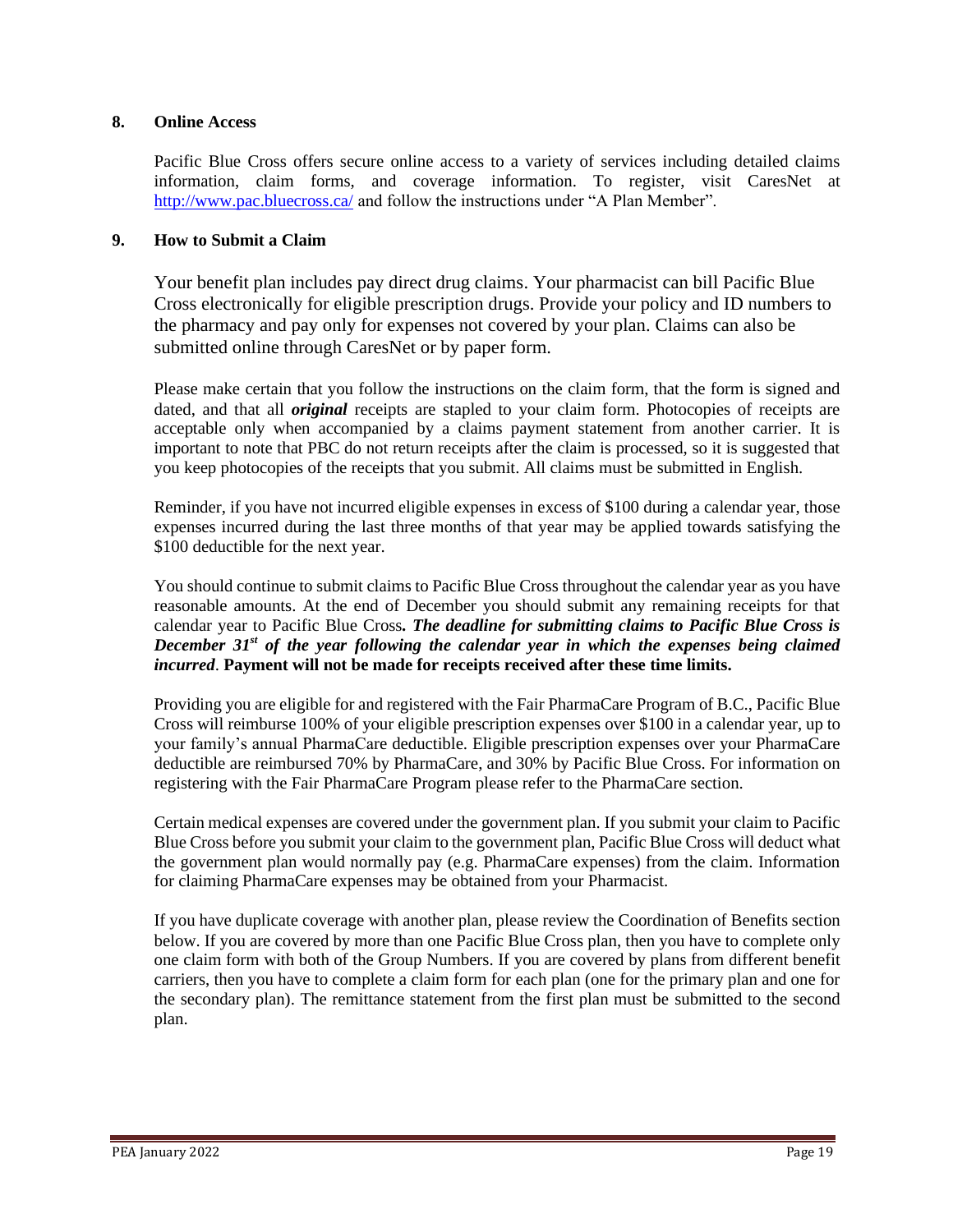## **10. Coordination of Benefits**

When coordinating benefits between plans, Pacific Blue Cross pays claims based on the rules of the Canadian Life and Health Insurance Association guidelines, which are:

- 1) Dependent 00 (the employee) is always the primary claimant. Dependent 01 (or 90 to 99 the spouse) is always the secondary claimant.
- 2) Dependent children are always covered primarily under the parent who has the earliest birth date in the year (month and day).
- 3) In situations of separation or divorce, the following order applies:
	- a. the plan of the parent with custody of the child
	- b. the plan of the spouse of the parent with custody of the child
	- c. the plan of the parent not having custody of the child
	- d. the plan of the spouse of the parent in c) above.
- 4) Total reimbursement shall never exceed 100% of the eligible expenses.

## **11. Termination of Coverage**

The Extended Health Benefits Plan coverage for you and your eligible dependents terminates on the earlier of the last day of the month in which employment terminates, including retirement, or the last day of the month during which other eligibility requirements are no longer being met (such as dependents age, financial dependency, change of group, etc.). If you choose to work beyond your normal retirement date, benefits will continue to the earlier of your retirement date, or December 31<sup>st</sup> of the year in which you reach age 71.

## **12. Individual Extended Health Benefits and Travel Plans**

Pacific Blue Cross offers an individual health plan for members whose group coverage terminates. To convert coverage you must ensure that your application and full payment is received by Pacific Blue Cross within 60 days of the date your group coverage ends. Coverage will become effective immediately after your group coverage terminates.

While traveling or on vacation outside British Columbia, benefits are payable for eligible expenses incurred **IN AN EMERGENCY ONLY** and when ordered by the attending Physician (emergency means a sudden unexpected injury or an acute episode of disease that requires **immediate** treatment or surgery).

Pacific Blue Cross offers individual travel benefits at a discounted rate for plan members. Unlike other insurers, Pacific Blue Cross is first payer in the event of an out of country claim. This protects the lifetime limit on your Extended Health Plan.

Frequently Asked Questions about Travel Plans<http://www.pac.bluecross.ca/individual/travel/faq>

Get a free quote online<https://travelweb.pac.bluecross.ca/travelweb/default.aspx> For further details on individual products, including the UVic Retirees Extended Health Plan, please call 1- 800-873-2583.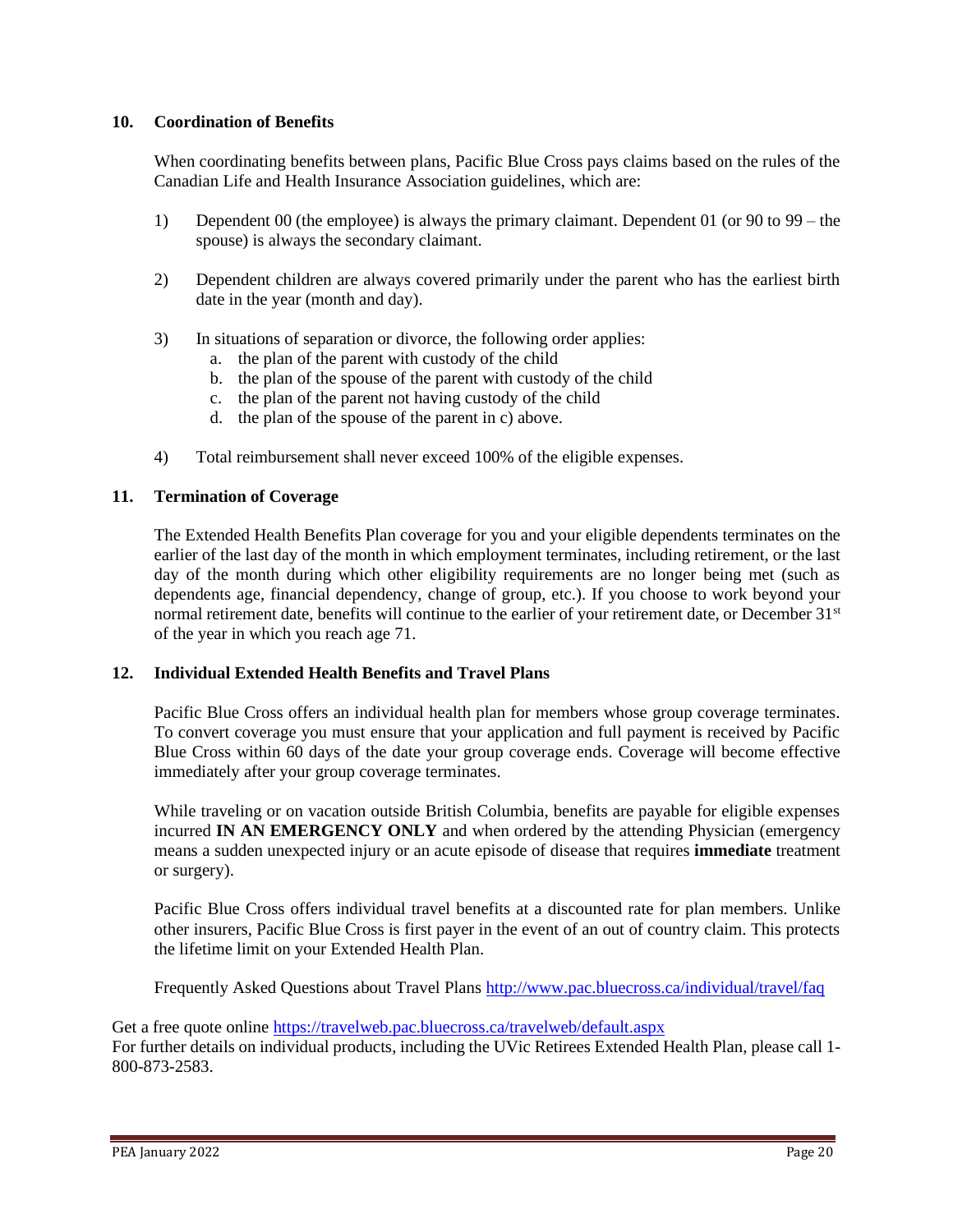**Please note: Travel insurance policies often have limitations of coverage associated with accidents or diseases arising from travel to a location where the Canadian Department of Foreign Affairs has issued a travel advisory or health warning advising Canadians not to travel to this country, region or city.**

**Coverage limitations and / or exclusions would apply if the advisory is in place prior to purchase of the policy. However, if you have already left on your trip when the advisory is issued, you would be covered should something unforeseen arise.**

**It is important you review the [government's website](http://www.voyage.gc.ca/index-eng.asp) for such advisories prior to booking your vacation.**

## **13. Plan Carrier**

Pacific Blue Cross Group Plan No. **40704** Health & Dental Claims P.O. Box 7000 Vancouver BC V6B 4E1 1-888-275-4672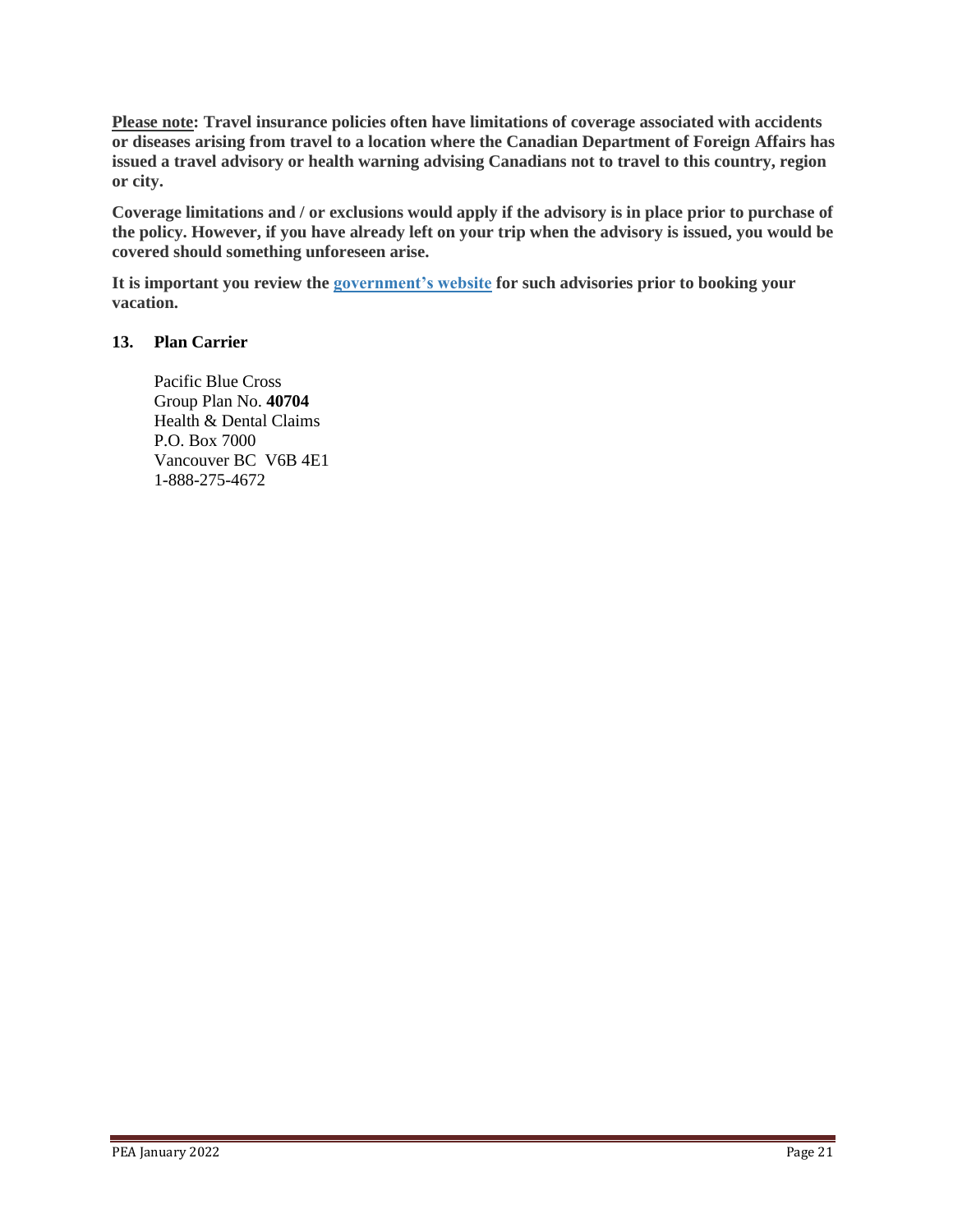## **DENTAL CARE PLAN**

The Dental Care Plan has been designed to assist you in paying basic dental expenses for you and your eligible dependents, based on the B.C. Dental Fee Schedule. All provisions of the plan are subject to the terms and conditions of the Plan Document issued by Pacific Blue Cross to the University of Victoria.

## **1. Eligibility**

All regular Staff covered by this plan and employed half-time or more, are eligible to join the Dental Care Plan.

If you choose to work beyond your normal retirement date, benefits will continue to the earlier of your retirement date, or December  $31<sup>st</sup>$  of the year in which you reach age 71.

## **2. Eligible Dependents**

- a) Your legal spouse or common-law partner (a common-law partner is a person who has been publicly represented as your spouse for at least one year).
- b) Any child, stepchild, legally adopted child, or legal ward of the employee who is:
	- 1. unmarried and dependent on the employee, and under the age of 21 years (children under age 21 are **not** covered if they are working more than 30 hours a week, unless they are full-time students).
	- 2. age 21 to 25 and in **full time** attendance at a recognized educational institute. If child is no longer a student, the coverage will cease at the end of the month of finishing school or university.
	- 3. incapable of supporting themselves because of physical or mental disorder are covered without age limit if the disorder begins before they turn age 21, or while they are students under age 25, and the disorder has been continuous since that time. Disabled status is subject to approval by PBC. The Dependent must become disabled while covered as a Dependent under Clause 1 or 2 above.

Note: You must apply for dependent coverage within one month of the date of marriage, one month of common-law status or one month of acquisition (i.e. birth or adoption) of an eligible dependent.

You must immediately advise the Benefits Office in Human Resources if at any time a child is no longer a full-time student, or there are other changes to the status of your dependents (eg. you are no longer legally married).

## **3. Membership**

You are required to immediately enroll in the Dental Care Plan. Your coverage may start on the first day of the month coinciding with or following your appointment. At the time of enrollment you have the option of covering eligible dependents. Once enrolled, no further addition or deletion of dependents will be permitted without satisfactory proof of a change in marital or dependent status, as outlined above.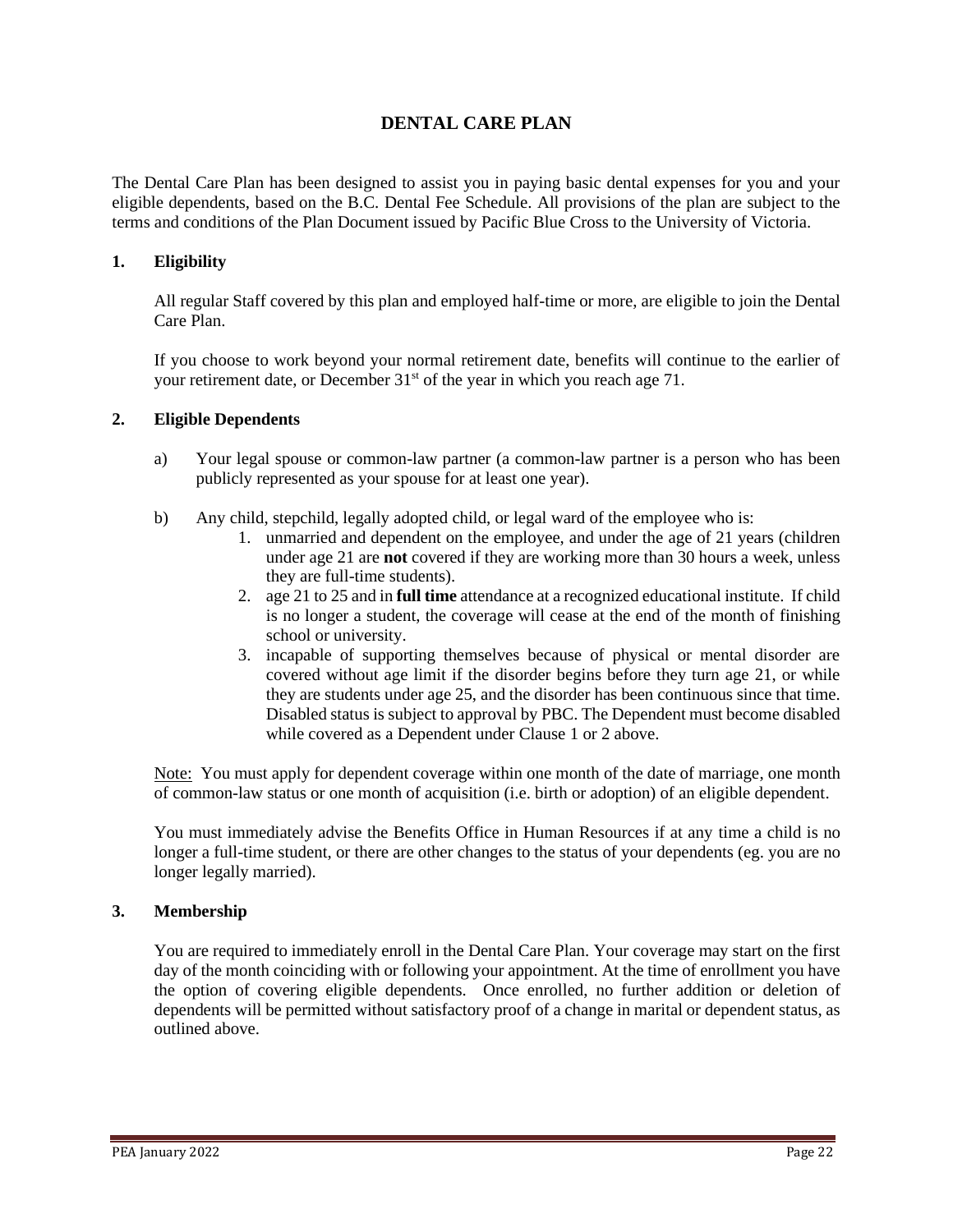## **4. Premium Costs**

Premiums are cost shared with the University – employee pays 25% and the University 75%. See Section 7 for monthly premium amounts.

Premiums are paid in advance (e.g. deductions at the end of October are for November coverage).

## **5. Plan Benefits**

The Dental Care Plan has no annual deductible and provides coverage as follows:

- 4. 90% of basic preventive and restorative expenses (Plan A)
- 5. 70% of crowns, bridges and prosthetic appliances (Plan B)
- 6. 85% of orthodontics to a maximum lifetime benefit of \$5,000 per person (Plan C)

The charges covered by the Dental Care Plan are based on the B.C. Dental Fee Schedule. **Some dentists may charge fees in excess of that provided by the Fee Guide. Any such excess is not an eligible expense under the Dental Plan.**

Members and registered dependents are entitled to the following dental services when performed by a dentist (dentist means a doctor of dentistry who is duly qualified and licensed to practice dentistry in the area where the service is provided. A dentist may also mean dental specialist, or denturist).

The following information is intended to be a descriptive outline only. All provisions of the Dental Care Plan are subject to the terms and conditions of the Dental Care Plan Contract issued by Pacific Blue Cross to the University.

## **Plan "A" - Basic Preventive and Restorative Services**

Plan A covers services for the care and maintenance of teeth, including procedures to restore teeth to natural or normal function. Eligible expenses include:

## **(1) Diagnostic Services**

- (a) Examinations:
	- (i) complete provided Pacific Blue Cross have not paid for any other exam by the same Dentist in the past  $6$  months  $-2$  per lifetime
	- (ii) new patient and recall combined limit of 2 per calendar year
	- (iii) specific  $-2$  per calendar year
	- (iv) consultations (as a separate appointment).
- (b) X-rays
	- (i) diagnostic
	- (ii) panoramic 1 per 12 month period
	- (iii) complete mouth series  $-1$  per 36 month period

All x-rays combined shall not exceed the dollar limit for a complete mouth series.

(c) Diagnostic models – 1 set per calendar year.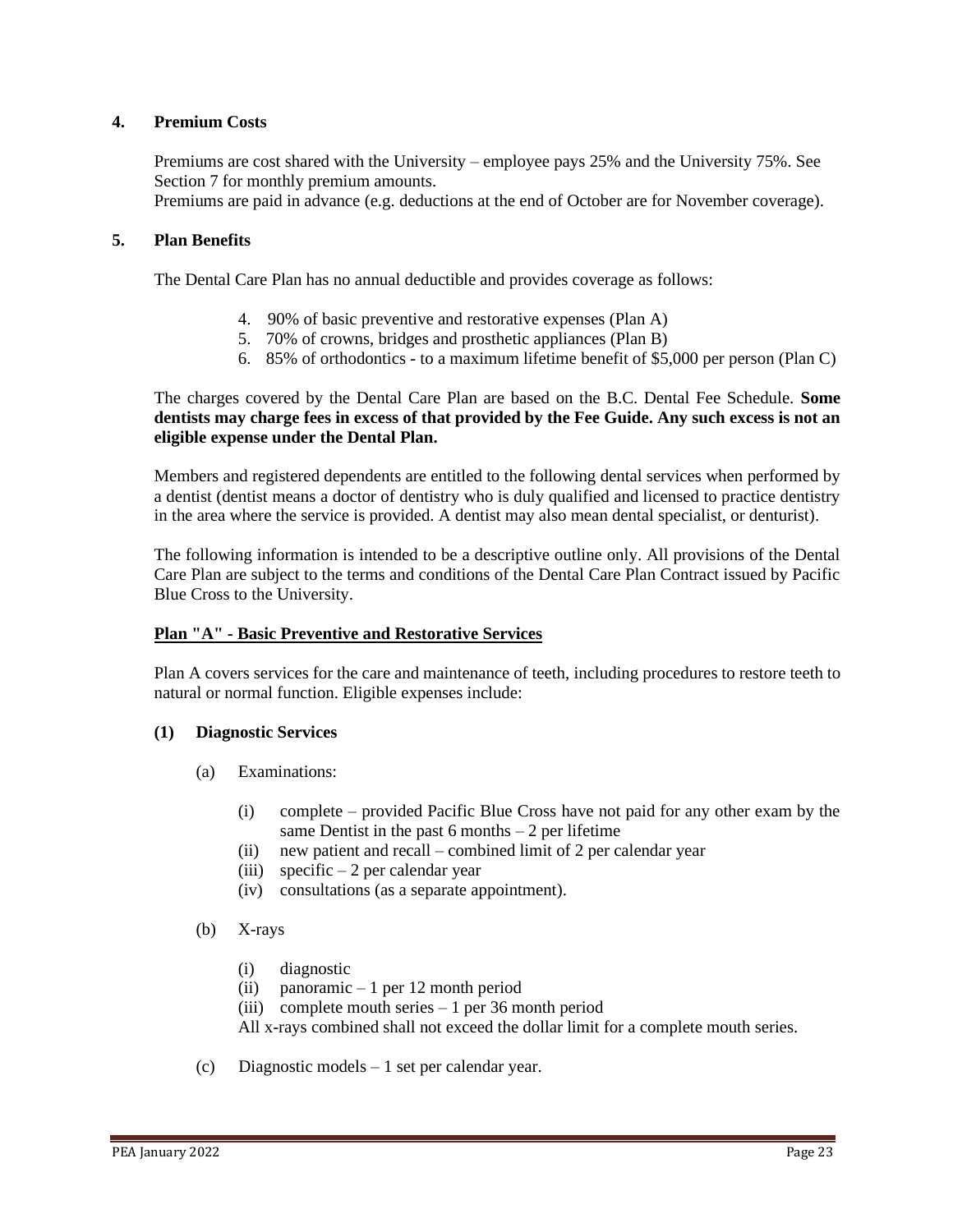## (**2) Preventative Services**

- (a) Scaling, root planning, and gingival curettage to a combined calendar year maximum of \$400.00.
- (b) Polishing 2 per calendar year.
- (c) Topical application of fluoride 2 per calendar year.
- (d) Fixed space maintainers on missing primary teeth and habit-breaking appliances.
- (e) Preventative restorative resins and pit and fissure sealants combined limit of 1 per tooth in a 2 year period. No age limit.

## **(3) Restorative Services**

- (a) Fillings
	- (i) amalgam (silver coloured) fillings
	- (ii) composite fillings on all teeth
- (b) Stainless steel crowns on primary and permanent teeth once per tooth in a 5 year period.
- (c) Inlays or onlays only 1 inlay or onlay on the same tooth will be covered in a 5 year period. Where other material would suffice, you will be responsible for the difference between the cost of the chosen material and the cost of alternative material.

## (**4) Endodontics**

For the treatment of diseases of the pulp chamber and pulp canal including, but not limited to root canals. Fee guide financial and treatment frequency limits apply.

## **(5) Periodontics**

For the treatment of diseases of the soft tissue (gum) and bone surrounding and supporting the teeth, excluding bone and tissue grafts, but including the following:

- (a) occlusal adjustment and recontouring a combined calendar year maximum of \$440
- (b) root planning
- (c) gingival curettage
- (d) osseous surgery
- (e) bruxing guards 2 appliances in a 5 year period (no benefit is payable for the replacement of lost, broken, or stolen bruxing guards).

## (**6) Prosthetic Repairs**

- (a) removal, repairs, and recementation of fixed appliances
- (b) rebase and reline of removable appliance  $-$  a combined limit of 1 per upper and 1 per lower prosthesis in a 2 year period
- (c) tissue conditioning 2 per upper and 2 per lower prosthesis in a 5 year period
- (d) gold foil only when used to repair existing gold restorations.

## (**7) Surgical Services**

(a) extractions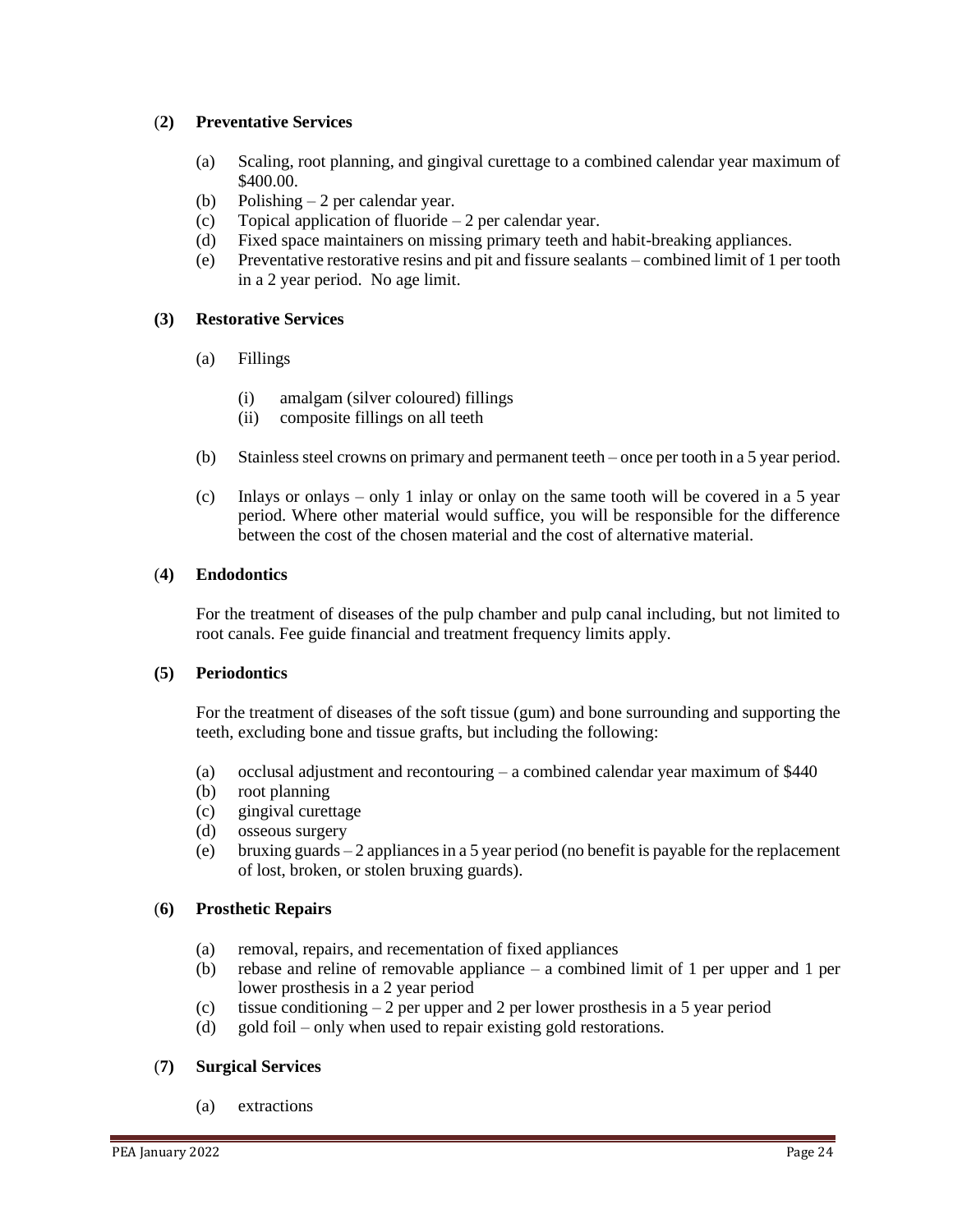- (b) other routine oral surgical procedures
- (c) anesthesia and sedation in conjunction with surgery to a combined calendar year maximum of \$170.

## **(8) Other**

House calls, hospital calls only if work is not being performed, emergency visits, consultation with the physician or hospital staff, and office visits after regular office hours.

## **The percentage of payment for services under Plan "A" is 90% of the B.C. Dental Fee Schedule. Any fees in excess of the Fee Schedule are your responsibility.**

## **Plan "B" - Major Restorative Services**

You are eligible for Plan B services when your Dentist recommends replacement of your missing teeth, or reconstruction of your teeth (where basic restorative methods cannot be used satisfactorily).

Mounted x-rays and/or diagnostic casts may be required for Pacific Blue Cross approval.

Plan B services include the following:

#### **(1) Prosthodontic Services**

- (a) removable complete upper and lower or partial upper and lower dentures
- (b) fixed bridges.

## **(2) Restorative Services**

- (a) inlays or onlays involved in bridgework
- (b) veneers
- (c) crowns and related services.

## **(3) Limitations**

- (a) Only 1 major restorative service involving the same tooth will be covered in a 5 year period.
- (b) Only 1 upper and 1 lower denture (complete or partial) is eligible in a 5 year period.
- (c) No benefit is payable for the replacement of lost, broken, or stolen dentures. Broken dentures may be repaired under Plan A.
- (d) Veneers, crowns, bridges, inlays, and onlays are subject to the conditions outlined in the BC Fee Guide. Where other material would suffice, you will be responsible for the difference between the cost of the chosen material and the cost of alternative material.

**The percentage of payment for services under Plan "B" is 50% of the B.C. Dental Fee Schedule.** *Effective July 1, 2020 reimbursement increases to 70%.* **Any fees in excess of the Fee Schedule are your responsibility**.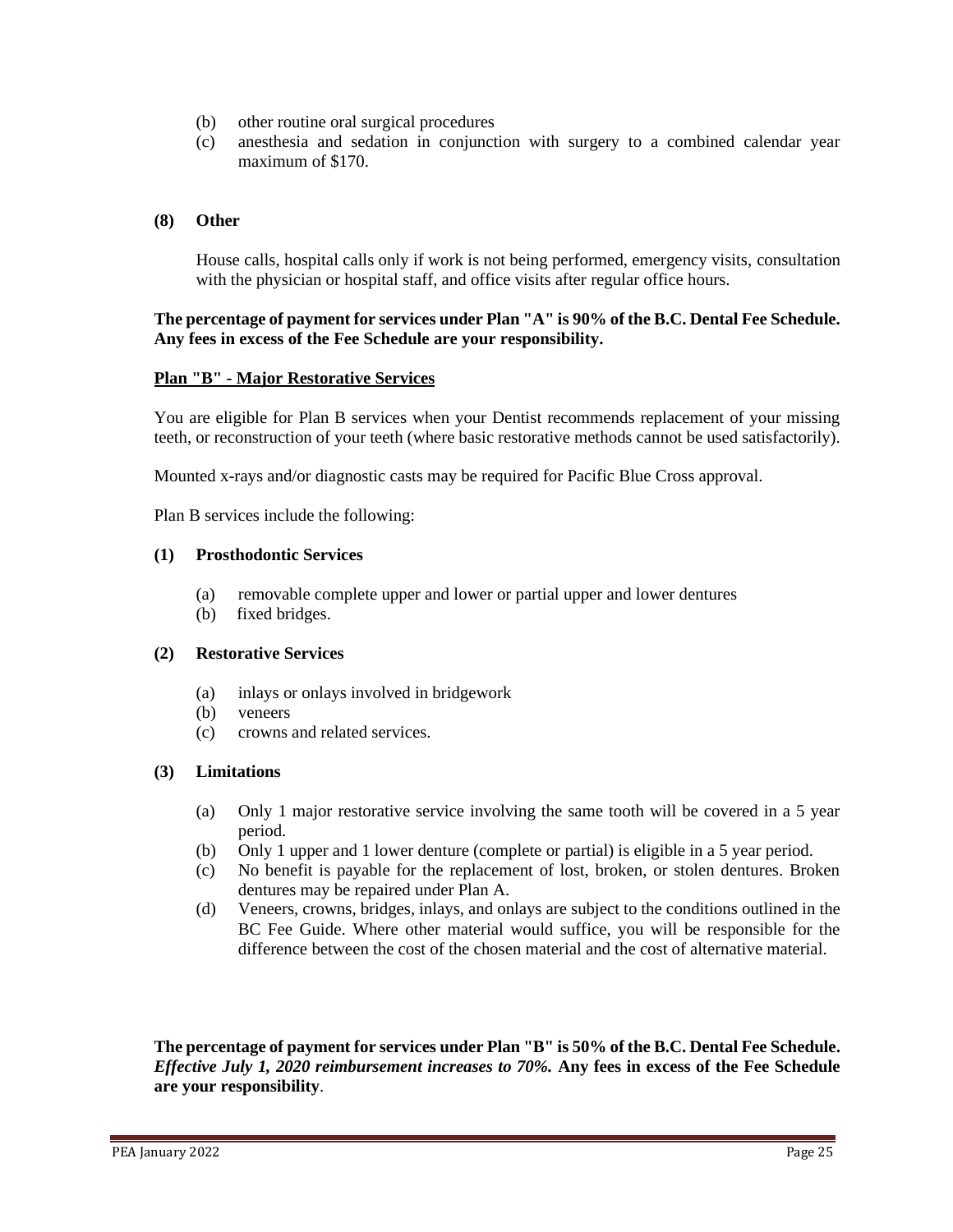## **Plan "C" - Orthodontics**

Benefits are payable for orthodontic services performed on or after the effective date of your coverage. Plan C is designed to cover orthodontic services provided to maintain, restore, or establish a functional alignment of the upper and lower teeth.

Adults and dependent children are eligible for orthodontic services. The maximum lifetime benefit is \$5,000 per person.

Limitations:

- (1) No benefit is payable for the replacement of appliances which are lost or stolen.
- (2) Services done for the correction of temporomandibular joint (TMJ) dysfunction are not covered.
- (3) Treatment performed solely for splinting is not covered.

## *Effective July 1, 2021 reimbursement increases to 85% and lifetime maximum of \$5,000***. Any fees in excess of the Fee Schedule are your responsibility.**

## **6. Emergency Dental Care - Out-of-Province**

In an *EMERGENCY* if you require dental care while travelling or on vacation outside British Columbia you are entitled to the services of a dentist and will be reimbursed up to the amount that would have been paid had the services been rendered in British Columbia.

#### **7. Coordination of Benefits**

Coordination of dental benefits (coverage by two separate dental plans) is permitted under this plan. If you choose to coordinate your UVic dental coverage with another plan you must advise the Dentist performing the services that claims must be coordinated to ensure that total benefits payable do not exceed 100% of the eligible expenses.

#### **8. Exclusions**

- (a) Services which are provided under the Medical Services Act of British Columbia, the Worksafe BC or other similar agency, or services for which any third party is liable.
- (b) Items not listed in the BC Fee Guide and fees in excess of those listed in the Fee Guide.
- (c) Any item not specifically included as a benefit.
- (d) Charges for broken appointments, oral hygiene or nutritional instruction, completion of forms, written reports, communication costs, or charges for translating documents into English.
- (e) Procedures performed for congenital malformations or for purely cosmetic reasons.
- (f) Charges for drugs, pantographic tracings, and grafts.
- (g) Charges for implants and/or services performed in conjunction with implants.
- (h) Anesthesia not done in conjunction with surgery, and charges for facilities, equipment and supplies.
- (i) Charges for services related to the functioning or structure of the jaw, jaw muscles, or temporomandibular joint.
- (j) Incomplete, unsuccessful, or temporary procedures.
- (k) Recent duplication of services by the same or different Dentist.
- (l) Any extra procedure which would normally be included in the basic service performed.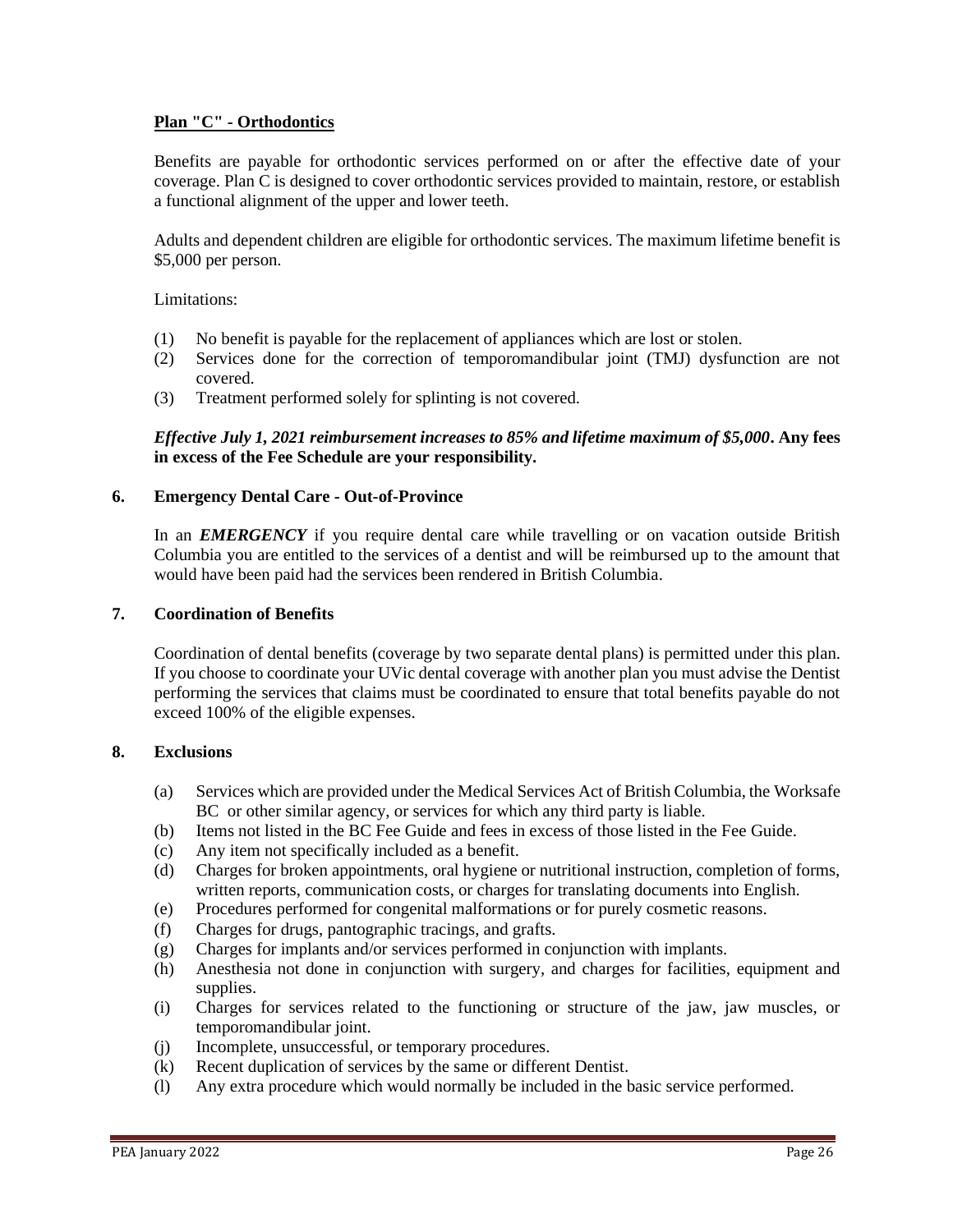- (m) Services or items which would not normally be provided, or for which no charge would be made, in the absence of dental benefits.
- (n) Travel expenses incurred to obtain dental treatment.
- (o) Any expenses for which your are entitled to reimbursement from another group or individual benefit plan or insurance policy, or due to the legal liability of any other party.
- (p) Expenses resulting directly or indirectly from intentional self-inflicted injury, war, or participation in a riot, insurrection, or civil commotion, active duty in the military forces or any civilian noncombatant unit.
- (q) Expenses resulting from a direct or indirect attempt at, or commission of, an indictable offense under the Criminal Code of Canada or similar law of any other country.
- (r) Any injury, illness, or condition for which care is provided or may be provided or available without cost by public authorities or by a tax supported agency, including preventive treatment and services available under any Worksafe BC or similar plan.

## **9. Confirm your Coverage Prior To Treatment**

To confirm your eligibility for expenses with respect to any major dental treatment, you should ask your Dentist to submit an outline of the recommended treatment plan and cost estimate to Pacific Blue Cross *prior to the start of treatment*. This is important especially when your Dentist is recommending extensive dental work. This prevents you from unknowingly incurring dental expenses beyond your expectations.

## **10. Online Access**

Pacific Blue Cross offers secure online access to a variety of services including detailed claims information, claim forms, and coverage information. To register, visit CaresNet at <http://www.pac.bluecross.ca/> and follow the instructions under "A Plan Member".

## **11. How to Submit a Claim**

- (1) Please confirm with your Dentist how billing is handled. Pacific Blue Cross will pay in either of two ways:
	- (a) by paying the Dentist directly for services provided under this dental plan when Pacific Blue Cross receive a claim form signed by the Dentist certifying the services performed and the fee charged, or
	- (b) if you have paid your Dentist directly, Pacific Blue Cross will reimburse you the benefit amount when they receive a claim form or receipts signed by your Dentist.
	- (2) Pacific Blue Cross require a separate claim form for each member of your family who has received dental services. Be sure to include the following information on the claim form:
		- (a) name of the Dentist
		- (b) name and birth date of the person receiving the dental care
		- (c) your group, identification, and dependent numbers
		- (d) your home mailing address
		- (e) all claims must be submitted in English
- (3) It is suggested that dental claims be submitted within 90 days or earlier of the completed date of service. *The deadline for submitting claims to Pacific Blue Cross is December 31st of the year following the calendar year in which the expenses being claimed incurred*. Payment will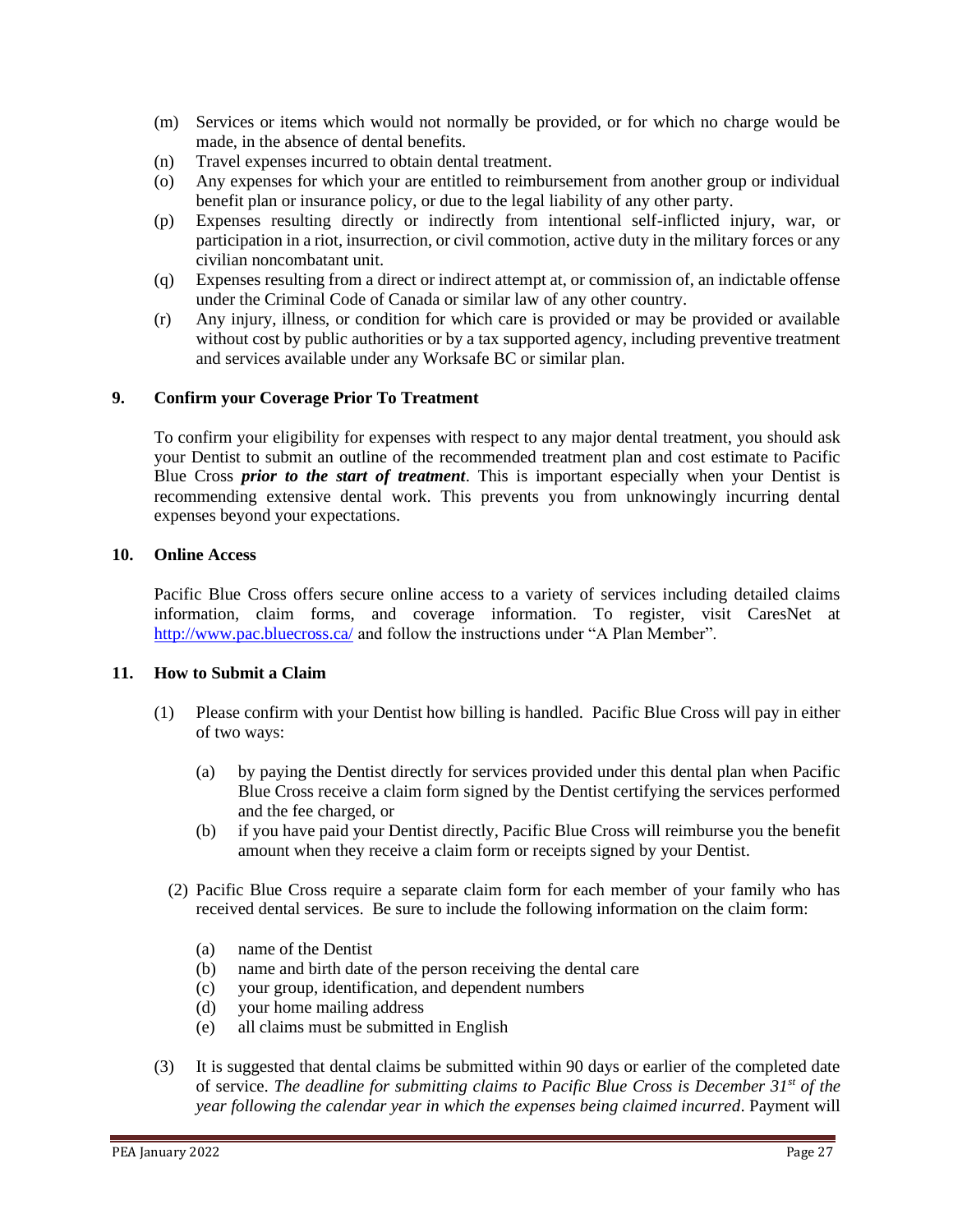not be made for receipts received after this time. This deadline applies to orthodontic claims as well.

- (4) Orthodontic Claims Procedure
	- (a) Treatment Plan
		- (i) Have your Orthodontist complete the "Certified Specialist in Orthodontics Standard Information Form" (the treatment plan) before treatment starts.
		- (ii) If the payment schedule or treatment changes, Pacific Blue Cross require a revised treatment plan for review.
		- (iii) The treatment plan must be on file before Pacific Blue Cross can pay the initial fee or down payment, the monthly or quarterly fees and the one time appliance fee.
		- (iv) Claims for consultations, exams and records (x-rays, study models, etc.) can be reimbursed without a treatment plan on file.
	- (b) As Pacific Blue Cross does not return original receipts, photocopies will be accepted for orthodontic claims. It is recommended that you submit receipts as you receive them rather than holding receipts until the completion of treatment.
	- (c) Monthly or quarterly Fees
		- (i) Submit receipts for the monthly or quarterly fees on a regular basis as treatment progresses. Claims may be submitted on claim forms or online through CARESnet.
		- (ii) The amount paid will be prorated over the estimated months of active treatment. For example, when braces are on the teeth, the estimated length of treatment will be on the treatment plan.
		- (iii) As long as your coverage is effective, monthly or quarterly reimbursements will be made to you until the dollar maximum is reached or the treatment is complete, whichever occurs first.

## **12. Termination of Coverage**

The Dental Plan coverage for you and your eligible dependents terminates on the earlier of the last day of the month in which your employment terminates, including retirement, or the last day of the month during which other eligibility requirements are no longer being met (such as dependents age, financial dependency, change of group, etc.). If you choose to work beyond your normal retirement date, benefits will continue to the earlier of your retirement date, or December  $31<sup>st</sup>$  of the year in which you reach age 71

## **13. Individual Extended Health and Dental Plans**

Pacific Blue Cross offers an individual extended health and dental plan for members whose group coverage terminates. To convert coverage you must ensure that your application and full payment is received by Pacific Blue Cross within 60 days of the date your group coverage ends. Coverage will become effective immediately after your group coverage terminates.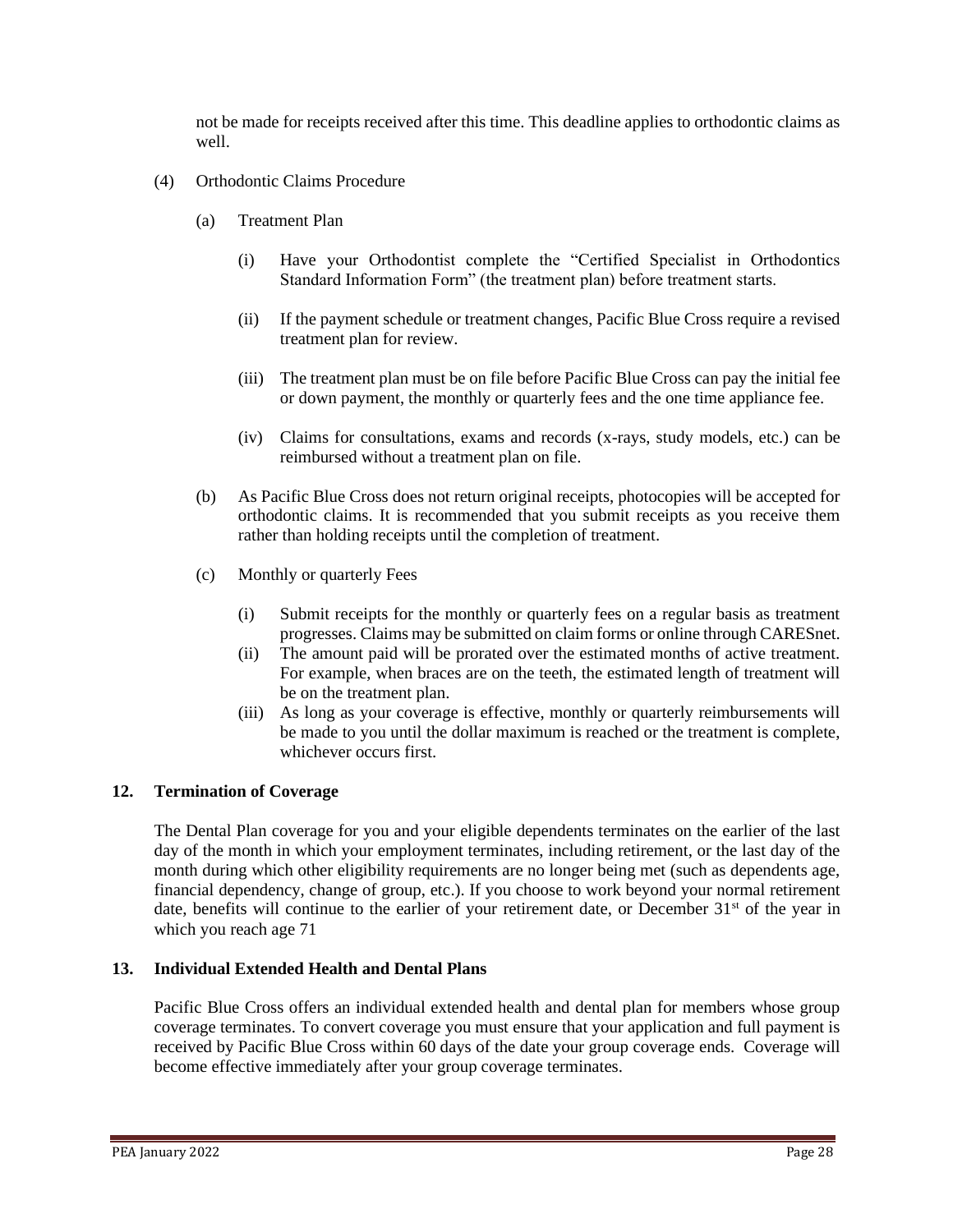For further details on individual products, including the UVic Retirees Extended and Dental Plan, please call 1-800-873-2583.

## **14. Plan Carrier**

Pacific Blue Cross **Group Plan No. 40704** Health & Dental Claims PO Box 7000 Vancouver BC V6B 4E1 1-888-275-4672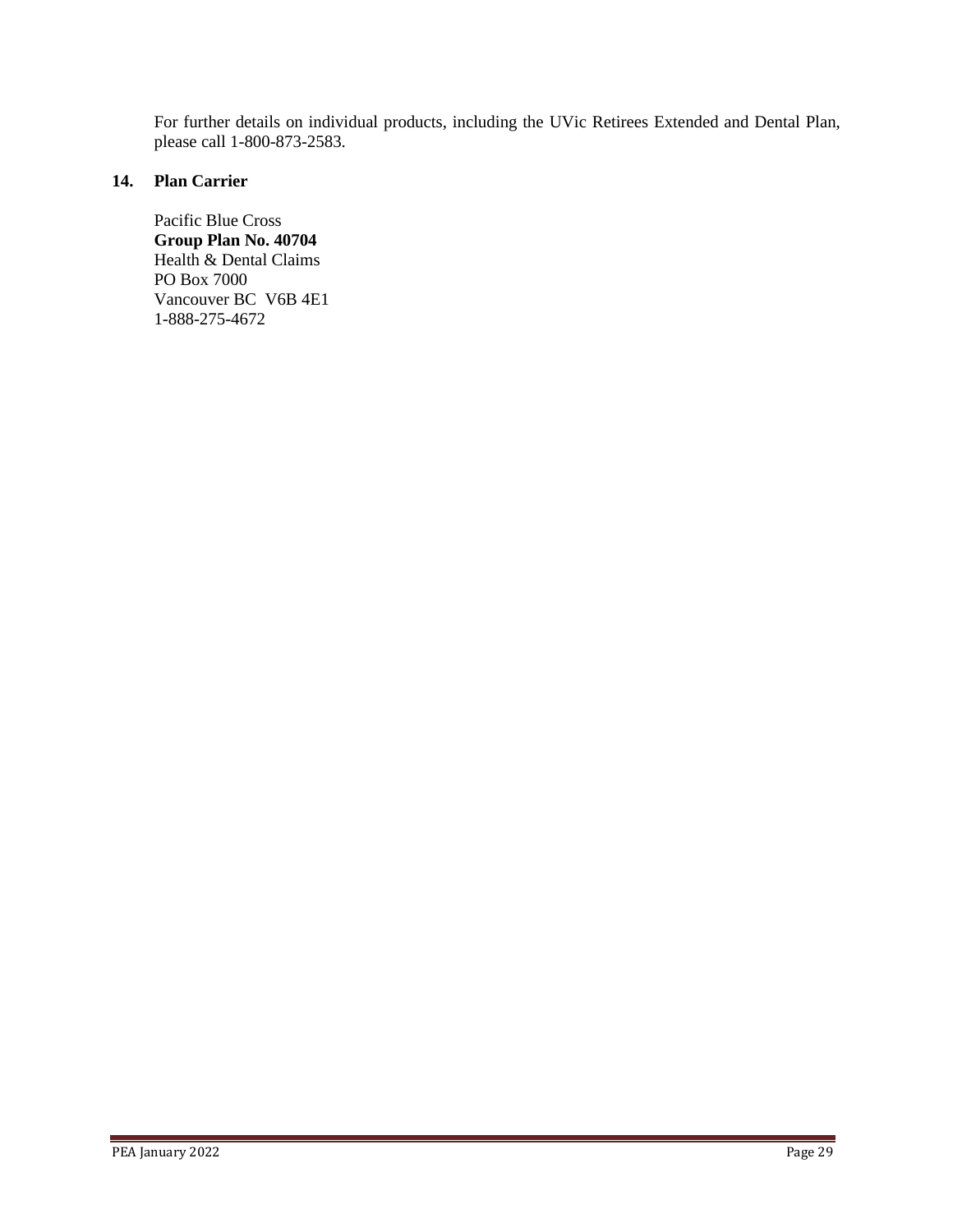## **SECTION 2 PENSION PLANS**

For most individuals there are three basic sources of retirement income:

- \* University of Victoria Pension Plans
- \* Government Pension Programs
- \* Personal Savings, including RRSP's

It is your responsibility to be aware of the adequacy of these sources and to ensure that they will meet your income needs when you retire.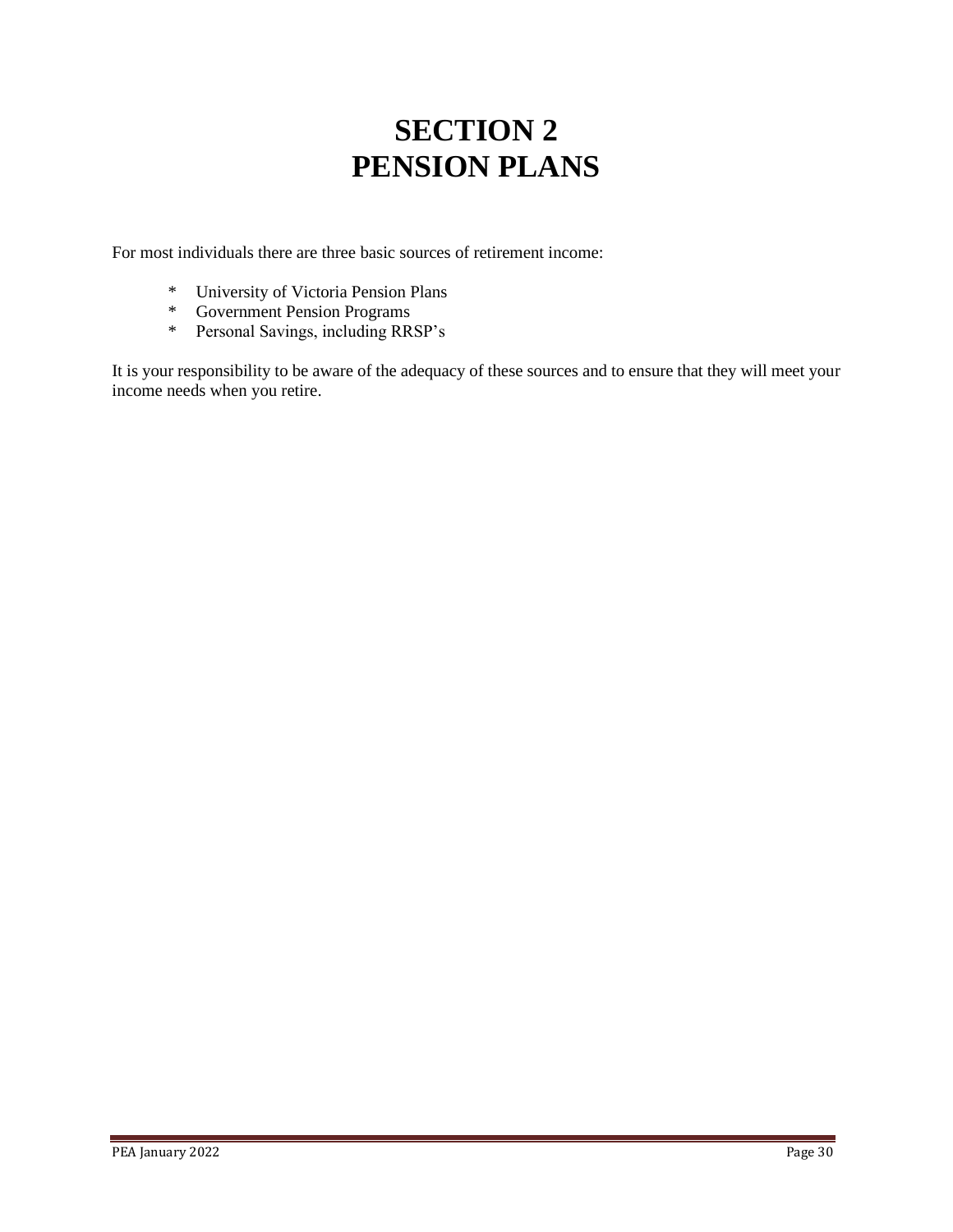## **UNIVERSITY OF VICTORIA PENSION PLANS Combination Plan Registration Number P085294-1 Money Purchase Plan Registration Number P085318-1**

This section is intended as a guide to assist you in understanding the major provisions of the two University of Victoria pension plans for eligible PEA members - the University of Victoria Combination Pension Plan (the "Combination Plan" or the "Plan") and the University of Victoria Money Purchase Pension Plan (the "Money Purchase Plan" or the "Plan"). The University also maintains a supplemental plan called the Supplemental Benefit Arrangement. The Supplemental Benefit Arrangement provides that portion of benefits that cannot be provided under the registered pension plan due to the application of the *Income Tax Act (Canada)* limits. Should any questions arise concerning the interpretation or administration of these plans, as described in this section, the official plan documents will govern in all cases.

## **1. Type of Plan**

The Combination Plan is predominantly a "defined contribution" plan. The primary benefit is based on the amount of money accumulated in each member's "Combined Contribution Account".. The Combination Plan also has a defined benefit provision which acts as a minimum benefit. Depending on the retirement option selected, a defined benefit supplement may be available to top-up a member's retirement benefit to the minimum calculated under the defined benefit provision.

The Money Purchase Plan is a defined contribution plan and provides a retirement benefit based on the amount of money accumulated in each member's "Money Purchase Contribution Account".

## **2. Membership**

PEA members holding a regular appointment of at least half time will participate in either the Combination Plan or the Money Purchase Plan.

## **3. Eligibility**

Full-time PEA members holding regular appointments are required to enroll in the Combination Plan immediately upon employment.

PEA members holding regular appointments of 50% or more, but less than full-time, are required to enroll in the Money Purchase Plan immediately upon employment.

## **4. Change of Employment Status within the PEA Group**

If a member who joins the Combination Plan on the basis of a full time position subsequently reduces their appointment in that same position, the member shall remain in the Combination Plan.

In all other cases, if the employment status which entitles you to membership in one Plan permanently changes, and your new status entitles you to membership in the other Plan, you will cease contributing to the first Plan and become a member of and commence contributions to the other Plan. The account balance you accumulated in the first Plan will remain in the first Plan, earning returns, until payment of a benefit following either termination of employment or attainment of earliest retirement age.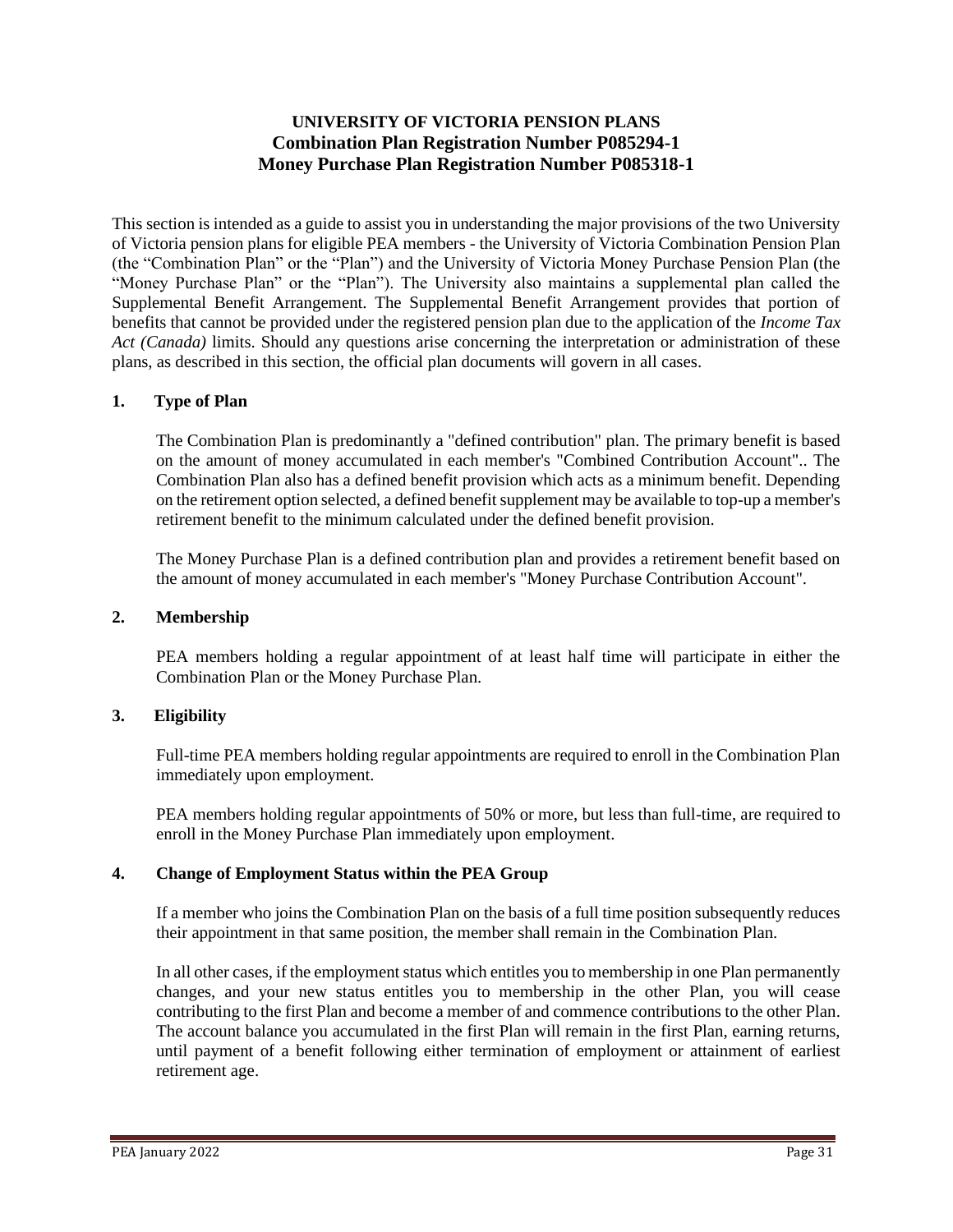## **5. Employee Contributions**

## If you are in the Combination Plan

Your contribution to your Combined Contribution Account is 4% of basic regular salary up to the Canada Pension Plan's Year's Maximum Pensionable Earnings (YMPE) and 6% on earnings in excess of the YMPE, to a maximum of that permitted under the *Income Tax Act*. The YMPE is prorated by pay period. Contribution rates are reviewed at least once every three years. If additional contributions are required, your share is one-third of the required increase.

## If you are in the Money Purchase Plan

Your contribution to your Money Purchase Contribution Account is 3% of your basic regular salary up to the YMPE and 5% of salary in excess of the YMPE, to a maximum of that permitted under the *Income Tax Act*. The YMPE is prorated by pay period.

#### **6. University Contributions**

## If you are in the Combination Plan

The University's contribution to your Combined Contribution Account is 6.37% of your basic regular salary up to the YMPE and 8% of your salary in excess of the YMPE The total of your and the University's contribution to your account is therefore 10.37% of your salary up to the YMPE and 14% of your salary in excess of the YMPE, to the maximum permitted under the *Income Tax Act*.

The University contributes an additional 4% of total member salaries to the defined retirement benefit account to fund defined benefit supplements.

Contribution rates are reviewed at least once every three years.

#### If you are in the Money Purchase Plan

The University's contribution to your Money Purchase Contribution Account is 8.37% of your basic regular salary up to the YMPE and 10% of your salary in excess of the YMPE . The total of your and the University's contribution to your account is therefore 11.37% of your salary up to the YMPE and 15% of your salary in excess of the YMPE, to the maximum permitted under the *Income Tax Act*. *.*

## **7. Contribution Limits**

When University contributions to your Combined Contribution Account or Money Purchase Contribution Account are capped to comply with the maximum permitted under the *Income Tax Act,* you earn compensating credits under the Supplemental Benefit Arrangement.

## **8. Contributions During Leave**

If you are on an approved leave of absence (other than for study, maternity, adoption or parental leave), you will continue to be a member of the Plan but will not accrue additional benefits unless you pay both the employee and University contributions for the period. For maternity, adoption and parental leave, contributions and credited service (Combination Plan only) continue, providing you pay your portion of the contributions for the period.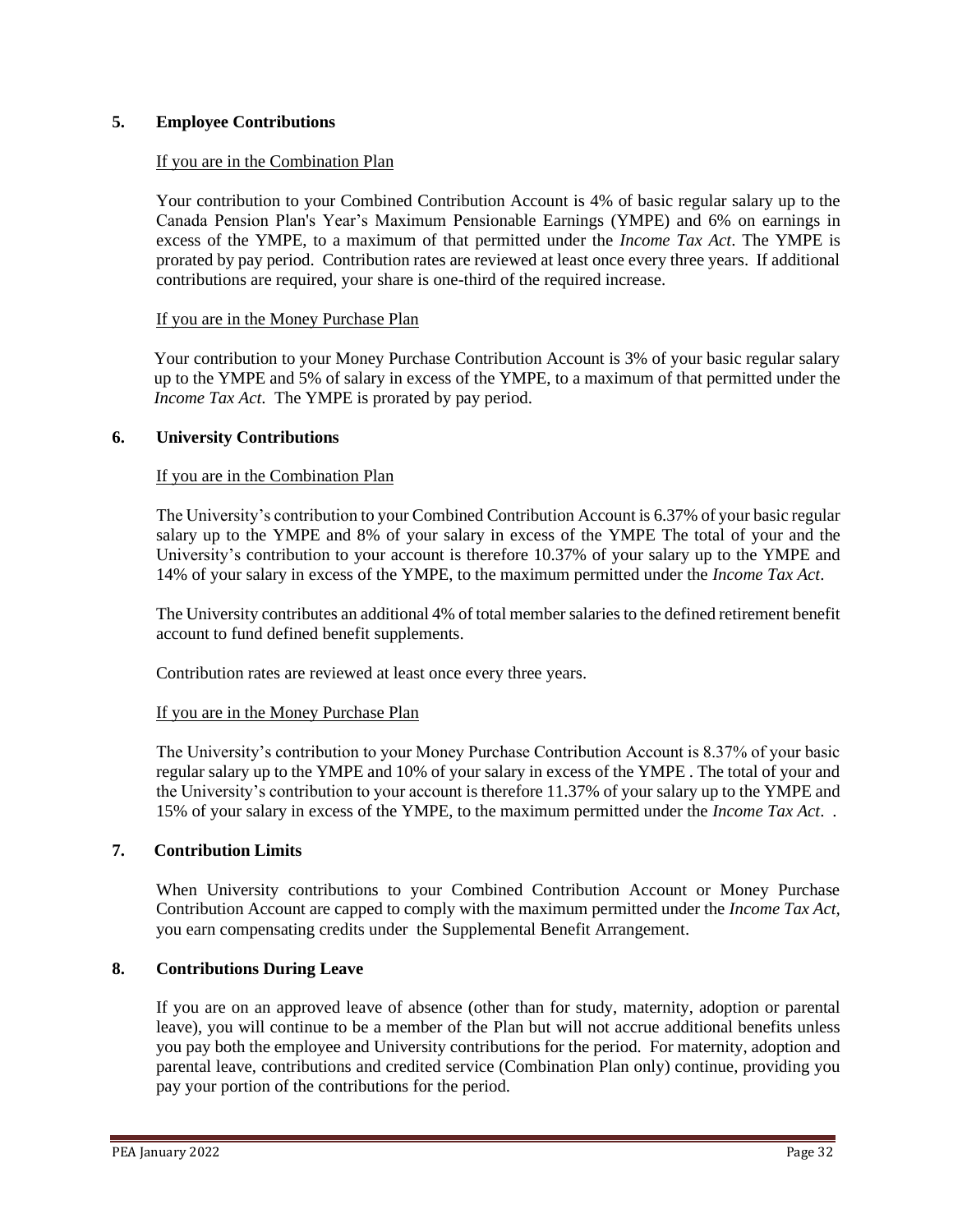## **9. Additional Voluntary Contributions**

You may elect to make additional voluntary contributions, subject to *Income Tax Act* limits and provided you are not on a leave of absence without pay or reduced salary during any portion of the calendar year. Voluntary contributions are credited to an Unrestricted Voluntary Account in your name

You may also establish or add to a voluntary account by transferring monies from another Canadian registered pension plan or registered retirement savings plan. Locked-in monies are credited to a Restricted Voluntary Account.

Contributions and transfers to a voluntary account share in the net returns of the Balanced Fund in which the monies are invested starting with the first full month on deposit.

## **10. Income Tax**

The Plans are registered under the *Income Tax Act* and therefore your contributions are deductible for income tax purposes.

A Pension Adjustment (PA) is reported on your annual Canada Revenue Agency T4 slip - Statement of Remuneration Paid. The PA is a measure of the level of retirement savings accrued as a result of your participation in the Plan and reduces the amount you may contribute to an RRSP in the subsequent year. For example, the amount you may contribute to an RRSP in this year is shown on your previous year's *Notice of Assessment* or *Notice of Reassessment* from Canada Revenue Agency.

## **11. Age at Retirement**

The normal retirement date is the last day of the month in which you reach age 65. However, you may access your pension any time after age 55 (age 50 for options outside the Plan). You may also choose to continue working past your normal retirement date, in which case you and the University will continue to make contributions to the Plan until the earlier of your retirement date or November  $30<sup>th</sup>$  of the year in which you reach age 71.

## **12. Pension Benefit**

Following attainment of a minimum age and termination of employment, you may commence a pension benefit. With minor variation, there are basically two options outside the Plan, available any time after reaching a minimum of 50 years of age:

- transferring your account balance to a Life Income Fund (LIF) and paying yourself a variable income from the LIF; non locked-in funds such as the pre-1993 portion of your account are transferrable to a Registered Retirement Income Fund (RIF), instead of a LIF; or
- purchasing a life annuity, usually fixed, from a Life Insurance Company with your account balance .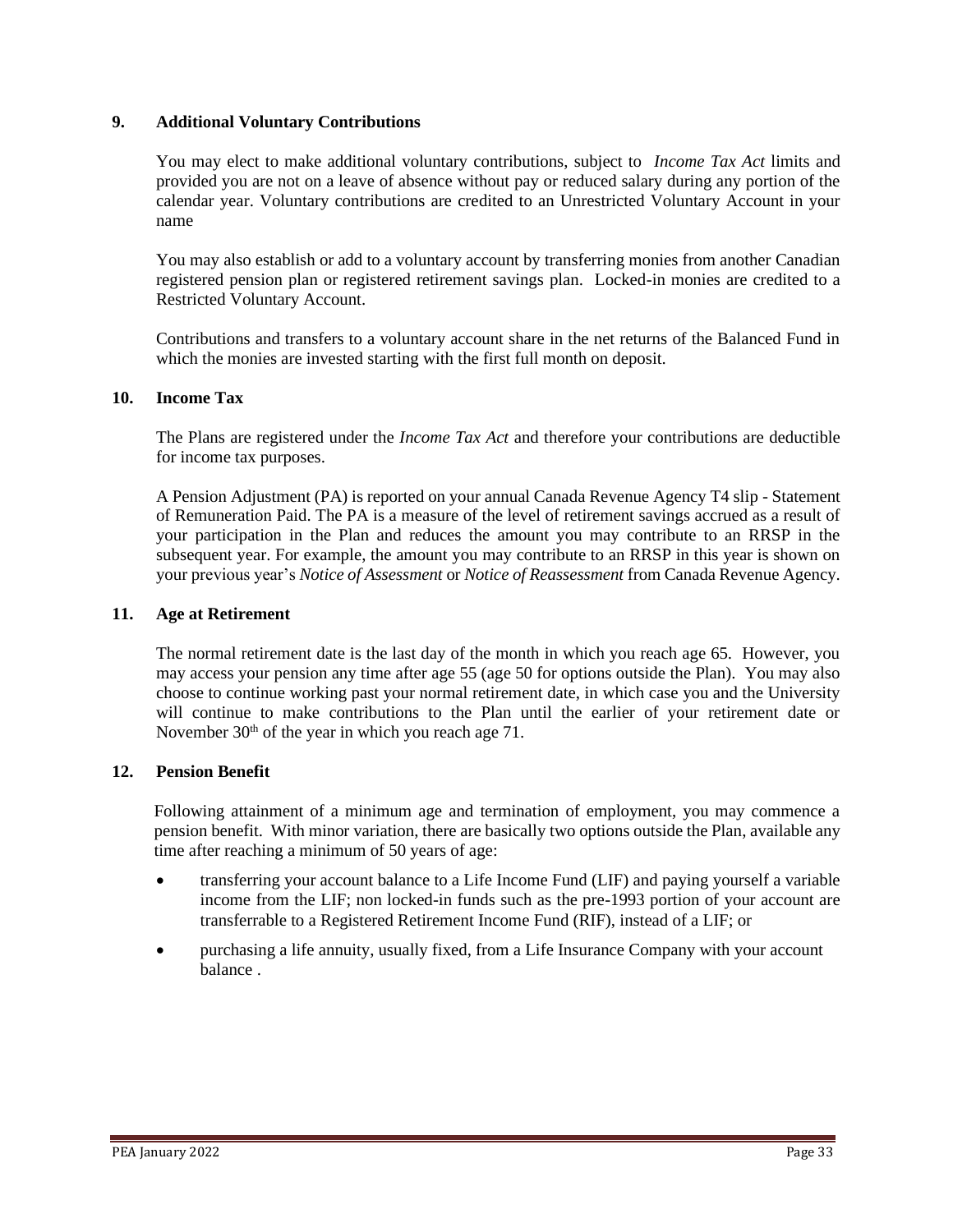For Combination Plan members, similar options are available directly from the Plan any time after reaching at least 55 years of age:

- converting your account into a Variable Benefit Account and paying yourself a monthly income (also referred to as a Life Income Type Benefits) from that account; or
- purchasing an internal variable annuity with your account balance, but with a defined benefit supplement if the resulting annuity is less than the defined benefit minimum.

For Money Purchase Plan members, any time after reaching at least 55 years of age, a variable benefit (Life Income Type Benefits) is available directly from the Plan, subject to a minimum account size.

## **a) Variable benefit (Life Income Type Benefits)**

The variable benefit is available to members of the Combination Plan and, subject to a minimum account size, to members of the Money Purchase Plan. The minimum account size for the Money Purchase Plan is at least twice the Year's Maximum Pensionable Earnings (YMPE). The YMPE in 2016 is \$54,900. You may combine regular and voluntary accounts to meet the minimum account size.

The variable benefit is similar to an external life income fund (LIF) except that it is available directly from the Plan, whereas a LIF is available outside the Plan. A Variable Benefit Account (VBA) may be established with funds from your regular account and, if applicable, voluntary account. You retain ownership of the funds and each year choose the amount to withdraw monthly from your VBA, subject to statutory limits. The payments are made on the 1<sup>st</sup> of each month, less applicable withholding tax. The VBA balance remaining after each withdrawal shares in the investment performance of the Plan (net gains or losses).

If you have a spouse, you may only select this option if your spouse chooses to provide consent by completing prescribed Form 3 "Spouse's Consent to a Transfer to a Life Income Fund or Establishment of a Life Income Type Benefits Account."

You may elect to cease drawing this benefit at any time and apply the residual balance to any one or more of the other options available under the Plan except that for members of the Combination Plan, the defined benefit minimum is not available if you select an internal variable annuity.

The variable benefit booklet available from Pension Services provides more details on this option. The table of statutory limits is at the back of the booklet.

**Survivor benefit:** the balance remaining in your VBA at date of death. A surviving spouse may choose to continue with a variable benefit or select one of the other options available to retiring members of the Plan. A beneficiary who is not a spouse is paid the balance remaining in your VBA, less applicable withholding tax

## **b) Internal variable annuity with defined benefit minimum (Combination Plan only)**

The internal variable annuity is purchased with the balance in your account. It is similar to an external annuity in that control and ownership of the account balance is relinquished in exchange for the promise of a future lifetime income. The initial amount payable depends on the size of your account, your age, and the *optional form* (survivor benefit) you select. Annuity rates are updated annually and are set out in the Annual Report which is available on the Plan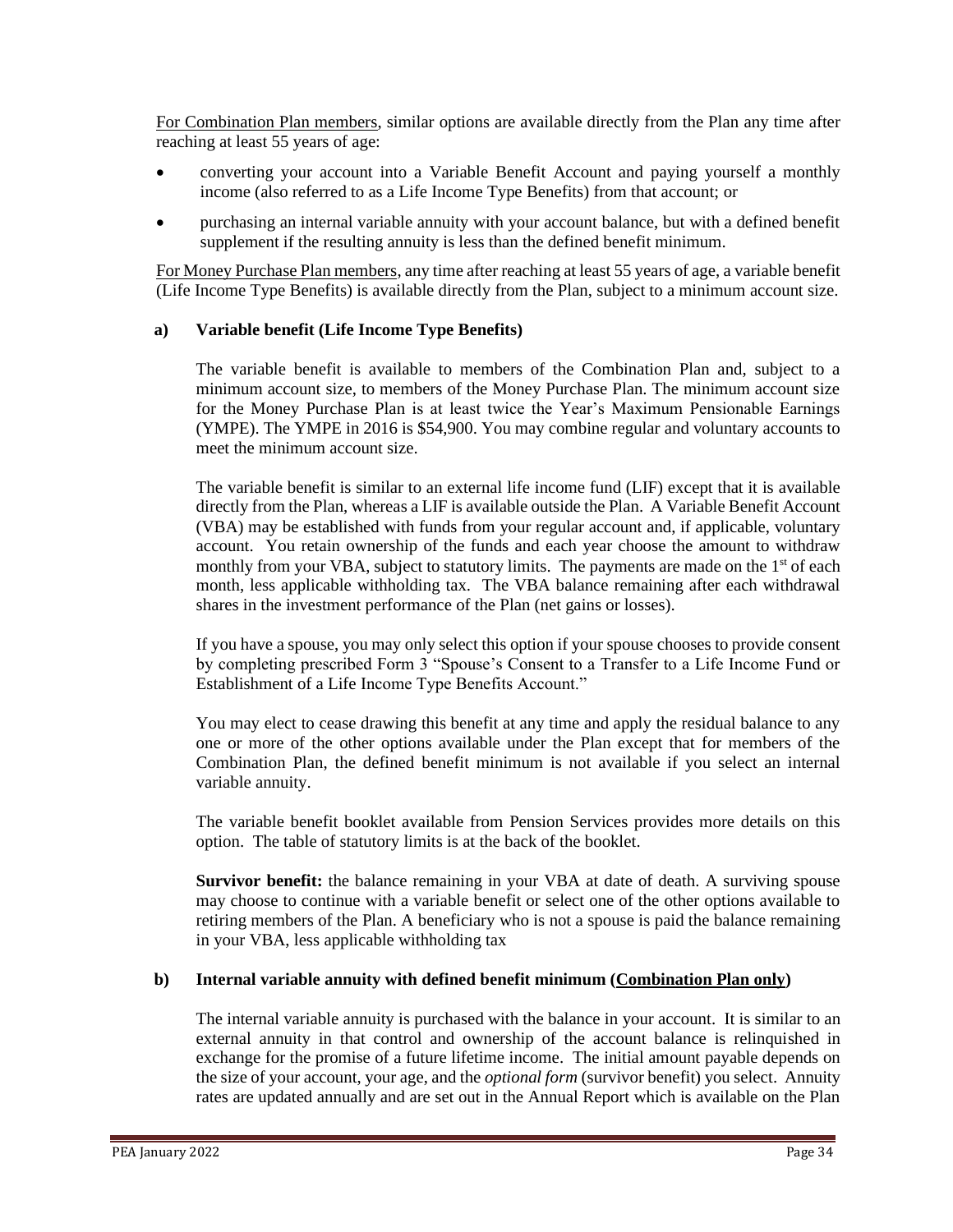website. The two main differences from an external annuity are that it is variable in amount and is subject to a defined benefit minimum.

**Variability:** Each 1 July, the annuity is adjusted to reflect the investment performance of the Plan during the prior calendar year (or that portion of the year that the annuity was being paid), relative to the underlying earnings assumption (currently 3.5%) and actuarial factors. Consequently, the annuity carries somewhat more risk than an external annuity but also the potential for benefit if the Plan does well. For example, if the Plan earned 6%, the annuity would increase on the following 1 July by approximately 2.5% (6% less the 3.5% earnings assumption); if the Plan lost 3%, the annuity would decrease by approximately 6.5%; there would be further adjustments related to actuarial factors, such as longevity experience.

**Defined benefit minimum:** Payments under the internal variable annuity option cannot fall below a minimum calculated on a defined benefit basis. If the annuity is less than the defined benefit minimum, a supplement is payable to bring the total benefit up to the minimum. To be eligible for this defined benefit minimum, you must not have previously received a variable benefit.

The formula for the defined benefit minimum at normal retirement is:

*Final Average Earnings up to the Average YMPE x Years of Credited Service x 1.3%*

#### *PLUS*

*Final Average Earnings in excess of the Average YMPE x Years of Credited Service x 2%*

- *"Final Average Earnings"* is the average of your basic gross regular salary calculated over the highest 60 consecutive months.
- "Average YMPE" is the average of the Year's Maximum Pensionable Earnings according to Canada Pension Plan for the final year of contributions and the two prior years.
- *"Credited Service"* is the full-time equivalent of the actual time that you worked and contributed to the Plan. If you worked full-time for 6 months in a year, you would be credited with 0.50 years of Credited Service.

EXAMPLE of defined benefit minimum:

- o retirement is July 1, 2016
- o 30 years of Credited Service
- o Average YMPE for 2014 to 2016 is \$53,667
- o Final Average Earnings of \$90,000 (\$53,667 up to the Average YMPE and \$36,333 in excess of the Average YMPE)

|                                                     | \$20,930                |
|-----------------------------------------------------|-------------------------|
| <b>PLUS</b>                                         | \$21,800                |
| <i>*TOTAL Minimum at Normal Retirement (age 65)</i> | $$42,730$ (Single Life) |

*\*NOTE: The minimum is reduced if it exceeds the limit under the Income Tax Act (Canada) and if the pension commences before age 65. The normal form is single life which has no survivor benefit. Optional forms are described below.*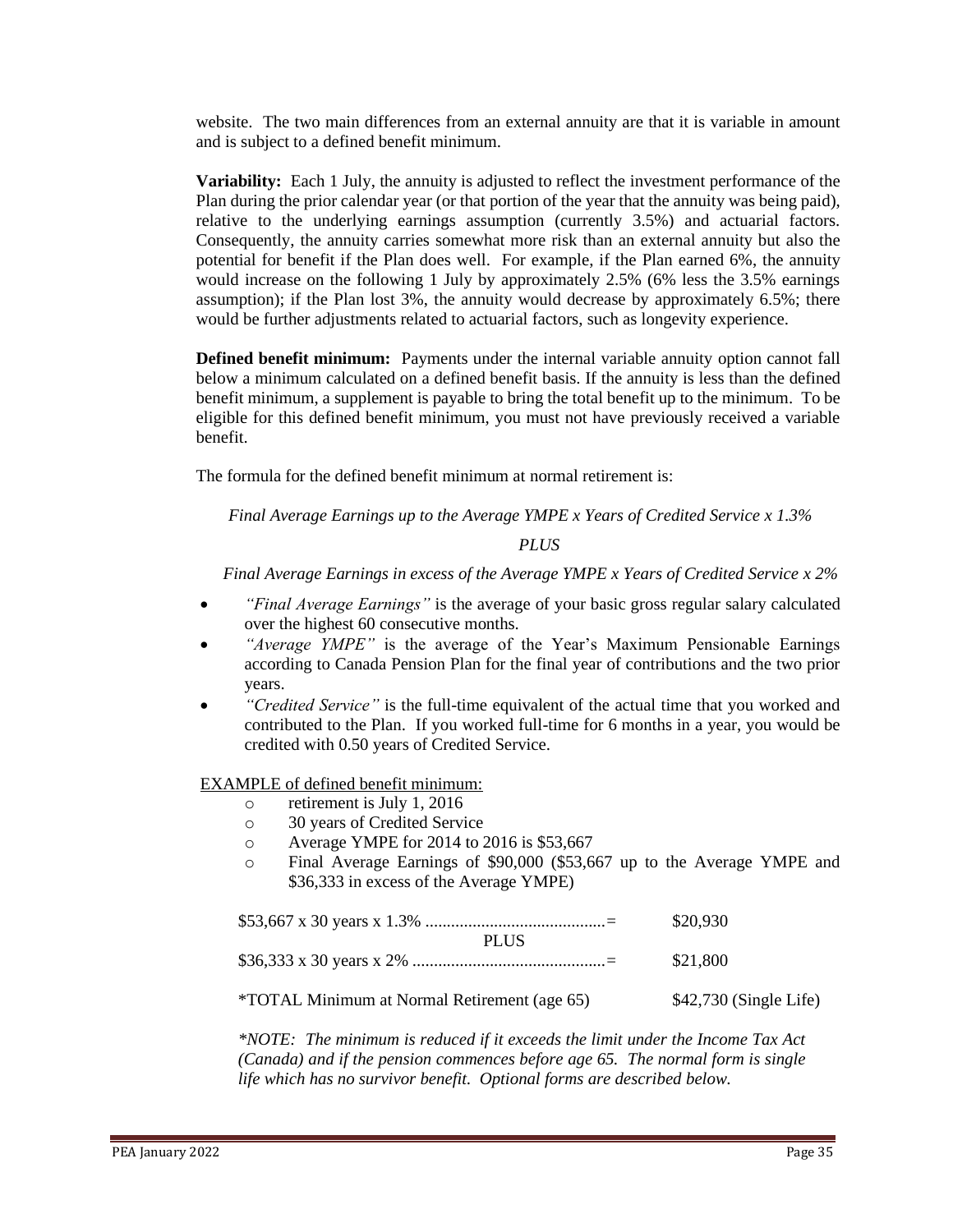The defined benefit minimum is indexed based on changes in the Canadian Consumer Price Index after the commencement of pension payments. The maximum adjustment in any one year is 3%, and is made annually on July 1st following the effective date of your pension.

The *Income Tax Act (Canada)* limits the defined benefit minimum for that portion of the pension that is based on service credited after 1990. The limit for pensions commencing in 2016 is \$2,890 per year of service credited after 1990; the limit is indexed annually and is applied to the pension before reduction for early commencement. Benefits in respect of post-1993 service that are reduced by the application of this limit may be supplemented with benefits from the Supplemental Benefit Arrangement.

## **13. Reduction for Early Retirement**

If you are considering early retirement, bear in mind that early retirement can significantly reduce your retirement income; that benefits from Canada Pension Plan are not payable prior to age 60; and Old Age Security benefits are generally not payable until you are age 65 (or later).

With the exception of the defined benefit minimum (Combination Plan only), all pension options are based on the size of your account balance. When you retire early, not only is the potential payment period likely to be longer (meaning you get a lower payment per \$1 of account balance), but your account balance is also likely to be lower than if you continue to work and have contributions and returns credited to your account.

For the defined benefit minimum described above (Combination Plan only), if you retire early and start a pension before normal retirement (age 65), an actuarially equivalent early retirement reduction factor will be applied to your defined benefit minimum. The earlier you commence your pension, the greater the reduction factor. Reduction factors are updated annually and are set out in the Annual Report which is available on the Plan website.

## **14. Definition of Spouse**

Persons are spouses on any date on which one of the following applies:

- a) they
	- (i) are married to each other, and
	- (ii) have not been living separate and apart from each other for a continuous period longer than 2 years;
- b) they have been living with each other in a marriage-like relationship for a period of at least 2 years immediately preceding the date.

## **15. Optional Forms of Pension (Survivor Benefits)**

If you are in the Combination Plan and elect to receive your pension as an internal variable annuity payable from the Plan, the pension is payable for your lifetime. The amount of survivor benefit depends on the *optional form* you choose when you start your pension. The greater the survivor benefit, the lower the amount of pension. The optional form for the defined benefit minimum is the same as what you select for the internal variable annuity. The following optional forms are available: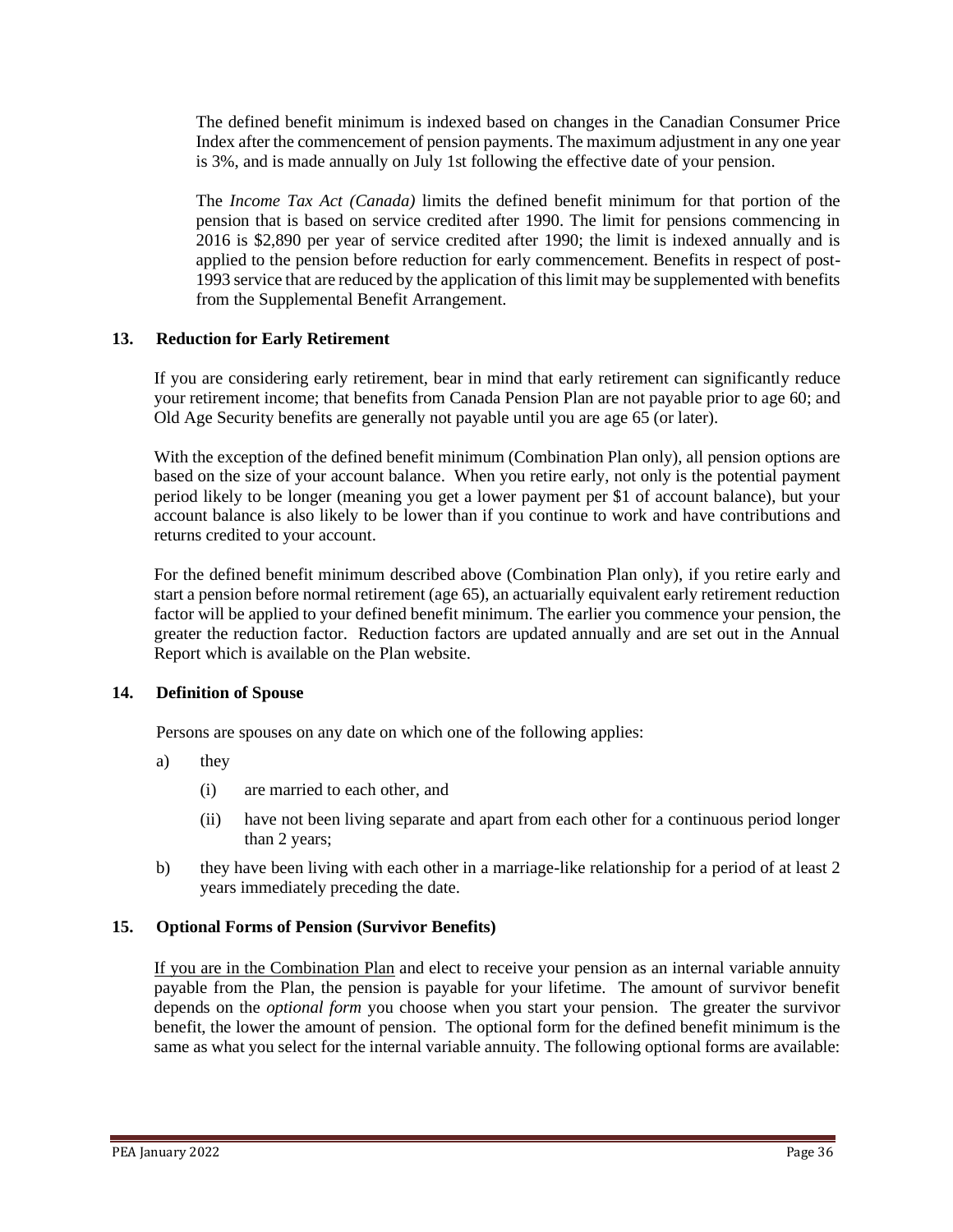## **a) Single Life (spousal waiver required, if applicable)**

Your pension is payable to you for life and ceases at your death. This option provides the largest monthly pension but makes no provision for a beneficiary.

#### **b**) **Single Life Guaranteed Five, Ten or Fifteen Years (spousal waiver required, if applicable)**

Your pension is payable to you for life. However, if you die before the guarantee period has expired, payments continue to your designated beneficiary until the end of the guarantee period. If your beneficiary is your estate, the remaining monthly payments are commuted into a lump sum.

#### **c) Joint and Last Survivor (60%, 66.7%, 75% or 100%)**

Your pension is payable to you for life. However if you pre-decease your spouse, 60%, 66.7%, 75% or 100% of the pension continues to be paid to your spouse as long as they live.

#### **d) Two-thirds Joint Life**

Your pension reduces by one-third on the first death of either you or your spouse.

#### **e) Full Joint and Last Survivor Pension with a Ten or Fifteen Year Guarantee**

Under this option the pension continues in full to your spouse as long as they live; but, if both you and your spouse die before receiving 120 or 180 monthly pension payments, the payments remaining in the guarantee period are paid to the beneficiary designated by the last survivor (you or your spouse). If the beneficiary is your or your spouse's estate, the remaining monthly payments are commuted into a lump sum.

Your selection should reflect your own personal situation and needs at retirement. If you have a spouse, the *Pension Benefits Standards Act (BC)* requires that you elect a joint life with a minimum of 60% of your pension continuing to your spouse after your death, unless your spouse chooses to waive this right by completing and signing a Form 2 "Spouse's Waiver of Lifetime Survivor Benefit and/or Beneficiary Rights from a Pension Plan or Annuity After Payments Start." Your spouse must be fully informed of his or her right to a joint pension and sign the waiver in the presence of a witness, not more than 90 days before you start to receive the pension. You must not be present when your spouse signs the waiver.

#### **16. Deferred Retirement Pension**

You may choose to retire, but defer receipt of your retirement pension. You must select and commence a pension benefit by the end of the calendar year in which you reach age 71.

#### **17. Benefit Options if You Terminate Employment Before Reaching Retirement Age**

The Plans have immediate vesting, which means that if you terminate employment, you retain the employer contributions made to your individual account. Upon termination of employment, you can elect: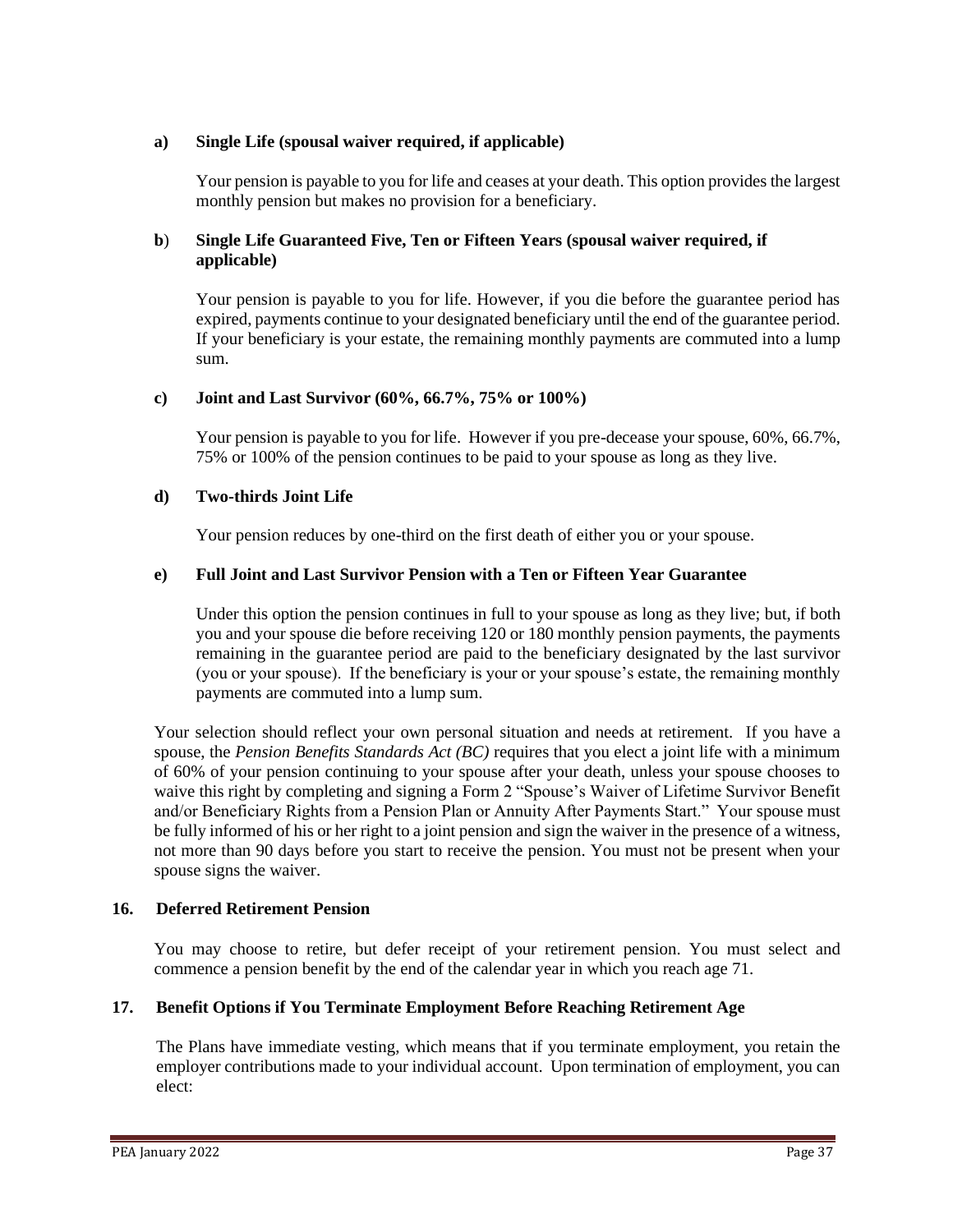- a) to leave the balance in your account on deposit in the Plan where your funds will continue to share in the Plan's investment returns. Upon attaining a minimum age you can elect to commence a monthly pension benefit purchased with your account balance (see Section 12 above), or
- b) to transfer the balance in your account to another registered pension plan on a locked-in basis (any portion that is attributable to contributions made before 1993 is not subject to lock-in restrictions), or
- c) to transfer the balance in your account to a Locked-in Retirement Account (LIRA) (any portion that is attributable to contributions made before 1993 is not subject to lock-in and may be transferred to a regular RRSP or be paid in cash, less withholding tax).

If the balance in your account is less than 20% of the Year's Maximum Pensionable Earnings for the current calendar year, you may choose a cash lump sum less applicable withholding tax or a transfer on a non locked-in basis. The small benefit threshold is set by BC Pension Standards and is subject to change without notice.

You may also be eligible for a cash payment if you have shortened life expectancy or are a nonresident who has been absent from Canada for at least two years, and your spouse, if applicable, agrees to permit you to unlock the benefits by completing and signing a Form 1 "Spouse's Waiver to Permit Benefits in a Pension Plan, Locked-In Retirement Account or Life Income Fund to Be Unlocked."

#### **18. Survivor Benefits Before Retirement**

If you have a spouse, your spouse is automatically entitled to your survivor benefit; however, you can designate another beneficiary if your spouse chooses to waive their entitlement by signing a Form 4 "Spouse's Waiver of Beneficiary Right to Benefits in a Pension Plan, Locked-In Retirement Account, Life Income Fund or Annuity Before Payments Start." A spouse cannot waive only a portion of the survivor benefit.

If you die before commencing a benefit, and your beneficiary is your spouse, your spouse has the same choice of benefits available to you and the entitlement is subject to the same lock-in restrictions that apply to you, except there is no minimum age for commencement of a pension benefit.

A beneficiary who is not your spouse is entitled to a lump sum payment equal to the amount in your account, payable in cash less withholding tax.

Survivor benefits payable are subject to any rights that another person may have under the *Family Law Act (BC)*.

## **19. Division of Your Pension With Your Former Spouse**

Your pension is a family asset and if you divorce or separate, your former spouse may be entitled to a portion of your pension under the terms of your separation agreement or court order. Although the entitlement is normally one-half of the pension earned during the marriage, you and your spouse may agree to a different share or settle the entitlement with other assets and leave the pension intact.

While you are negotiating your separation agreement or waiting for your court order, your spouse may notify the Plan that they are claiming an interest in your pension and request information from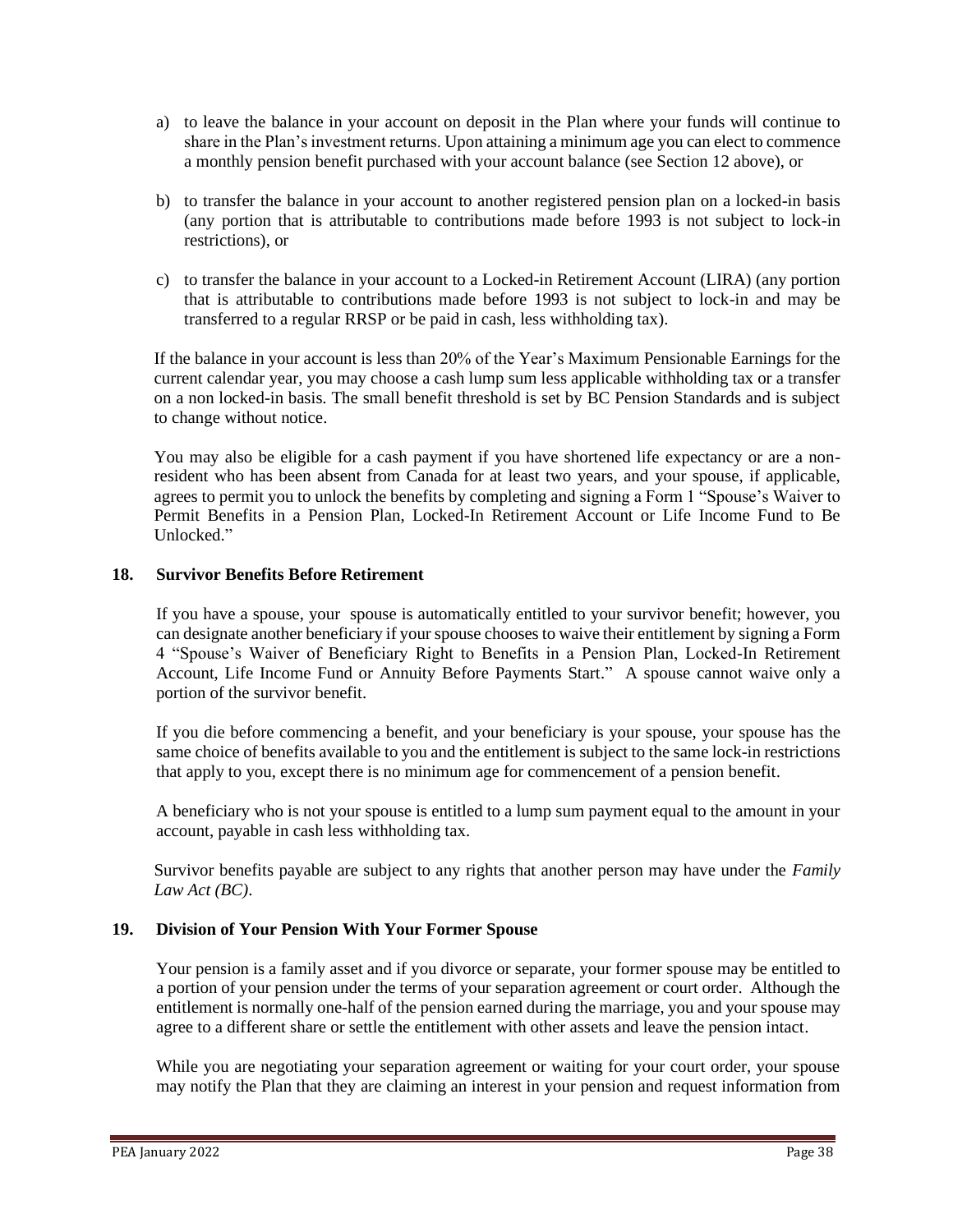the Plan on the value of the pension. Pension Services will notify you if it receives notice of a claim on your pension.

If your spouse is allocated a share of your pension, Pension Services can pay your spouse's share directly to them in the form of a lump sum transfer to another retirement savings vehicle. The extent to which your former spouse's share is subject to lock-in restrictions depends on how much of the entitlement is attributable to contributions made before 1993 (not locked-in).and after 1992 (lockedin). Alternatively, for the Combination Plan only, a separate pension option may be available to your former spouse. There is a one-time-only fee of \$175 for a division that results in a lump sum transfer and \$750 for the separate pension option.

If there is a claim on your pension, you should provide Pension Services with a copy of the separation agreement or court order as soon as possible. The claim must be settled before benefits will be paid to you.

#### **20. Re-employment After Retirement**

If you are in receipt of a pension from the Plan and are re-employed by the University in a position that would normally meet the criteria for enrollment in that Plan, you will not be re-enrolled and instead will continue to receive your pension.

#### **21. Administration of the Plan**

The Plans are administered by a Board of Pension Trustees, four of whom are elected by the Combination Plan members and four of whom are appointed by the University's Board of Governors. The Director, Pensions and Investments serves as Secretary to the Pension Board.

## **22. Annual Statements and Member Obligations**

You should receive an annual statement by the end of June each year along with an Annual Report from the Pension Board containing information about the operation of the Plan of which you are a member. If you do not receive a statement, you should notify Pension Services, as it may mean that your department or address needs to be updated.

You are responsible for reviewing the information on your statement and promptly notifying Pension Services of any discrepancies or changes in your information (marital status, address, etc.). Delays in reporting discrepancies can limit the extent to which corrections may be made and may delay payment of benefits.

If you are retiring or terminating employment, you are also responsible for notifying Pension Services, so that a statement of your benefit options may be prepared. To request a statement of retirement options, you should complete an Application for Pension Estimate (available on the Plan website).

## **23. Confidentiality**

Your pension records and your communications with Pension Services are confidential. Pension Services requires your written consent before disclosing information to others, including your spouse, co-workers or your supervisor. An exception is when a former spouse files a claim on your pension under the *Family Law Act (BC)* (see division of your pension above).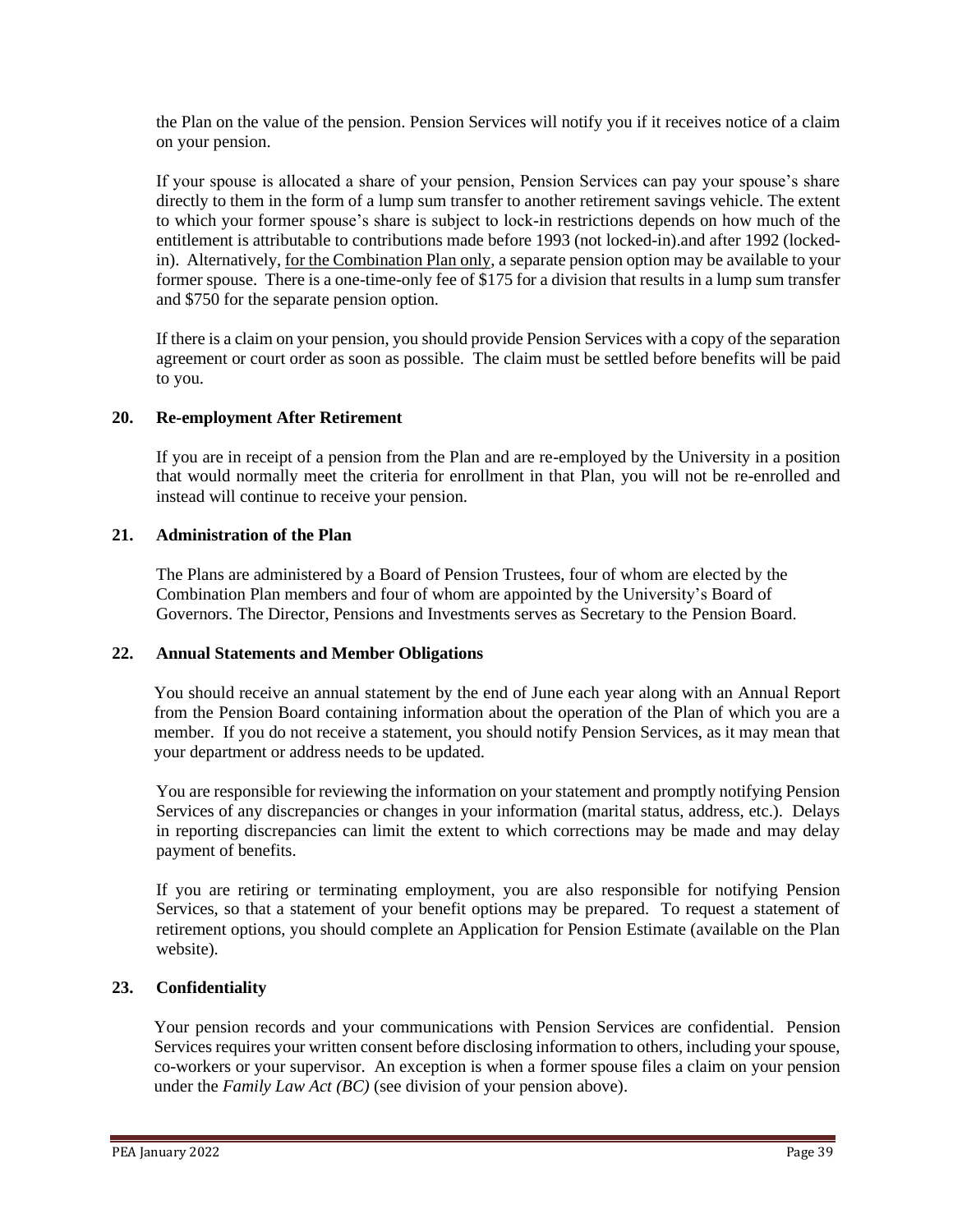#### **24. Access to Records**

Your benefit entitlements under the Plan are governed under British Columbia pension legislation. Within 30 working days after receipt of a written request and without charge, you have the right under Section 37 (2) and (4) of the BC *Pension Benefits Standards Act*, to examine once every 12 months the documents listed under Sections 42 and 43 of the BC *Pension Benefits Standards Regulation*.

## **25. Contact Information**

General enquiries or requests for statements or information as noted above should be directed to Pension Services at (250) 721-7030, by email to [pensions@uvic.ca](mailto:pensions@uvic.ca) or to:

## **Mailing address:**

Pension Services Administrative Services Building Room B278 University of Victoria PO Box 1700 STN CSC Victoria BC V8W 2Y2

## **Courier Address:**

Pension Services Administrative Services Building Room B278 University of Victoria 3800 Finnerty Road Victoria BC V8P 5C2

Please also visit the website at [www.uvic.ca/pensions](http://www.uvic.ca/pensions)

All arrangements for payment of benefits must be made through Pension Services.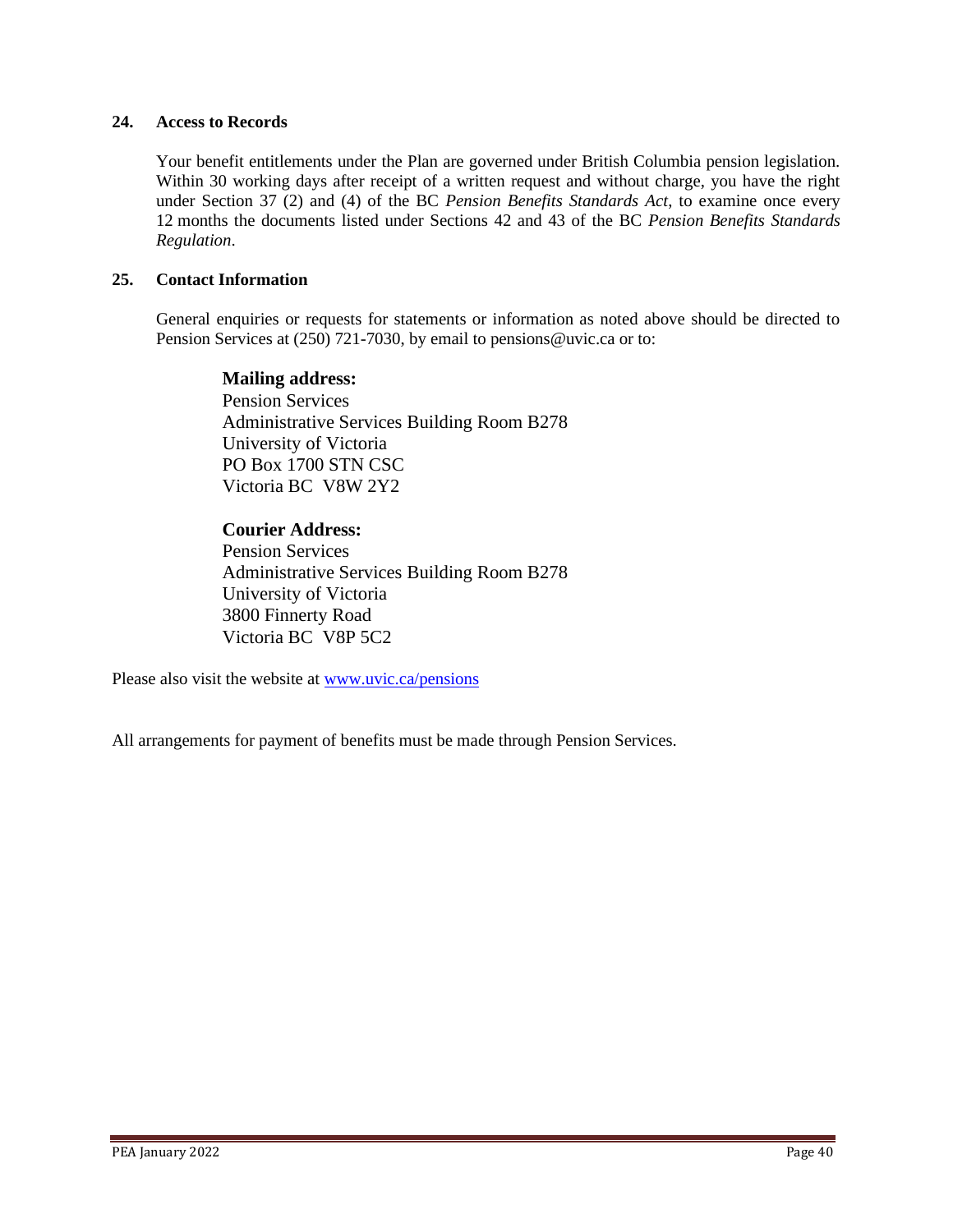## **OLD AGE SECURITY**

Through the federal government, the Old Age Security (OAS) pension is a monthly payment available to most Canadians 65 years of age who meet the Canadian legal status and residence requirements. You must [apply](http://www.esdc.gc.ca/en/cpp/oas/apply.page) to receive it.

#### **1. Eligibility**

Minimum age 65, and subject to residency and income requirements to qualify for full or partial benefits.

#### **2. Pension Benefits**

Benefits are payable monthly and indexed quarterly to reflect changes in the Consumer Price Index. Please consult the Government of Canada website for up to date benefit amounts.

#### **3. Applying for OAS**

In April 2013, Service Canada implemented a process to automatically enroll seniors who are eligible to receive the Old Age Security pension.

If you can be automatically enrolled, Service Canada will send you a notification letter the month after you turn 64.

If you did not receive a letter from Service Canada informing you that you were selected for automatic enrolment, you must apply in writing for the Old Age Security pension. Complete and mail the [Application for the Old Age Security pension form \(ISP-3000\)](http://www.servicecanada.gc.ca/cgi-bin/search/eforms/index.cgi?app=profile&form=isp3000) and include [certified true](http://www.servicecanada.gc.ca/cgi-bin/search/eforms/index.cgi?app=prfl&frm=isp1730b&ln=eng)  [copies](http://www.servicecanada.gc.ca/cgi-bin/search/eforms/index.cgi?app=prfl&frm=isp1730b&ln=eng) of the required documentation.

If you wish to [defer your OAS pension](http://www.esdc.gc.ca/en/cpp/oas/eligibility.page#h2.2) you may do so by:

- Accessing your My Service Canada account and following the directions, or
- Signing and returning the automatic enrolment letter by mail.

If you wish to start receiving your Old Age Security (OAS) pension at age 65, you should apply for your OAS pension right away.

• If you have already reached 65, and you wish to start your OAS pension immediately, you should apply as soon as possible so you don't lose any payments .

If you chose to [delay receipt of your OAS pension,](http://www.esdc.gc.ca/en/cpp/oas/eligibility.page#h2.2) you can apply up to 11 months before the date you want your OAS pension to start.

**If you did not receive a letter from Service Canada informing you that you were selected for automatic enrolment, you must apply in writing for the Old Age Security pension. Complete and mail the [Application for the Old Age Security pension form \(ISP-3000\) to the nearest Service](http://www.servicecanada.gc.ca/cgi-bin/search/eforms/index.cgi?app=profile&form=isp3000)  [Canada location near you, information can be found within the form.](http://www.servicecanada.gc.ca/cgi-bin/search/eforms/index.cgi?app=profile&form=isp3000)**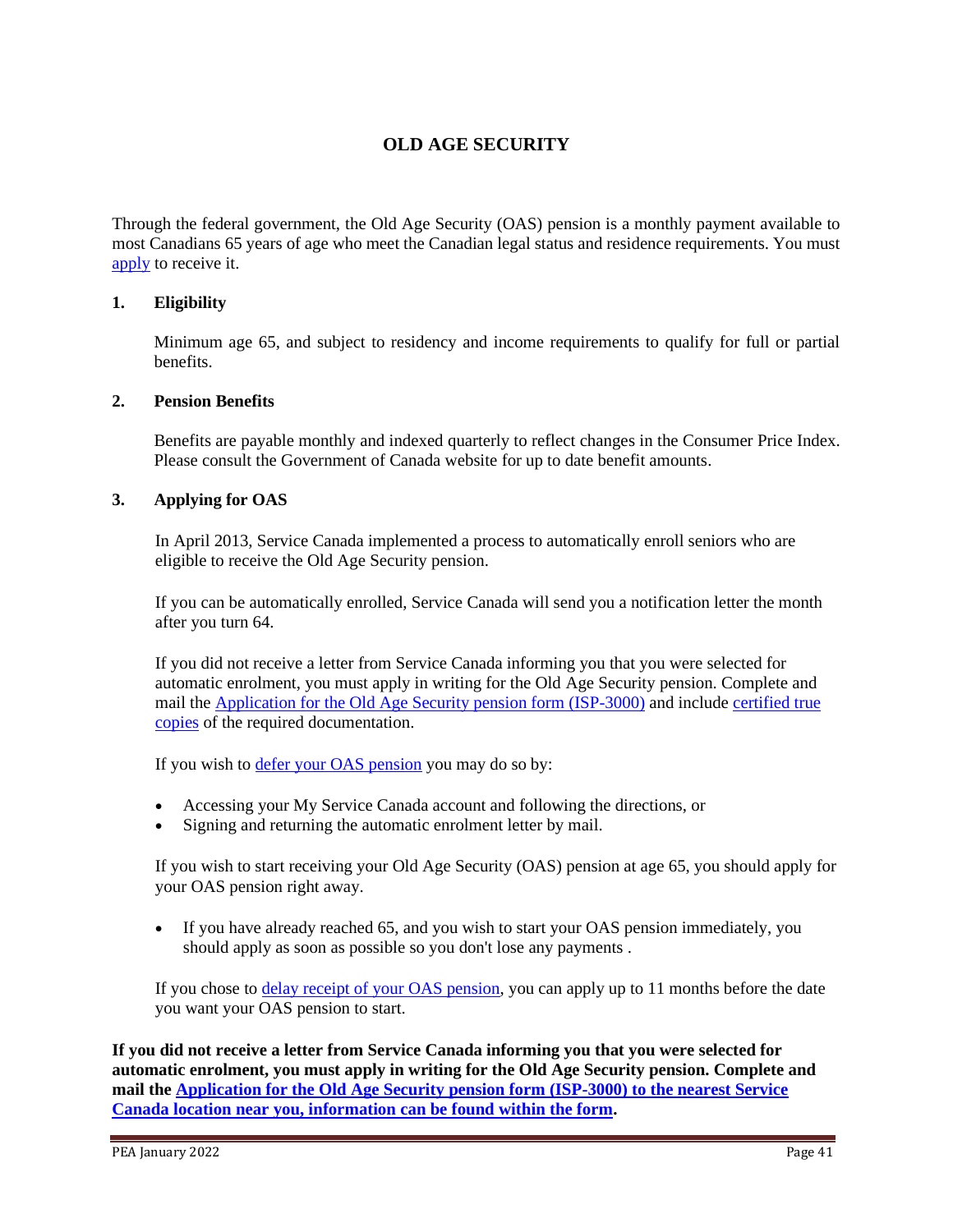## **CANADA PENSION PLAN**

A federal government pension plan that is funded by employee and employer contributions. Provides monthly retirement income, as well as death and disability benefits.

#### **1. Eligibility**

Immediate eligibility, with compulsory contributions between ages 18 to 65. Employees over age 65 may defer their Canada Pension benefits and continue to contribute up to age 70.

#### **2. Retirement Benefits**

Pays a regular monthly retirement income, based on past earnings and contributions to the plan. Benefits are adjusted annually on January 1<sup>st</sup>, according to changes in the Consumer Price Index.

#### **a) Early Retirement**

You may apply for CPP as early as age 60. Benefits are reduced for each month prior to age 65.

#### **b) Normal Retirement**

You may apply for normal retirement benefits at age 65, even if you continue working.

#### **c) Delayed Retirement**

You may defer your Canada Pension and continue to make contributions while you are working (up to age 70). For each month beyond your 65th birthday that you delay your pension, there is an increase in benefits.

#### **3. Applying for CPP Retirement Benefits**

You should make application for Canada Pension Plan retirement benefits six months prior to the date on which you wish to commence benefits. [Application for a Canada Pension Plan Retirement](http://www.servicecanada.gc.ca/cgi-bin/search/eforms/index.cgi?app=profile&form=isp1000&lang=e)  [Pension](http://www.servicecanada.gc.ca/cgi-bin/search/eforms/index.cgi?app=profile&form=isp1000&lang=e) and include [certified true copies](http://www.servicecanada.gc.ca/cgi-bin/search/eforms/index.cgi?app=prfl&frm=isp1730&ln=eng) of the required documentation**. Mail it or bring it to your Service Canada Centre closest to you. Mailing addresses are provided on the form.**

#### **4. CPP Death Benefits**

May provide a lump sum death benefit and monthly spouse and orphan allowances. Eligibility and benefits are determined by the deceased's contributions and the ages of the spouse and dependent children.

## **5. CPP Disability Benefits**

May provide a monthly disability pension where the contributor is unable to engage in any substantially gainful occupation due to a severe and prolonged disability. Eligibility is based on the length of the contribution period. The benefit is calculated on a flat rate plus a percentage of the contributor's retirement pension.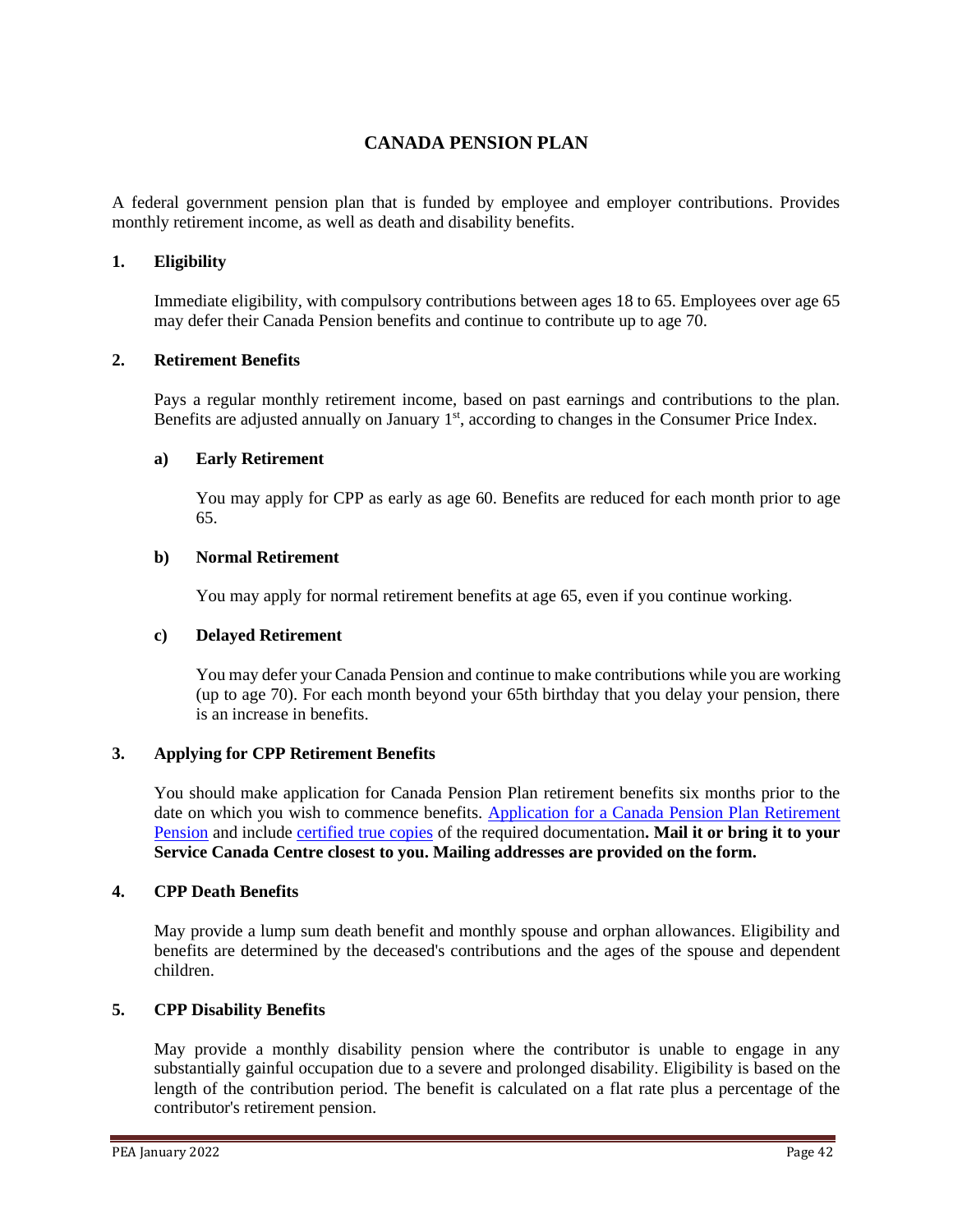## **SECTION 3 LIFE INSURANCE PLANS**

Your family may depend on your regular monthly income. In the event of your death, your income would stop and your family's financial security could be jeopardized. To help protect your family against such a loss, the University of Victoria provides a life insurance program consisting of:

- 7. Basic Group Life Insurance Plan
- 8. Optional Group Life Insurance Plan
- 9. Spouse Optional Group Life Insurance Plan
- 10. Optional Group Accidental Death and Dismemberment Plan (AD&D)
- 11. Travel Accident Insurance Plan

In addition, death benefits may be payable from:

- 12. University Pension Plan
- 13. Canada Pension Plan
- 14. Worksafe BC

This section is intended as a guide to assist you in understanding the major provisions of the Plans that make up the University of Victoria Life Insurance Program. Should any questions arise concerning the interpretation or administration of these Plans, as described herein, the official Plan documents will govern in all cases.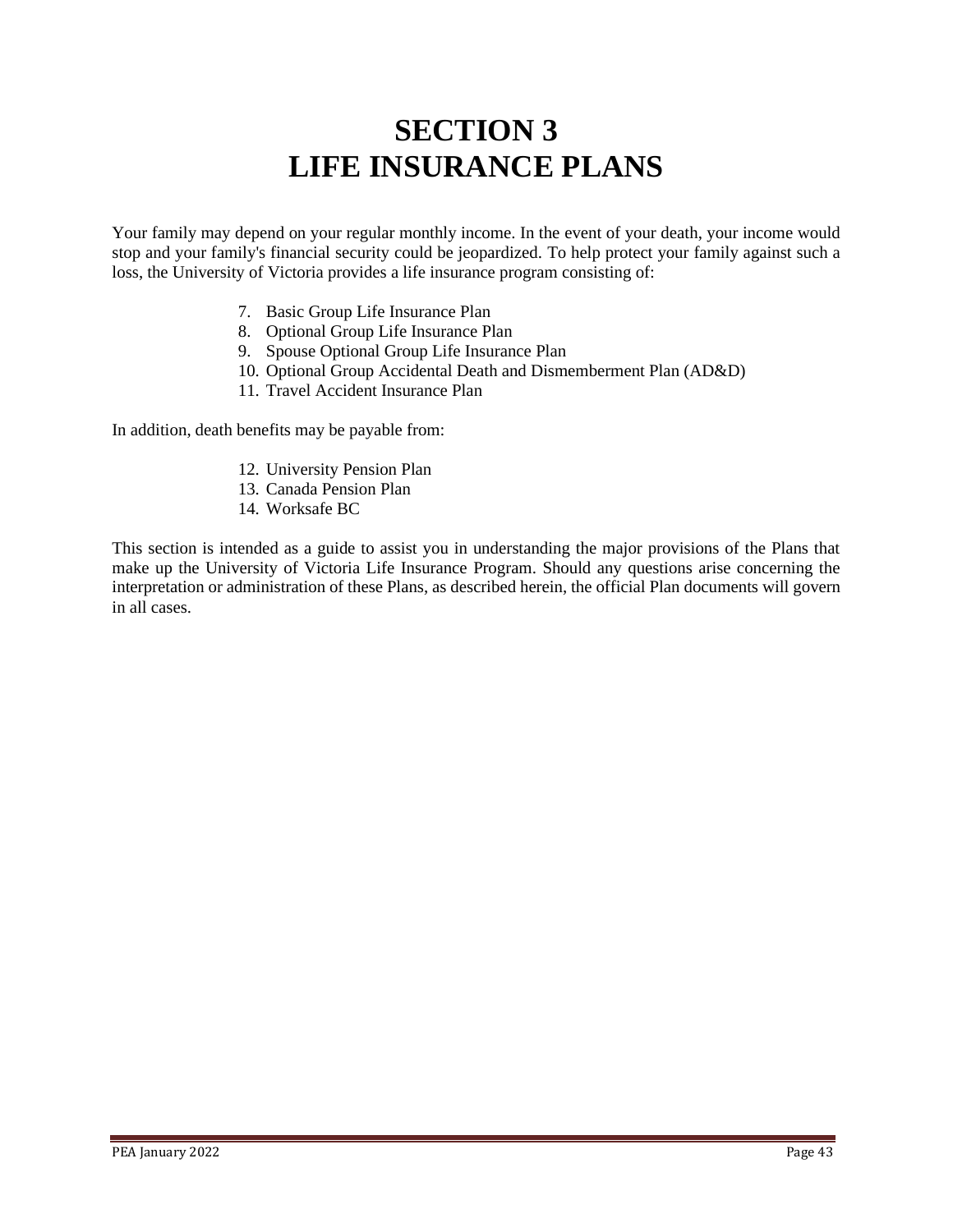## **BASIC GROUP LIFE INSURANCE**

The Basic Group Life Insurance Plan provides 24 hour coverage on or off the job.

#### **1. Eligibility**

All regular staff covered by this plan and are actively employed half-time or more are eligible to join the Basic Group Life Insurance Plan. Employees must also be Canadian residents.

If you choose to continue working past your normal retirement date, the Basic Life Insurance coverage will continue to the earlier of your retirement date, or December  $31<sup>st</sup>$  of the year in which you reach age 71, with a benefit amount of 1.0 times your annual salary as of the date last actively at work, to a maximum of \$750,000.

#### **2. Membership**

You are required to enroll in this Plan immediately upon employment.

#### **3. Premium Costs**

Premiums are cost shared with the University – employee pays 25% and the University 75%. See Section 7 for monthly premium amounts.

#### **4. Plan Benefits**

If prior to your normal retirement date you should die from any cause, your beneficiary or estate will receive a lump sum of 2 times your annual salary as of the date last actively at work, to a maximum of \$750,000.

If you choose to continue working past your normal retirement date, the Basic Life Insurance coverage will continue to the earlier of your retirement date, or December  $31<sup>st</sup>$  of the year in which you reach age 71, with a benefit amount of 1.0 times your annual salary as of the date last actively at work, to a maximum of \$750,000.

Notes:

Benefits are rounded up to the next higher \$1,000 if not already a multiple of \$1,000.

"Salary" means your annual gross regular salary or wage, excluding any additional forms of compensation such as honoraria, overtime or special payments, etc.

#### **5. Your Beneficiary**

You may name anyone you wish to receive your Basic Group Life Insurance benefits. You may change your designated beneficiary at any time, subject to any applicable law, by completing and filing a change of beneficiary form with the Benefits Office in Human Resources. If your beneficiary should die and a new beneficiary is not designated by you prior to your death, your Basic Group Life Insurance benefits will be paid to your estate.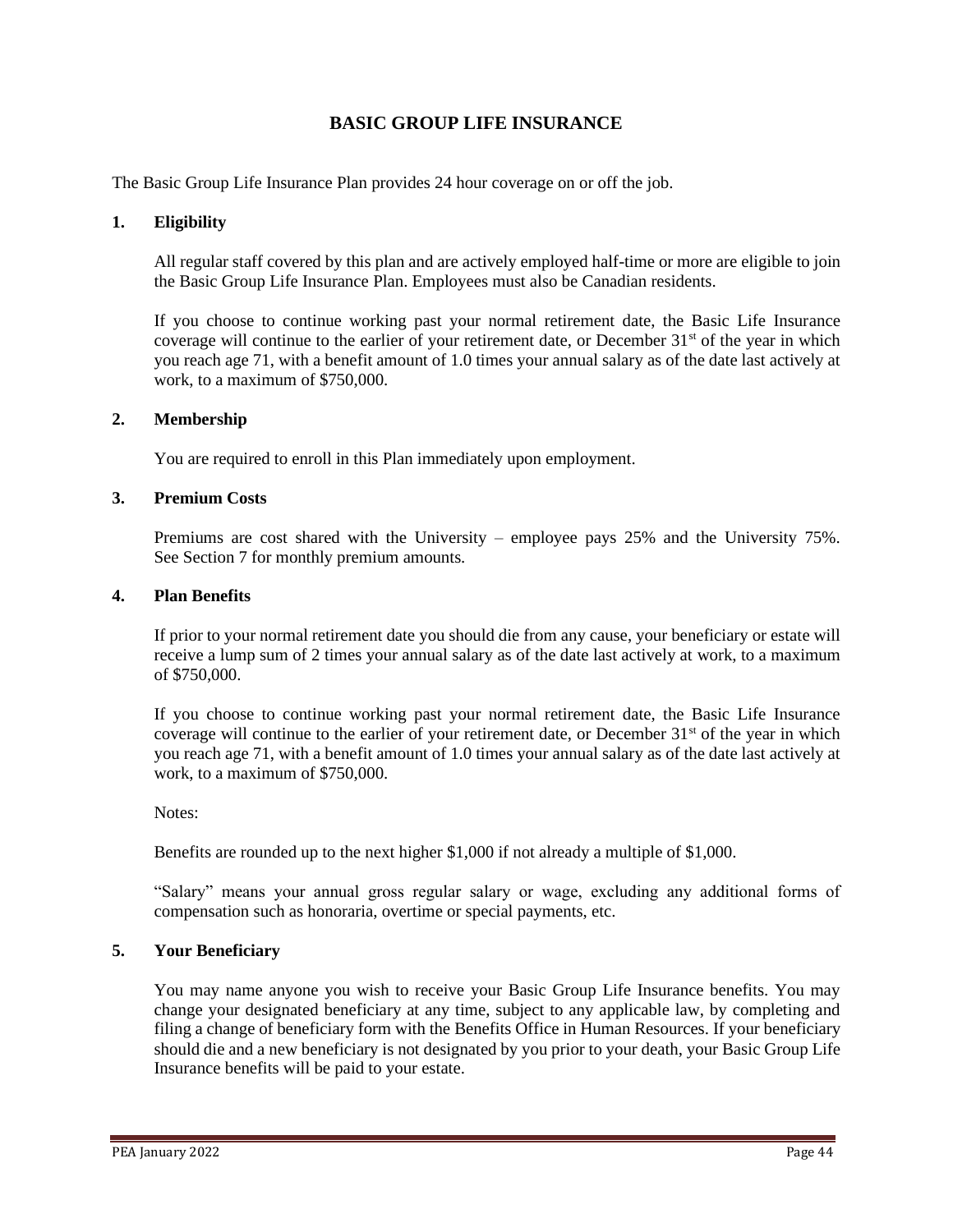#### **6. Claim Procedures**

Death claim payments are made payable to the beneficiary. To initiate a claim the beneficiary must contact the Benefits Office in Human Resources.

#### **7. Termination of Coverage**

Basic Group Life Insurance coverage will terminate upon the earlier of:

- a) termination of employment
- b) entering the armed forces on a full-time basis
- c) termination of the Policy or coverage on the group, division, or class to which you belong
- d) retirement (if you choose to work beyond your normal retirement date, benefits will continue to the earlier of your retirement date, or December  $31<sup>st</sup>$  of the year in which you reach age 71).

#### **8. Conversion Option**

If your individual coverage terminates or reduces prior to your normal retirement date, but group coverage continues, you may convert your group life insurance to an individual life insurance policy. This amount must be equal to or less than your group life amount, subject to an overall maximum of \$200,000. The individual life insurance policy will be issued without proof of satisfactory health provided the completed application form, along with the necessary premium, is received by Pacific Blue Cross (BC Life and Casualty Co.) within 31 days of the date of termination of your group coverage. A conversion option is not available if your group plan terminates after your normal retirement date.

The conversion option is mainly of interest to persons who would not otherwise qualify for individual insurance. The annual premium to convert group life insurance to an individual plan without medical evidence is much higher than under a plan where medical evidence must be provided.

For further information contact the Plan Carrier.

## **9. Plan Carrier**

Pacific Blue Cross (BC Life and Casualty Co.) **Plan Group No. B040703** 1-888-275-4672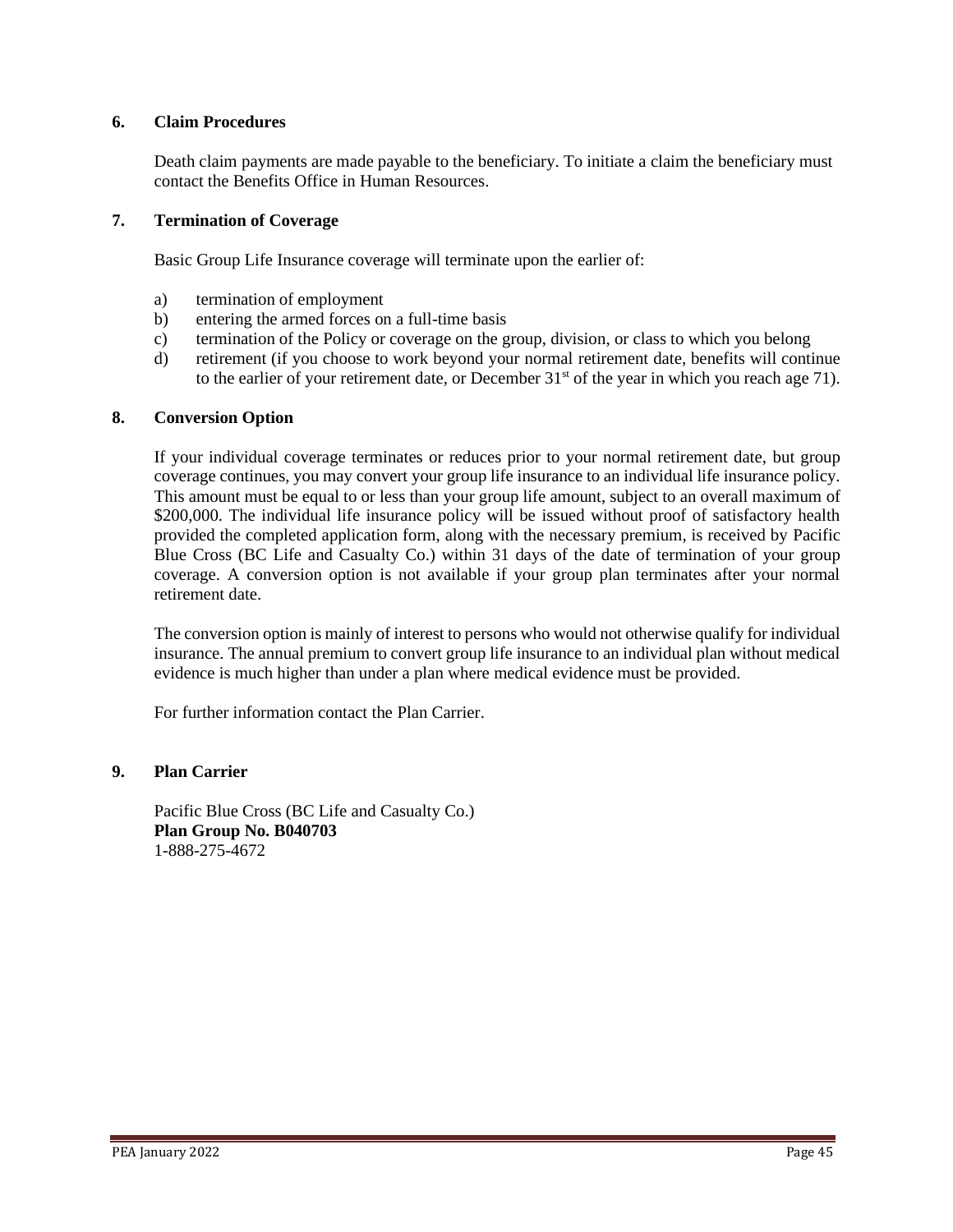## **OPTIONAL GROUP LIFE INSURANCE**

Provides optional term life insurance in addition to your basic group life coverage. Spousal Term Life Insurance and Accidental Death and Dismemberment Insurance are also available.

#### **1. Eligibility**

All regular staff covered by this plan and are actively employed half-time or more, who are enrolled in the Basic Group Life Insurance are eligible to enroll in the Optional Group Life Insurance Plan.

#### **2. Membership**

You and your legal spouse or common-law partner have the option of joining the Plan, subject to providing evidence of insurability satisfactory to BC Life and Casualty Co. Coverage will take effect on the date of approval of the evidence, provided you are actively at work. Dependent coverage will take effect on the date of approval of the evidence, provided the dependent is not confined in a hospital or similar institution on that date and you are actively at work.

#### **3. Cost to Plan Member**

Plan member pays the full premium. Rates vary according to the amount of coverage chosen, age, and whether smokers or non-smokers. Spousal rates are based on the employee's age.

#### **4. Optional Group Life Benefits**

Insurance is available in units of \$25,000 (minimum) up to \$500,000 (maximum). This insurance is payable in the event of your death while in the University's employment other than from suicide within two years from the effective date of your insurance.

#### **5. Optional Group Accidental Death and Dismemberment Benefits (AD & D)**

This Plan provides you with an opportunity to purchase optional AD&D insurance along with optional group life coverage. This insurance is payable in the event of your accidental death or dismemberment.

For example, if, while insured, you sustain accidental bodily injury which results directly and independently of all other causes in one of the losses listed below within 365 days after the injury, BC Life and Casualty Co. will pay a benefit as follows (partial list):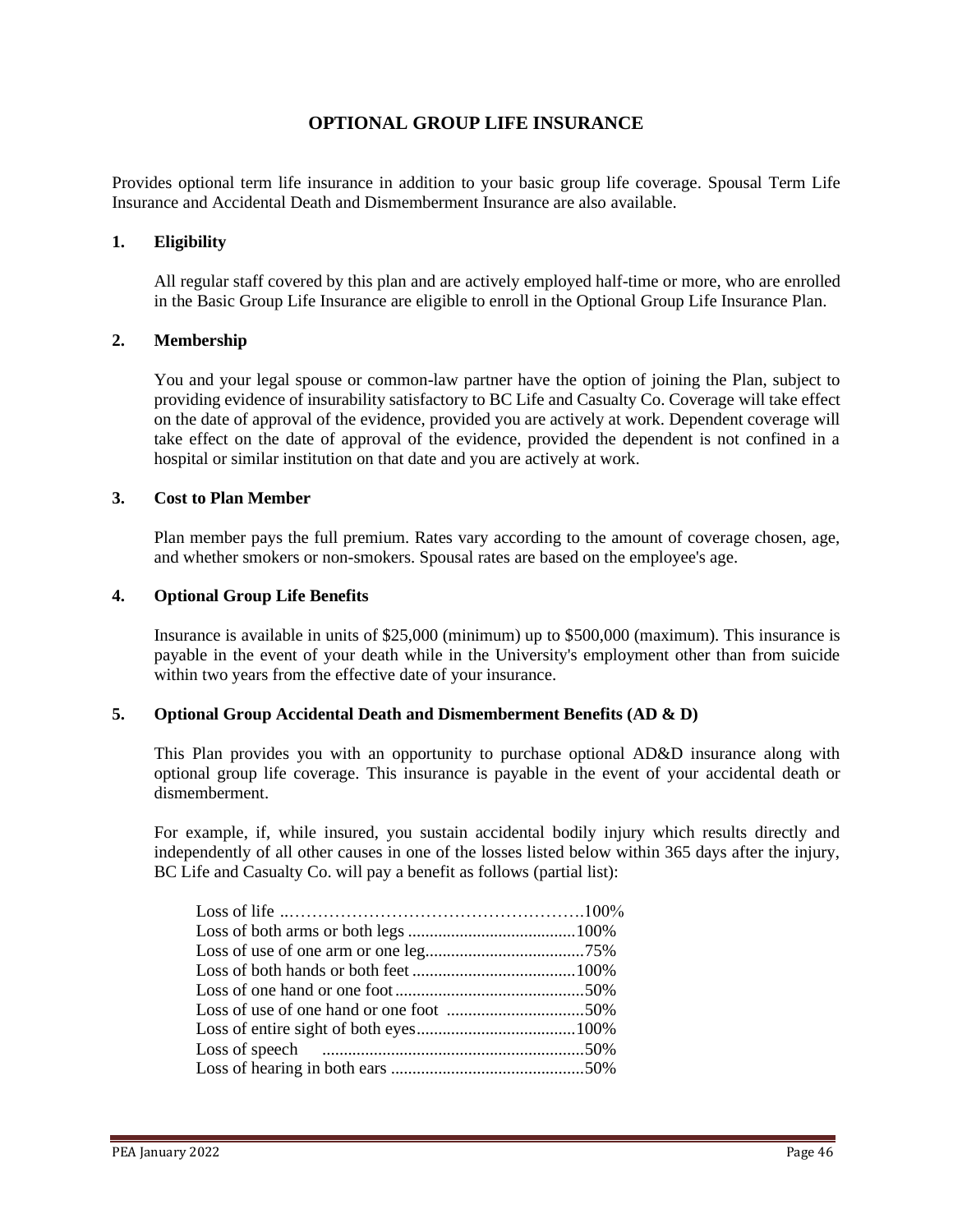No more than 100% of the amount of Optional Group AD&D is payable for all losses due to any one accident.

There are exclusions for which a benefit is not paid relating to suicide, drug overdose, carbon monoxide inhalation, specific aircraft hazards and hostile actions of any armed forces.

*The amount of accidental death and dismemberment insurance coverage will be limited to the amount of your optional life insurance selected*.

#### **6. Spouse Optional Group Life Insurance Benefits**

This Plan provides you with the opportunity to purchase optional group life insurance on your spouse on the same terms as applicable to you.

A person will qualify as a spouse by virtue of a legal marriage or by being publicly represented as your spouse for a period of at least one year.

This insurance is payable in the event of the death of your spouse from any cause while your coverage remains in force, other than from suicide within two years from the effective date of the insurance.

#### **7. Dependent Child Group Life Insurance Benefits**

\$5,000 of child coverage for each eligible dependent child from birth to age 21 (age 25 if a full-time student) will be automatically provided at no extra charge when either employee or spouse optional life insurance is elected. A handicapped child who attains the limiting age may continue coverage as a dependent if proof of the handicap is received within 31 days after the child attains the limiting age.

This insurance is payable in the event of the death of your dependent child from any cause while coverage is in force, other than from suicide within two years from the effective date of the insurance.

#### **8. Your Beneficiary**

When you and/or your spouse enroll you must name the beneficiary to whom benefits would be payable. You may change the beneficiary at any time subject to any legal restriction which may affect this right, by completing and filing a change of beneficiary form with the Benefits Office in Human Resources. If there is no named living beneficiary, benefits would be paid to your estate. If children are covered, their benefit will be paid to you, if living, otherwise to your estate.

#### **9. Changes**

Evidence of insurability satisfactory to BC Life and Casualty Co. will be required for any increase or addition.

You may increase your employee and/or your spouse's life insurance or your AD&D coverage at any time up to the allowable limit if you and/or your spouse provide evidence of insurability satisfactory to BC Life and Casualty Co.

You may decrease your insurance coverage at any time.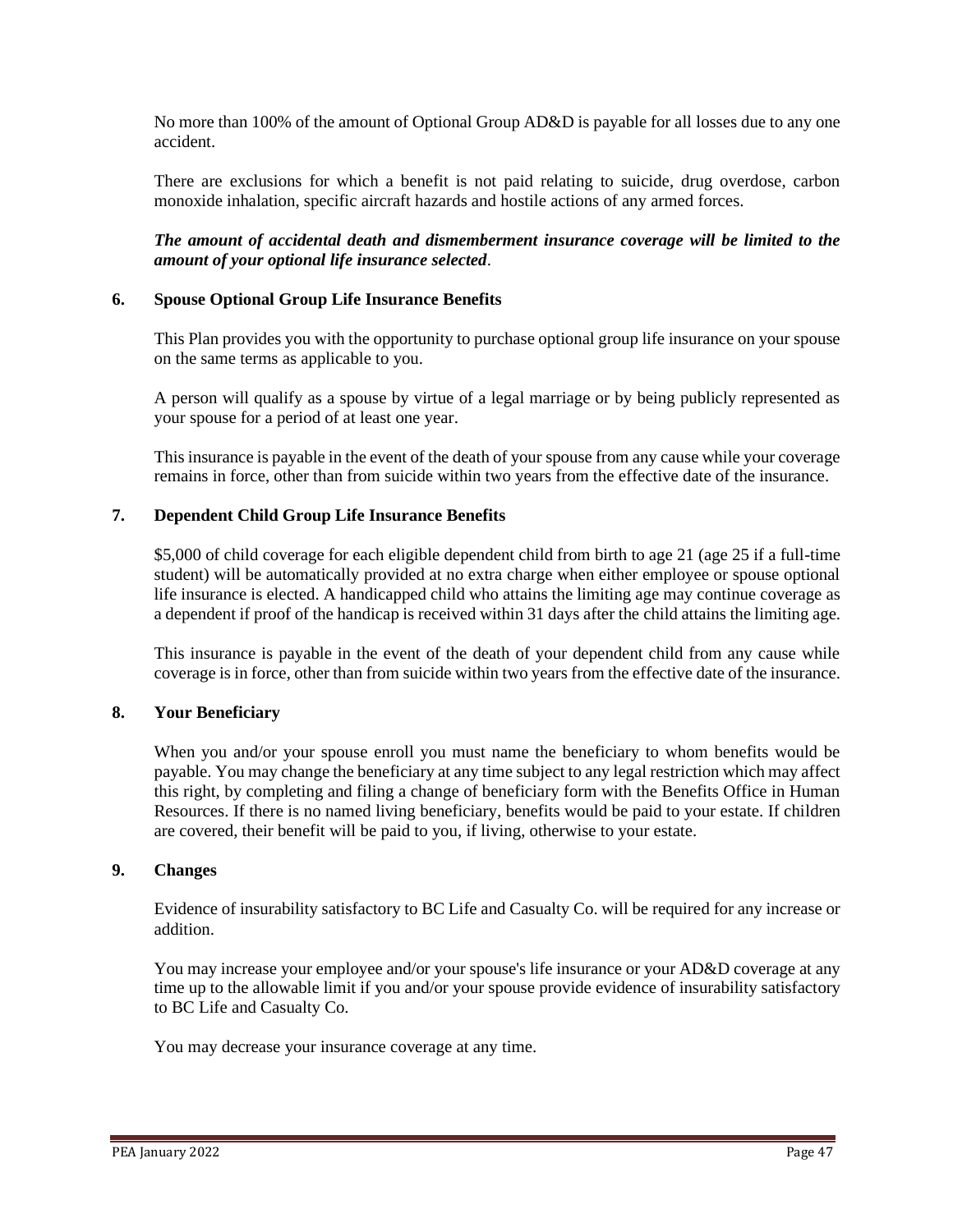A change in coverage becomes effective on the date evidence of insurability is approved by BC Life and Casualty Co. Medical Questionnaire forms are available from the Benefits Office in Human Resources.

In addition, if you are not actively at work on the effective date of change in coverage, you and/or your dependents' coverage is delayed until you are actively at work. Similarly, Dependent Insurance is delayed until discharge for a dependent who is in a hospital or similar institution. All changes are subject to the maximum available coverage under this policy.

#### **10. Claim Procedures**

If you or any of your insured dependents die, a claim should be initiated by contacting the Benefits Manager at 8089.

If you become totally disabled or suffer any other loss, a claim should be made, again through the Benefits Manager, not later than 12 months after the onset of the total disability or the date of loss.

#### **11. General Information**

This Plan provides for premium payment through convenient payroll deduction. The premium you pay is competitive since the insurance is offered on a group basis.

Premium rate changes due to a change between age brackets will occur in the month of your birthday.

#### **12. Termination of Coverage**

Your insurance will cease on the earliest of the following events:

- a) the date your employment is terminated, unless on early retirement you elect to continue coverage to your normal retirement date
- b) normal or deferred retirement (if you choose to work beyond your normal retirement date, benefits may continue to the earlier of your retirement date, or December  $31<sup>st</sup>$  of the year in which you reach age 71)
- c) the last day of the last month for which a premium has been paid, subject to the total disability provisions of the group policy
- d) the date the group policy is terminated.

The insurance on your spouse and dependent children will cease on the earliest of the following events:

- a) the date your employment is terminated, unless on early retirement you elect to continue coverage up to your normal retirement date
- b) the date the dependent ceases to qualify under the definition of the dependent
- c) normal or deferred retirement (if you choose to work beyond your normal retirement date, benefits may continue to the earlier of your retirement date, or December  $31<sup>st</sup>$  of the year in which you reach age 71)
- d) the last day of the last month for which a premium has been paid for your dependent insurance, subject to the total disability provisions of the group policy
- e) the date the group policy is terminated.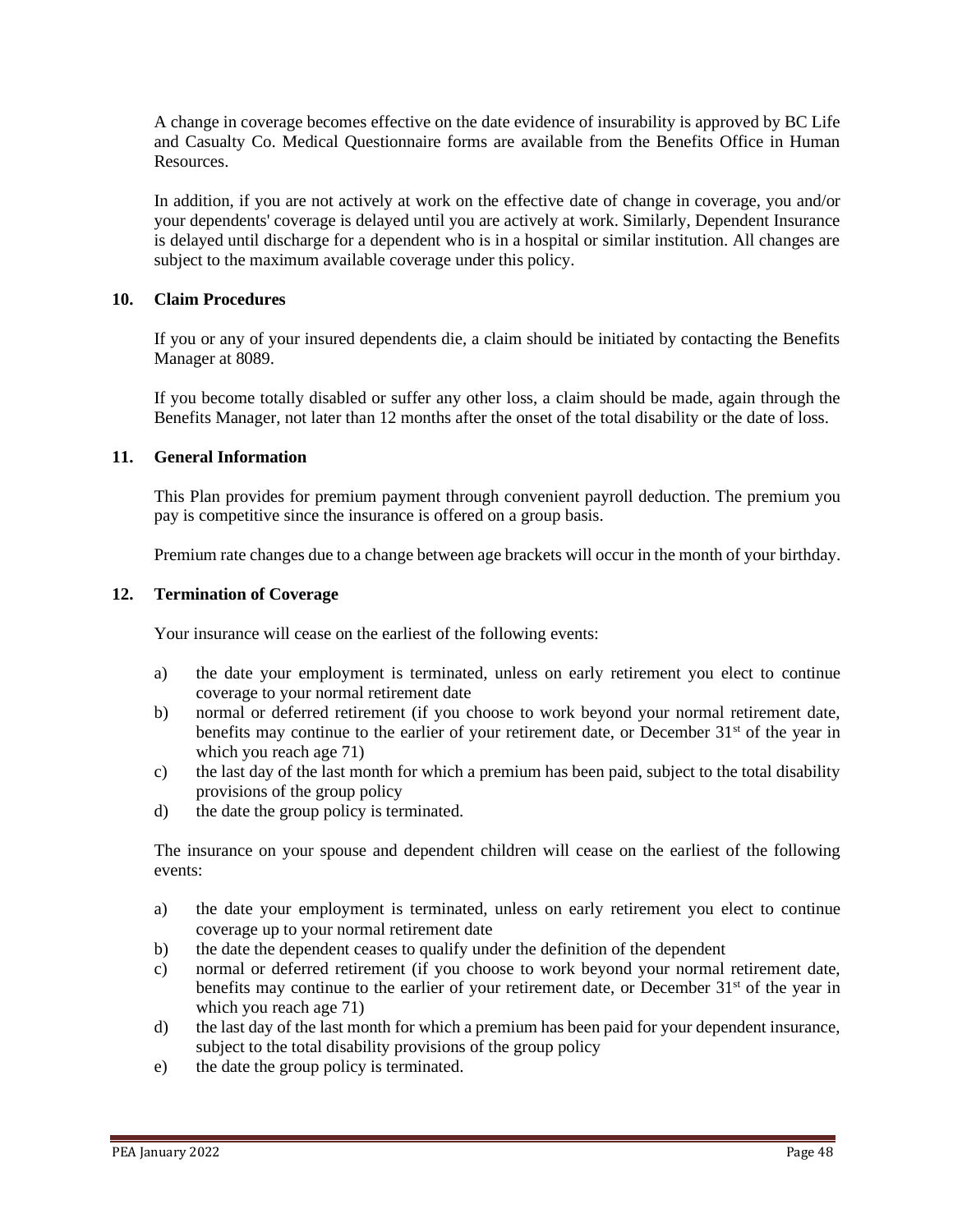## **13. Conversion Option**

Please refer to the Conversion Option section under the Basic Group Life Insurance Section.

## **14. Plan Carrier**

Pacific Blue Cross (BC Life and Casualty Co.) **Group Plan No. 040703** Life Claims 1-888-275-4672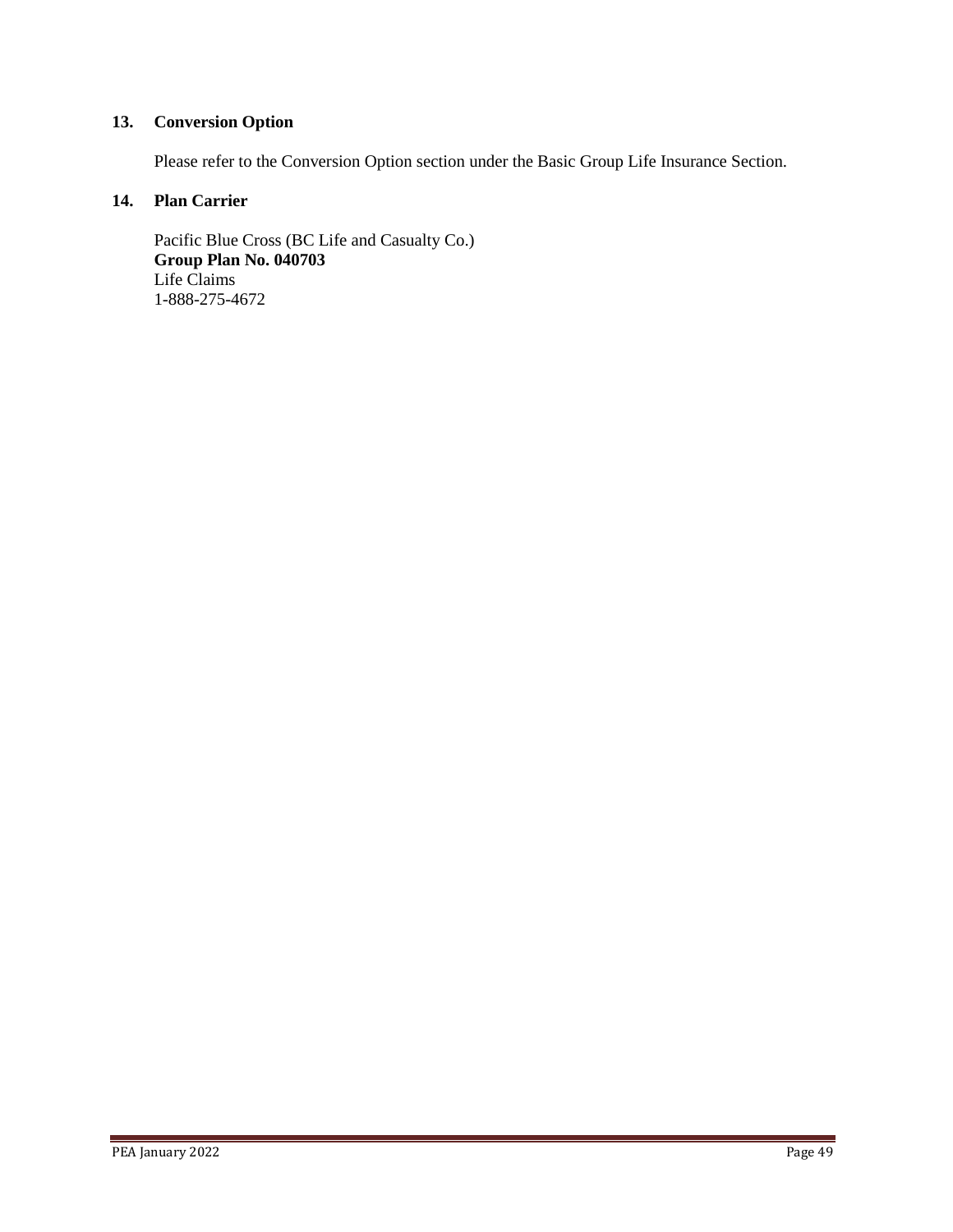## **TRAVEL ACCIDENT INSURANCE**

Provides group accident insurance coverage while you are travelling on approved University business (excluding everyday travel to and from work).

#### **1. Eligibility**

All regular staff actively employed half-time or more are covered by this plan are eligible for coverage.

#### **2. Membership**

You are automatically covered immediately upon employment.

#### **3. Cost to Plan Member**

No cost. University pays full premium.

#### **4. Plan Benefit**

Provides coverage up to \$100,000 in the event of your accidental death or dismemberment within 365 days of, and as a result of, an accident occurring while you are travelling on approved University business.

#### **5. Beneficiary**

Death benefits from this plan will be paid to your estate. Dismemberment benefits will be paid to you.

#### **6. Exclusions**

The policy does not cover any loss caused or contributed to by suicide or attempted suicide, any act of war, or full-time service in the armed forces. Travel in an aircraft is not covered if the aircraft does not have a certificate of air worthiness or is not operated by a duly licensed pilot. Travel in any aircraft owned, leased or operated by the University or an employee of the University is not covered.

#### **7. Termination of Coverage**

Travel Accident Insurance coverage terminates on your last day of employment with the University.

#### **8. Plan Carrier**

Citadel General Assurance Company **Policy No. 6998790** c/o Accounting Services University of Victoria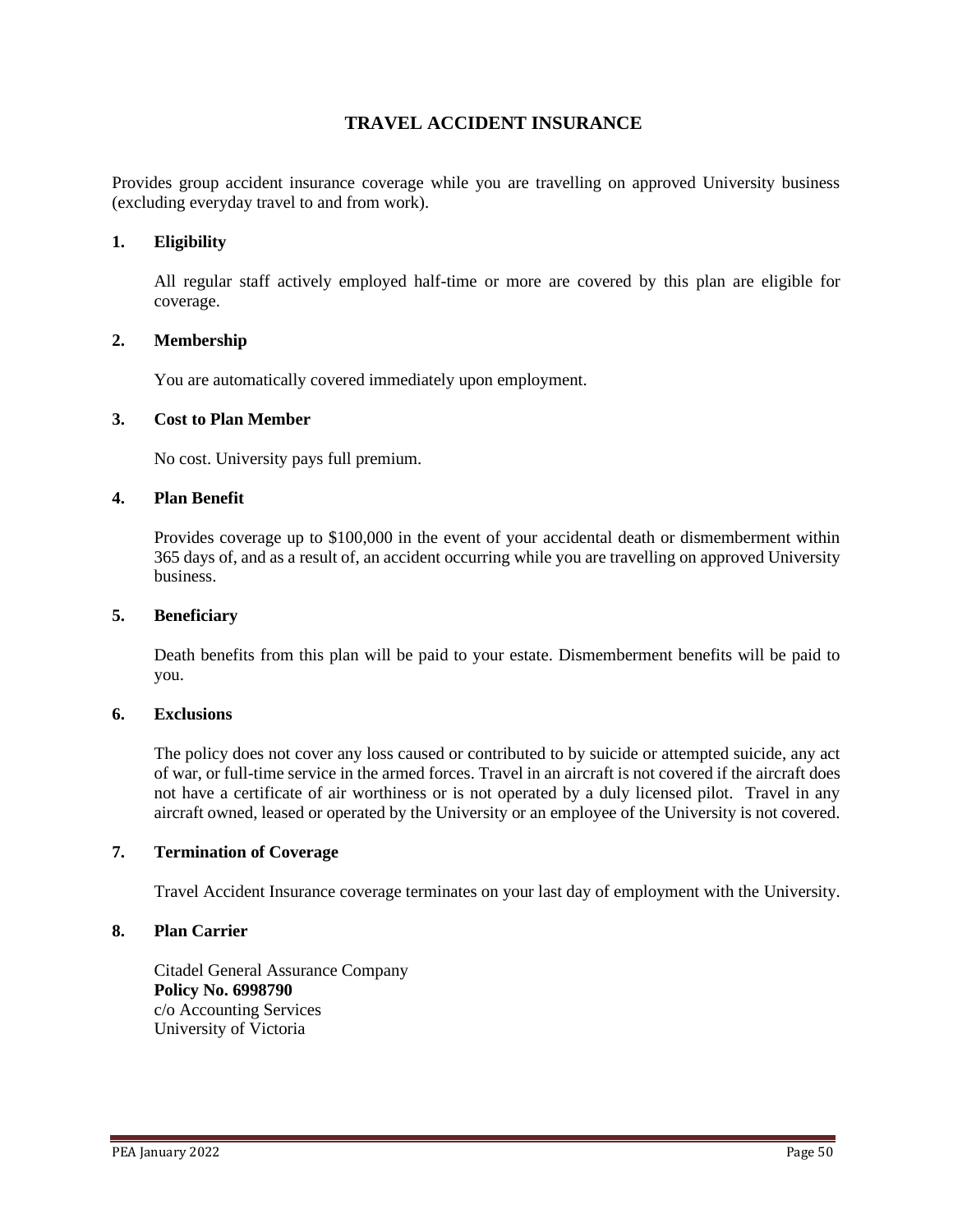# **SECTION 4 SICK LEAVE, LONG TERM DISABILITY & WORKSAFE BC (WCB)**

To protect you against loss of income as a result of absence from work due to illness or injury, the University provides a sick leave and long term disability program, as well as Worksafe BC (WCB) benefits.

The following information is intended as a guide to assist you in understanding the major provisions of these benefits. Should any questions arise concerning the interpretation or administration of these Plans, as described in this outline, the official Plan documents will govern in all cases.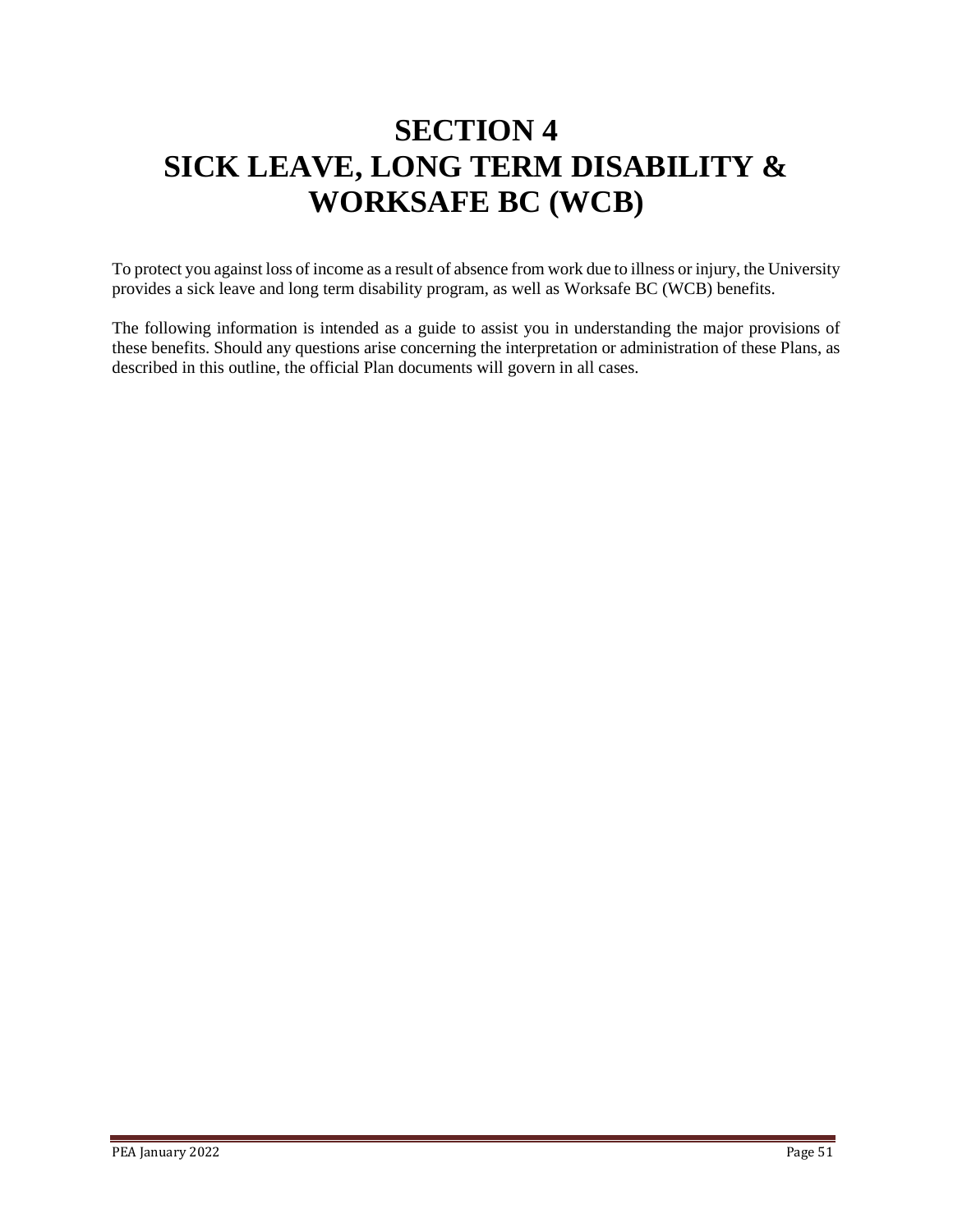## **SICK LEAVE PLAN**

The Sick Leave Plan is designed to cover your salary during a temporary illness or injury-related absence from work which lasts less than six months.

## **1. Eligibility**

All regular staff actively employed half-time or more are covered by this benefit.

#### **2. Membership**

You are automatically enrolled in the Plan immediately upon employment.

#### **3. Cost to Plan Member**

No cost to employee. The University pays the full cost of providing sick leave benefits.

#### **4. Plan Benefits**

Subject to University approval and the submission of appropriate medical evidence, you will receive your full regular pay for up to six months. Staff in the probationary period are entitled to 1-1/2 days of paid sick leave per month, pro-rated for part-time.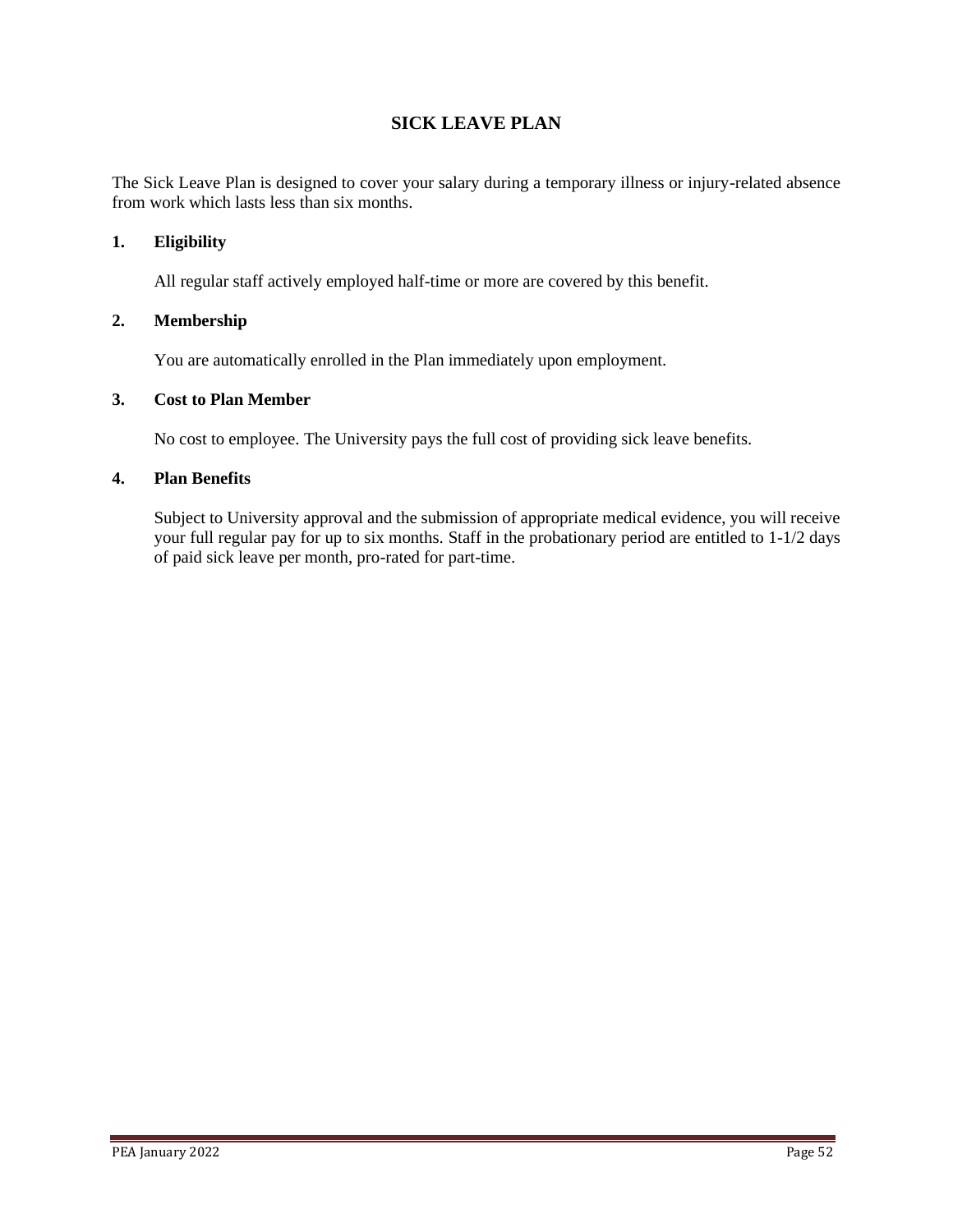## **LONG TERM DISABILITY PLAN**

The University Long Term Disability Plan (LTD) is designed to provide you with income replacement during a lengthy illness or disability which lasts longer than six months.

#### **1. Eligibility**

All regular staff covered by this plan and are actively employed half-time or more. Employees must also be Canadian residents.

If you choose to work beyond your normal retirement date, please be aware that coverage for this benefit will cease on June 30<sup>th</sup> following your 65<sup>th</sup> birthday.

#### **2. Membership**

You are required to enroll in this Plan immediately upon employment.

#### **3. Premium Cost**

You pay the full premium, which results in a tax free benefit if LTD is approved. See Section 7 for the monthly premium amount.

#### **4. Pre-Existing Conditions**

You will not be covered for any condition for which medical treatment, services or supplies were received in the 90 day period prior to your date of employment, unless you have served a period of 12 consecutive months in your UVic position without absence due to this condition.

#### **5. LTD Claim Procedures**

Claim forms may be obtained from the Benefits Manager at local 8089. You will be responsible for any fees charged by your Physician for completing the medical forms.

#### **6. Commencement and Duration of Benefits**

If approved, LTD benefit payments will commence following completion of six months of continuous disability and following receipt of proof of your total disability (within 12 months of the date disability began).

Benefit payments from this Plan will continue until the earliest of the following:

- a) you are no longer considered to be "totally disabled", ("totally disabled" means your inability, because of illness or injury, to perform the duties of your own occupation or the duties of another occupation for which your education, training or experience equip you)
- b) you start work at any occupation for wage or profit except as permitted under the Plan provisions for approved Rehabilitation Employment
- c) you fail to furnish required proof of continuing disability
- d) you are no longer under the care of a qualified physician or fail to follow prescribed medical treatment, or participate in a recommended rehabilitation program
- e) your death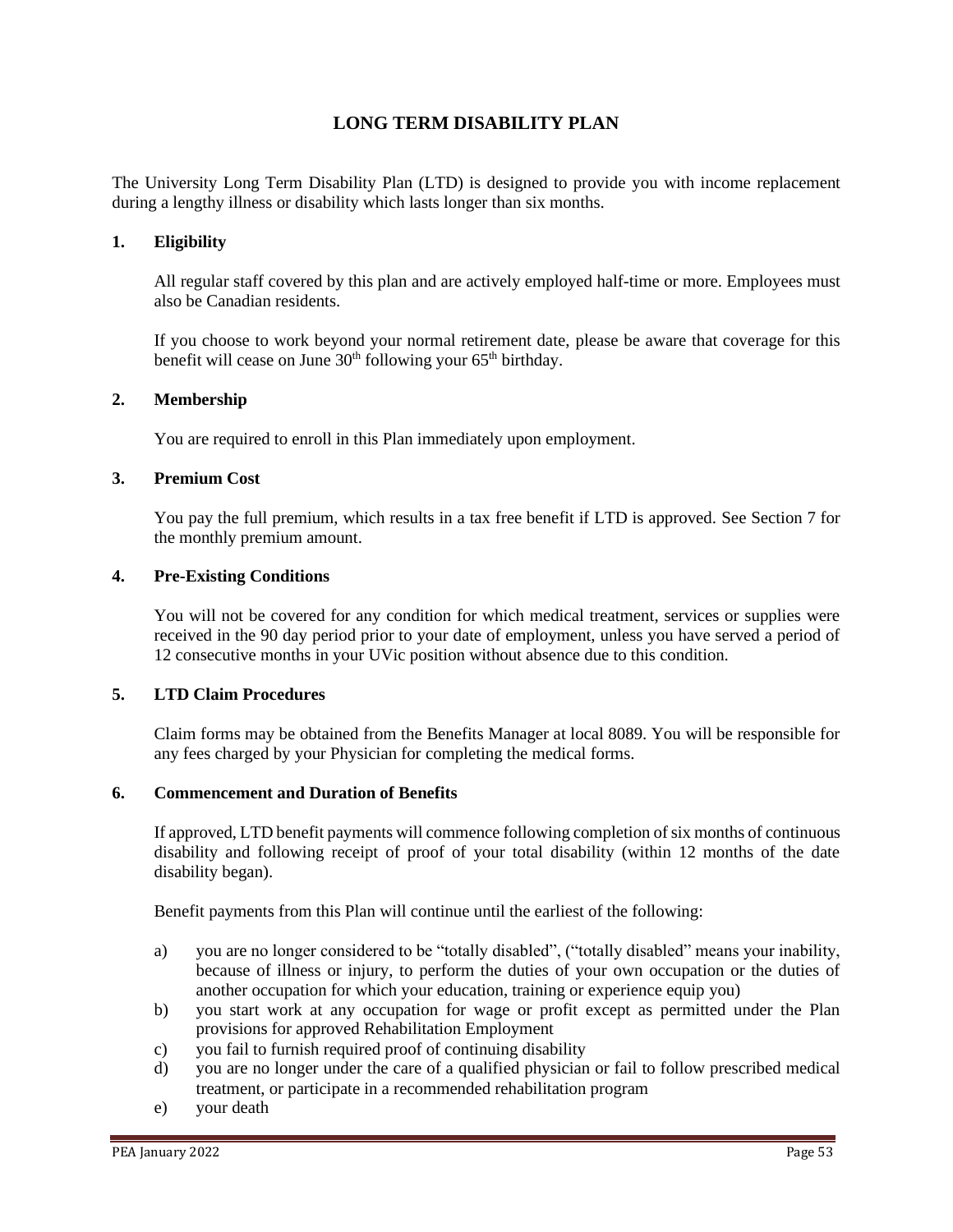f) your normal retirement date.

## **7. Plan Benefits**

LTD Benefits are calculated at 80% of monthly "net earnings" plus the amount required to maintain employee and University pension plan contributions.

"Net Earnings" means your regular gross monthly salary in effect at the date of the first benefit payment, less employee contributions for CPP, EI, Income Tax, and UVic pension contributions.

Note:

Benefits payable from the LTD Plan are reduced by the amounts of any disability benefits payable from any University or government plan providing salary continuance or disability income paid during the disability period covered by this Plan.

#### **8. Cost of Living Benefit Adjustment**

Long Term Disability benefits are indexed to the **LOWER OF**

- a) the annual increase in the Canada Consumer Price Index and
- b) the most recent annual across-the-board general salary adjustment granted to PEA.

The first such adjustment will commence on the January 1st of the calendar year after the first full calendar year of total disability. Unapplied C.P.I. increases accumulate for application in years when general salary increases exceed the rise in the C.P.I.

#### **9. Recurring Disabilities**

If you become disabled and receive LTD Benefits, then return to work for less than twelve months, then again become disabled for the same or a related cause, your LTD Benefits will re-commence immediately and be paid at the same benefit level which was in effect prior to your returning to work.

If you become disabled and receive LTD Benefits, then return to work for longer than twelve months before again becoming disabled, or for less than six months if your second disability is the result of a completely unrelated cause, this disability will be treated as a new claim, subject to the six months waiting period and a new calculation of benefit amount based on your salary at the time of again becoming disabled.

#### **10. Rehabilitative Employment**

The LTD Plan has provisions to assist you in returning to work when possible. Should you recover sufficiently during your disability period, you will be encouraged to engage in a program of rehabilitative employment.

During a rehabilitation program, total income from all sources cannot exceed 90% of your net earnings (as defined above). **Rehab benefits will be paid for a maximum of 24 months.**

If you do not accept rehabilitative employment or training where it has been deemed advisable by BC Life and Casualty Co. further benefits from this Plan may be reduced or terminated.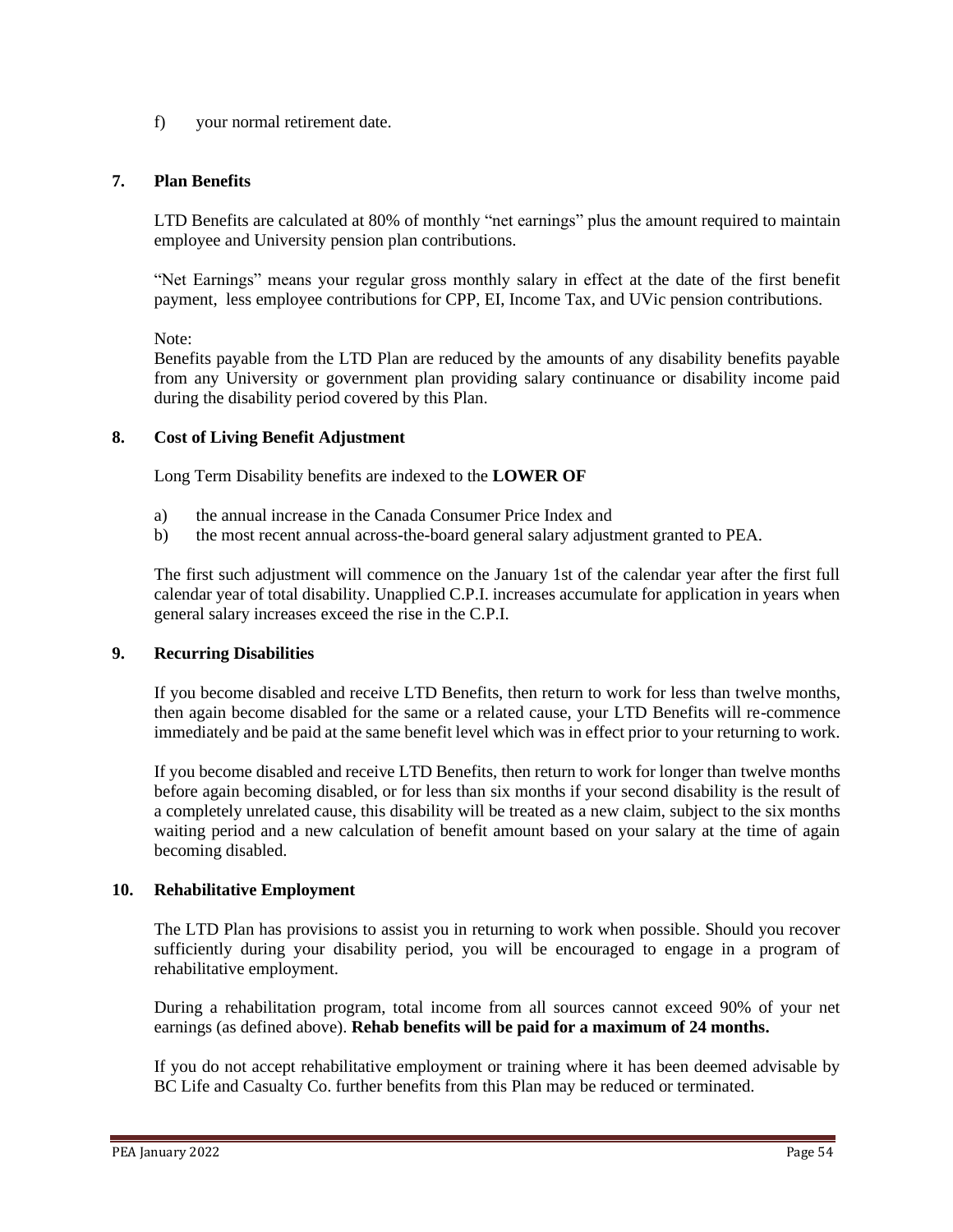#### **11. Exceptions and Limitations**

Payment will not be made when any of the following situations occur: self-inflicted injuries, insurrection, war, riot, or complications due to pregnancy.

#### **12. Termination of Coverage**

Long Term Disability coverage will terminate upon the earlier of:

- a) termination of employment
- b) early or normal retirement
- c) entering the armed forces on a full-time basis
- d) termination of the Policy or coverage on the group, division or class to which you belong
- e) employee no longer makes required contributions to the Plan (e.g. during a leave of absence)
- f) death.

#### **13. Plan Carrier**

Pacific Blue Cross (BC Life and Casualty Co.) **Group Plan No. 040703** 1-888-275-4672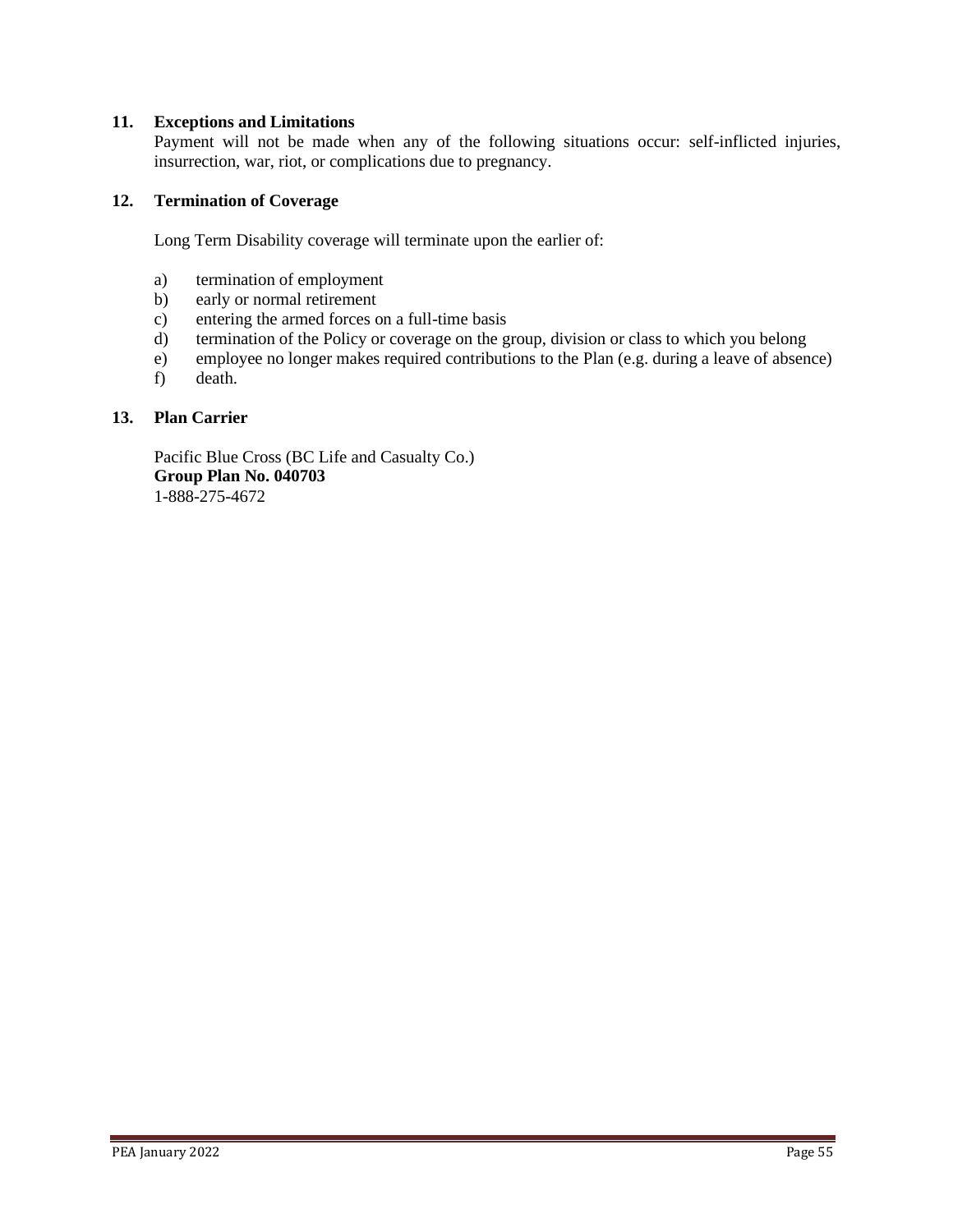## **WORKSAFE BC (WCB)**

Provides compensation for disability or loss of earnings resulting from accidents which occur during the course of employment.

## **1. Eligibility**

Immediate eligibility for all University employees.

## **2. Cost to Plan Member**

University pays entire premium.

#### **3. Plan Benefits**

You are covered by Worksafe BC for any accident or disability directly related to your work situation. Should you incur such an accident or disability, you must report it immediately through the usual administrative channels to Occupational Health and Safety in order that a claim form can be submitted within the required timeframes. Further information regarding Worksafe BC is available from Occupational Health and Safety (8971).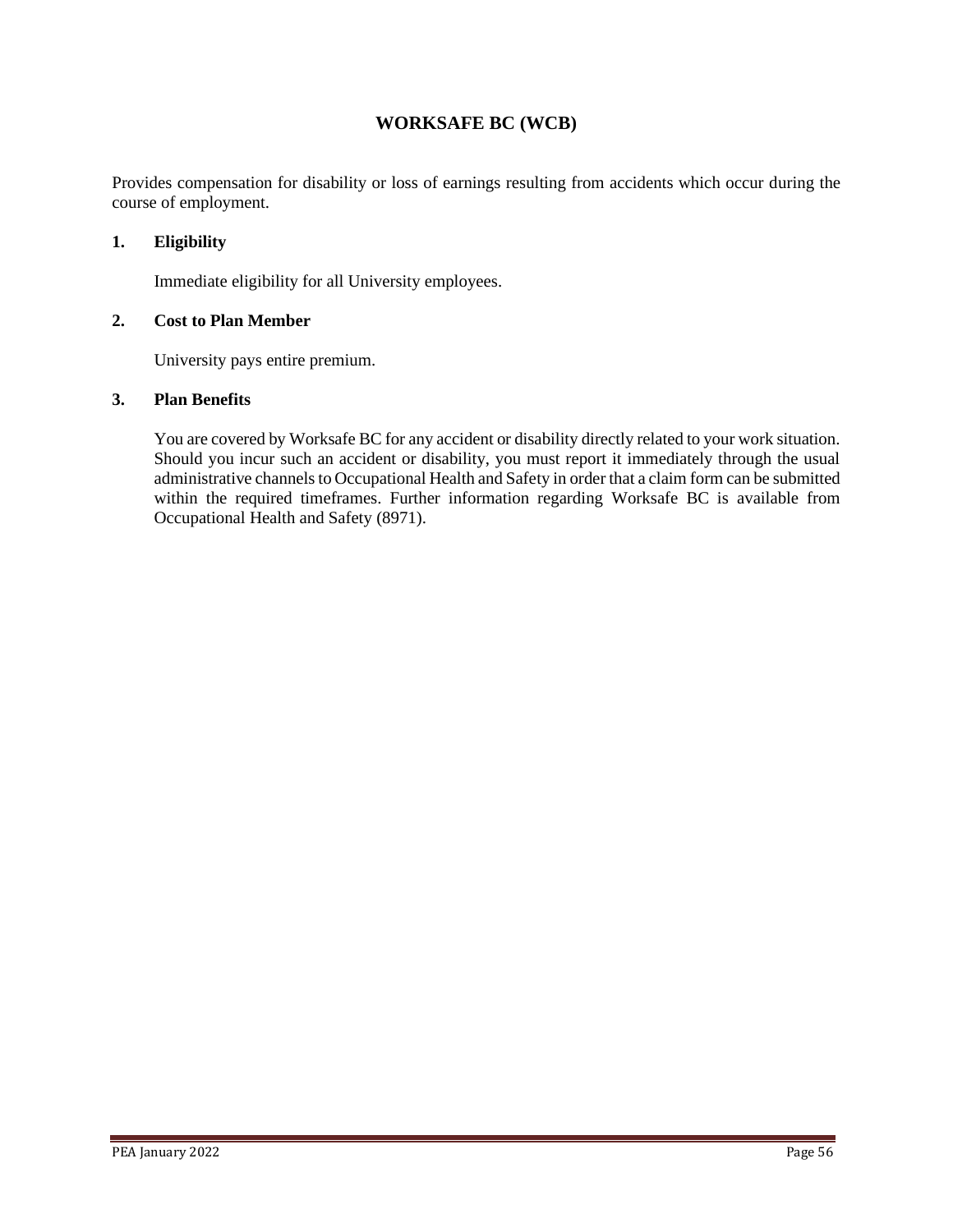# **SECTION 5 BENEFITS COVERAGE WHEN NOT ACTIVELY WORKING**

This section describes your eligibility for benefits coverage for the following situations:

- \* sick leave or disability<br>\* leave of absence without
- leave of absence without pay
- \* professional development leave
- \* maternity, adoption and parental leave
- \* early retirement<br>\* normal retirement
- normal retirement
- \* deferred retirement
- \* termination
- \* death before retirement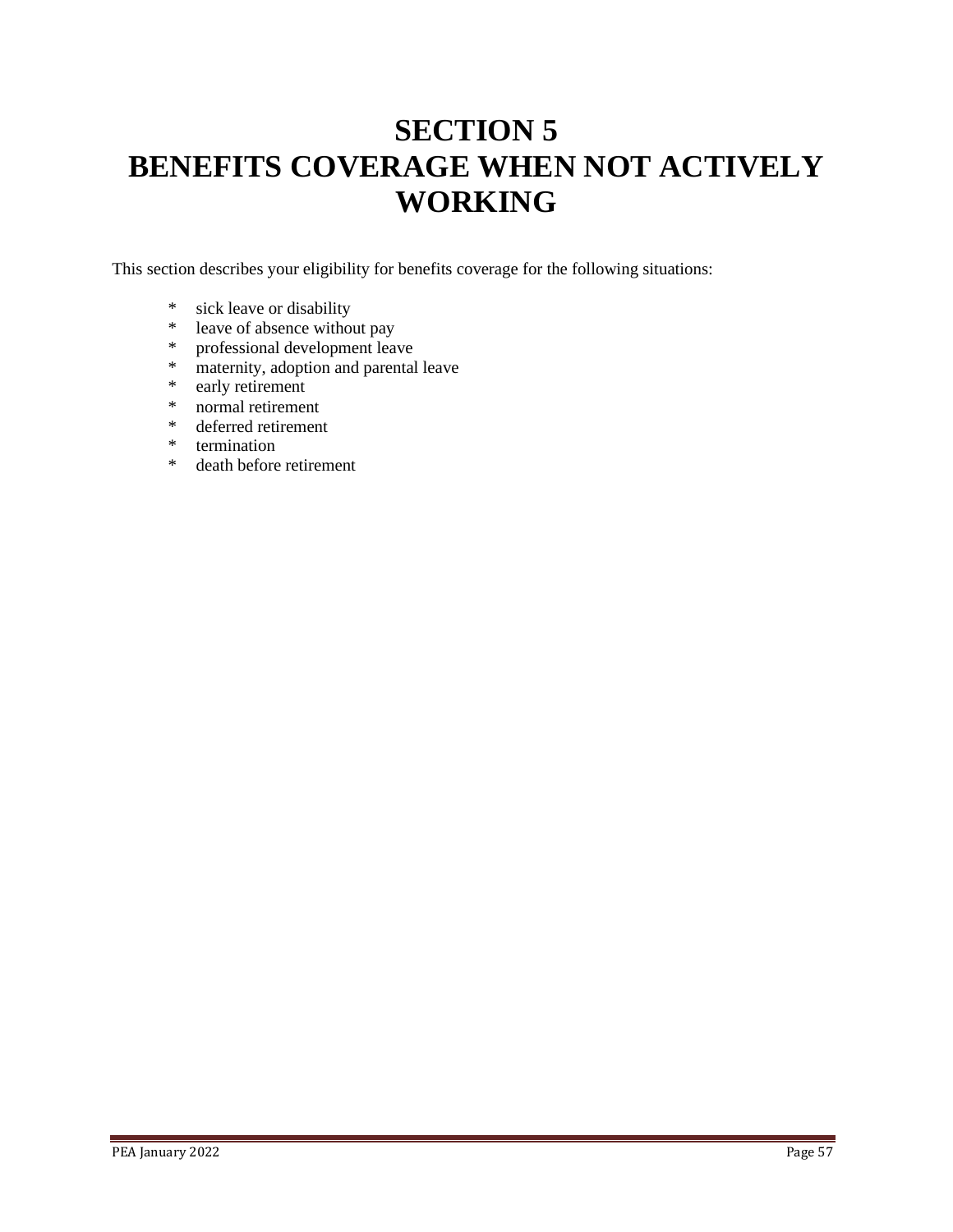## **IF YOU BECOME SICK OR DISABLED**

The following benefits continue while in receipt of Sick Leave or Long Term Disability Benefits:

#### **1. Extended Health Benefits**

Group coverage continues on the normal cost sharing basis.

#### **2. Dental Plan**

Group coverage continues on the normal cost sharing basis.

#### **3. Basic Group Life Insurance**

Group coverage continues with the University paying the full cost of the premiums.

#### **4. Optional, Spousal and Accidental Death & Dismemberment Insurance**

While you are on sick leave, benefits will continue on the basis that you continue to pay the full premium.

If you become totally disabled while covered by the plan, and before attaining age 65 or earlier retirement, you may apply for a waiver of premium. If approved, you and/or your dependent's optional life insurance coverage will remain in force without payment of premium as long as you continue to be totally disabled and provided proof of total disability is furnished as required by BC Life and Casualty Co.

#### **5. Long Term Disability Plan**

While on sick leave, Long Term Disability coverage continues on the basis that you pay the full premium. LTD premiums are suspended while in receipt of LTD benefits.

#### **6. University Pension Plan**

Pension contributions continue on the normal cost sharing basis during periods you receive sick leave benefits. During periods you receive long term disability benefits, your full pension contributions will be paid by the Long Term Disability Plan.

#### **7. Sick Benefits**

This plan pays your full regular salary.

Depending on the nature and/or circumstances of your sick leave or disability you may be eligible for the other benefits such as CPP Disability, WCB, or Employment Insurance sick leave benefits.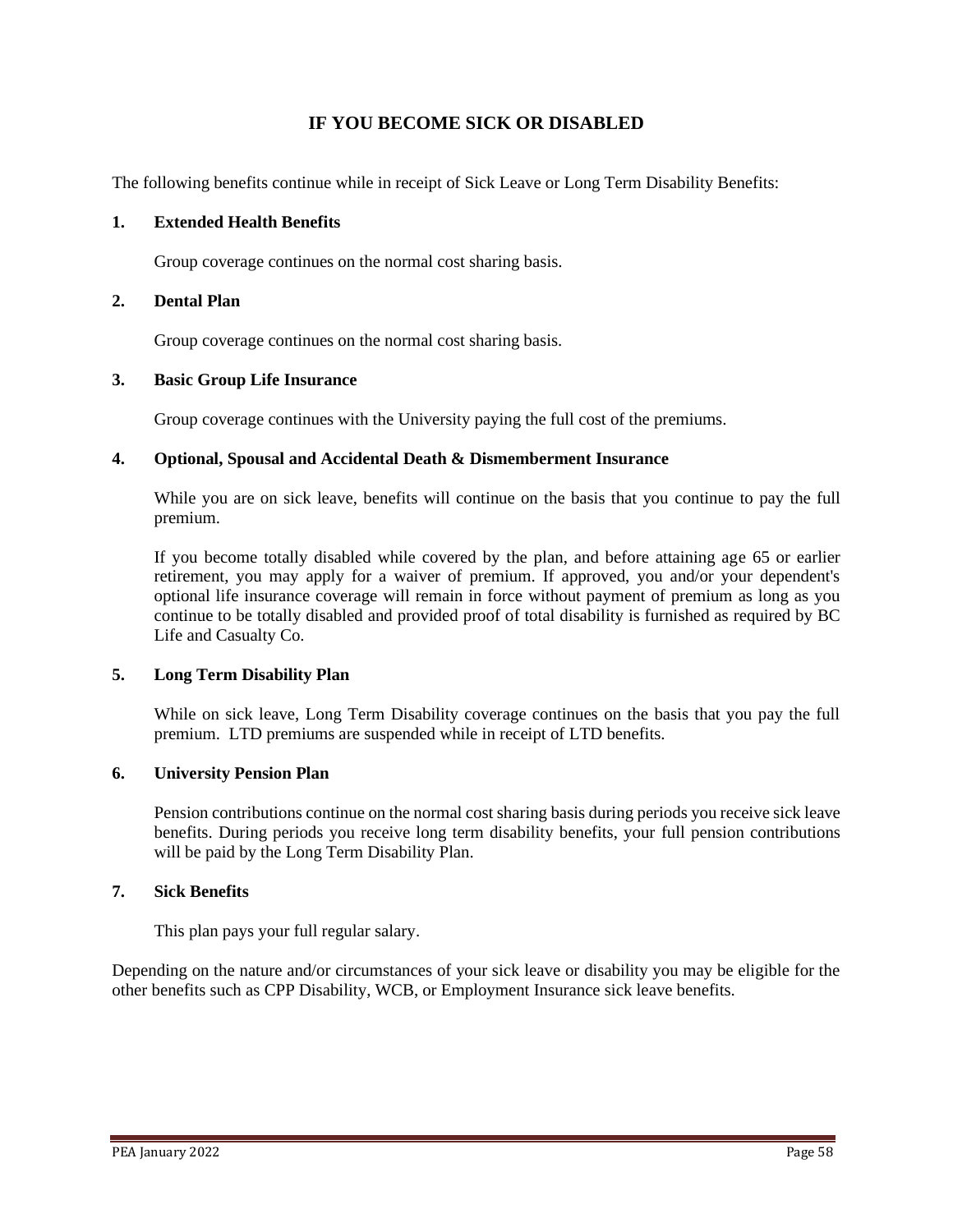## **LEAVE OF ABSENCE WITHOUT PAY**

During a period of approved leave of absence without pay (other than maternity or parental leave), you may continue any or all of the following University personnel benefits by assuming the total cost thereof, including the University's contributions. Contributions may be paid in advance or on the normal monthly basis.

- Extended Health Benefits
- Dental Plan
- Basic Group Life Insurance
- Optional, Spousal and Accidental Death & Dismemberment Insurance
- Long Term Disability
- University Pension Plan\*

\* There is not a provision for contributions to the Pension Money Purchase plan during periods of lay-off.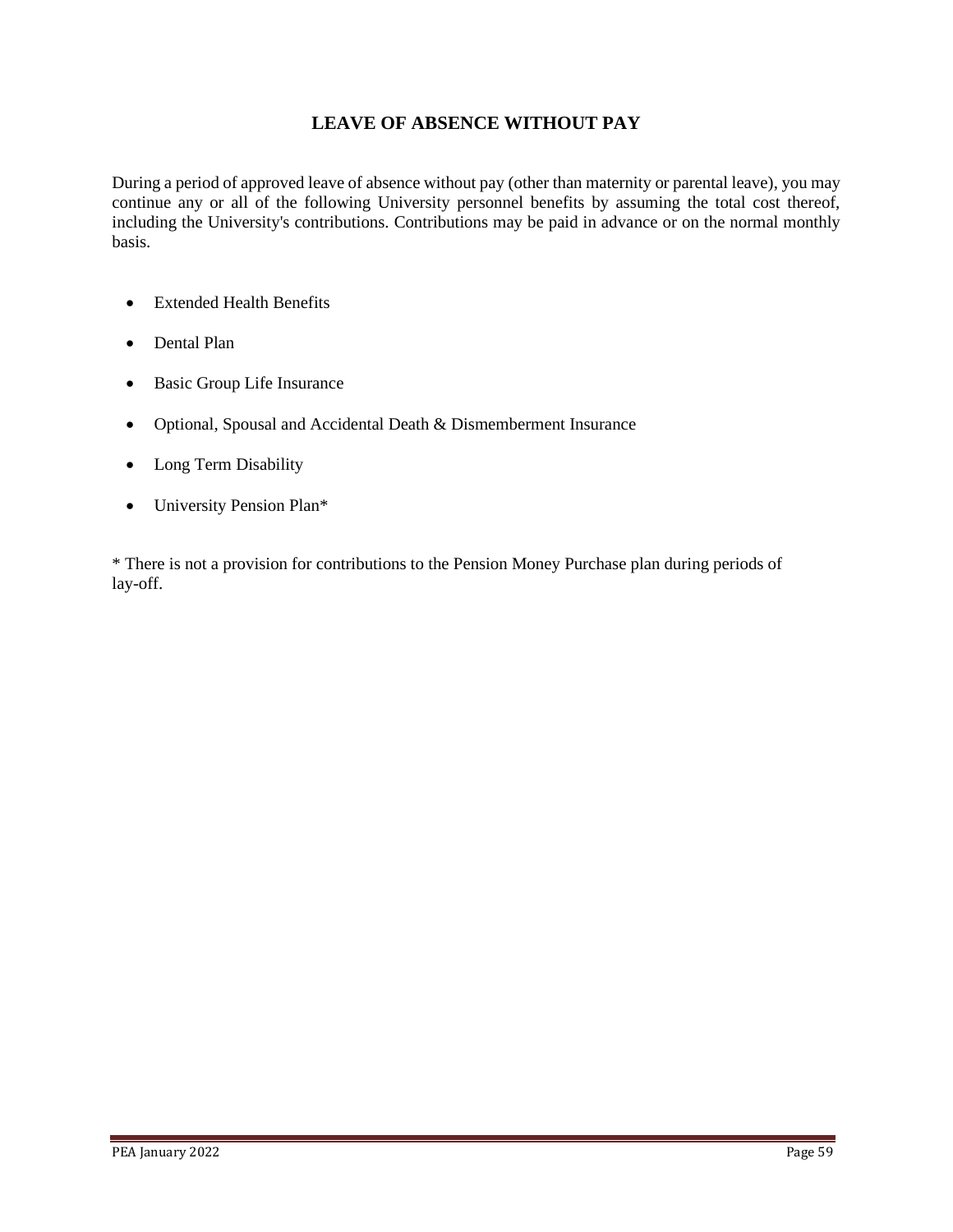## **PROFESSIONAL DEVELOPMENT LEAVE**

During periods of approved Professional development leave all personnel benefits in which you are enrolled will continue on the normal cost sharing basis.

If you plan to be out of the province for more than six months during your leave, please contact the Benefits Office in Human Resources for important information regarding medical coverage.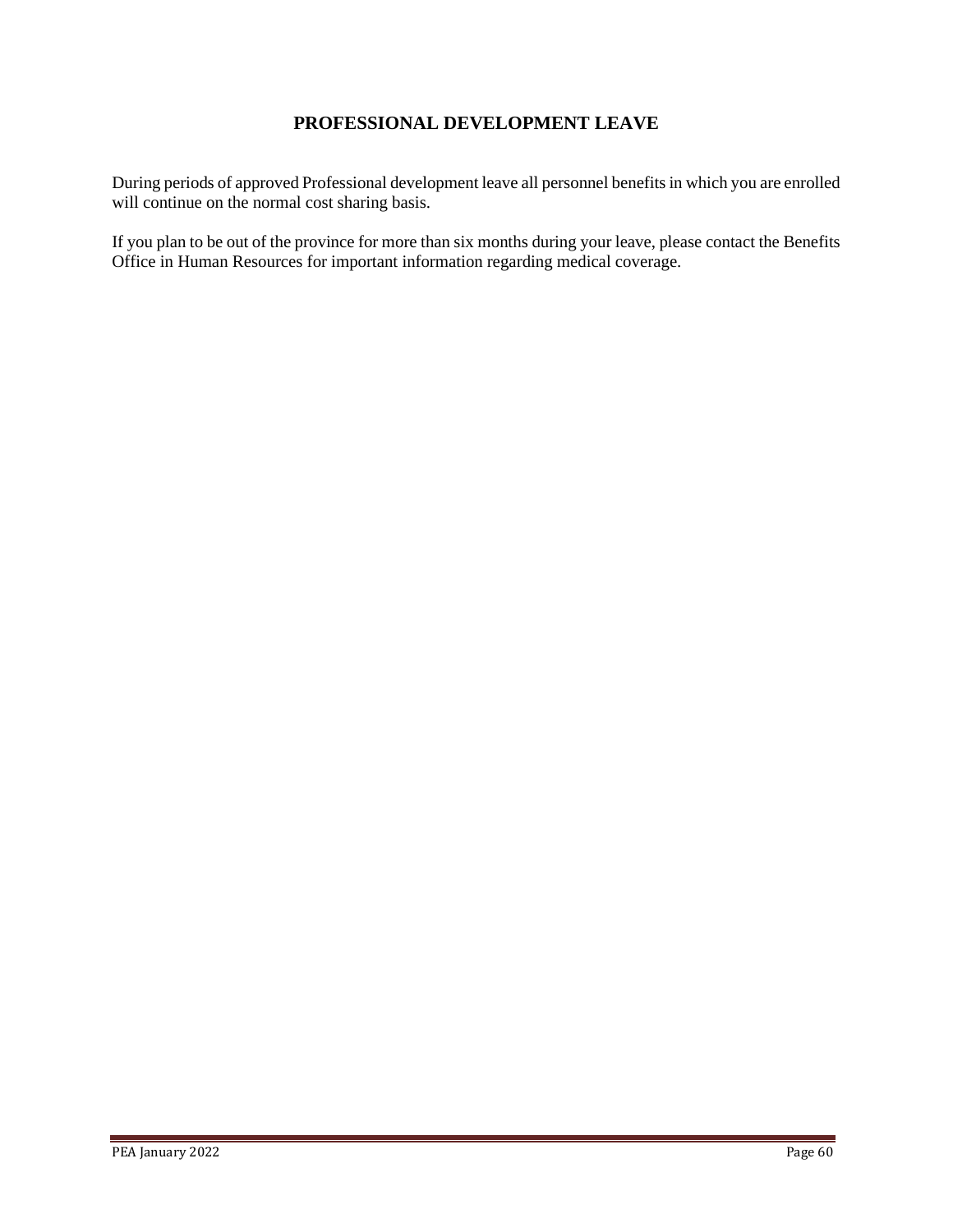## **MATERNITY OR PARENTAL LEAVE**

During any period of maternity or parental (including adoption) leave with University supplementary topup benefits, you are required to pay your share of the cost of the personnel benefits in which you are enrolled during the full term of the leave. Likewise, the University shall continue to pay its share of the costs of the personnel benefits.

While on unpaid parental leave you may continue any or all of the personnel benefits programs in which you are enrolled. The University shall continue to pay its share of the cost of the benefits that you choose to continue.

Once the baby is born it is important to remember to add the child to the health and dental care plans within 31 days of the birth. Appropriate forms are available from the Benefits Office in Human Resources.

For further information regarding maternity or parental leave please refer to the brochure on the website.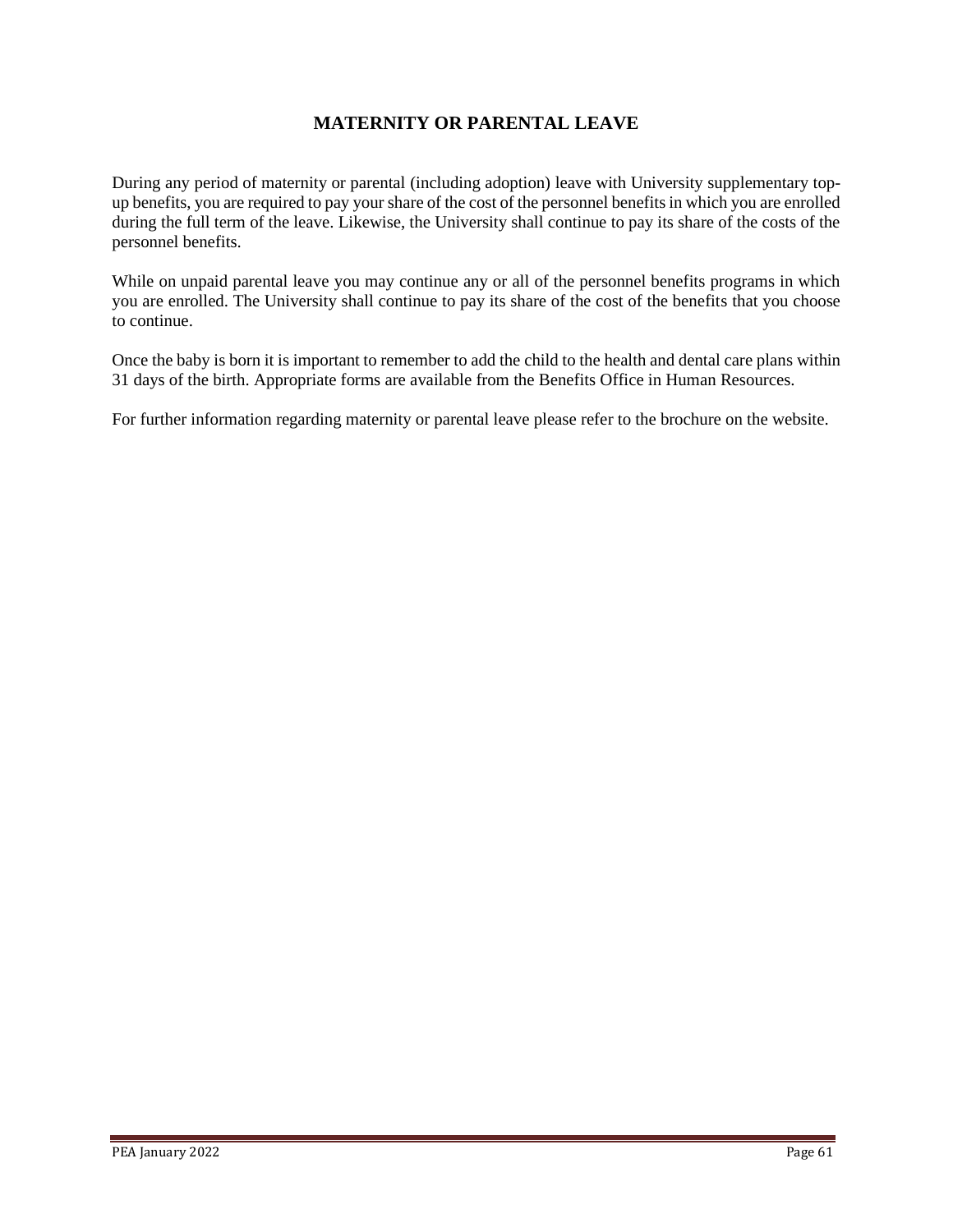## **EARLY RETIREMENT**

#### **1. Extended Health & Dental Plans**

If you have Extended Health Benefits and/or Dental Care coverage through the University, your group coverage will terminate at the end of the month in which you retire.

There are various options available for retiree extended health and dental plan for employees who officially retire from the University. You must apply for this coverage within 60 days of the termination of your UVic group plan. Further details of this plan are available from Human Resources website [Voluntary Benefit Plan for UVic Retirees](https://www.uvic.ca/hr/assets/docs/benefits/UVicRetireesBenefitPlan.pdf)

#### *It is important to note that the retiree plan does not offer the same level of benefits as group plans, especially for travel coverage.*

#### **2. Basic Group Life Insurance**

Basic Group Life Insurance coverage will terminate on your early retirement date. You may convert your group life insurance to an individual life insurance policy. This amount must be equal to or less than your group life amount, subject to an overall maximum of \$200,000. The individual life insurance policy will be issued without proof of satisfactory health provided the completed application form, along with the necessary premium, is received by Pacific Blue Cross (BC Life and Casualty Co.) within 31 days of the termination of your group coverage.

The conversion option is mainly of interest to persons who would not otherwise qualify for individual insurance. The annual premium to convert your group life insurance to an individual plan without medical evidence is much higher than under a plan where medical evidence must be provided.

For further information contact the Benefits Manager at local 8089.

#### **3. Optional Group Life Insurance**

If you currently have Optional Group Life Insurance, you are entitled to continue your University Group Policy up to your normal retirement date. If you are interested in this option please contact the Benefits Manager at local 8089.

If you do not make arrangements to continue your Optional Group Life Insurance, coverage will cease on your early retirement date.

#### **4. University Pension Plan**

You may retire with a reduced University pension as early as age 55. For details regarding your pension, please contact the Pension Office at local 7030.

#### **5. Long Term Disability**

Coverage ceases on your early retirement date.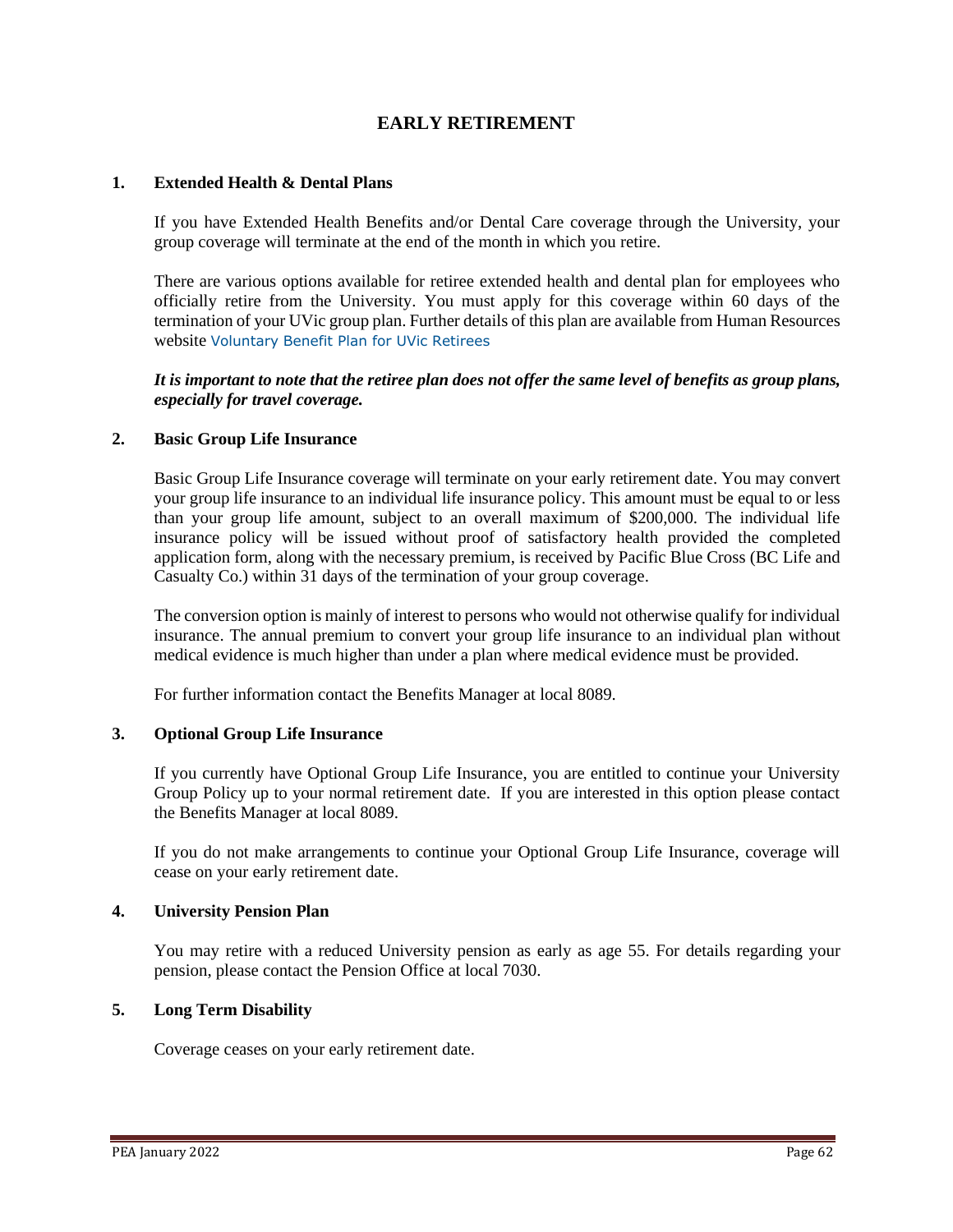#### **6. Canada Pension Plan**

You are eligible to apply for Canada Pension anytime between ages 60 - 70. Your pension will be decreased for each month that you are less than age 65 at the commencement date of your pension. For further assistance or information, please contact Income Security Programs at 1-800-277-9914, or visit their website at http://www.hrdc-drhc.gc.ca/isp/common/home.shtml.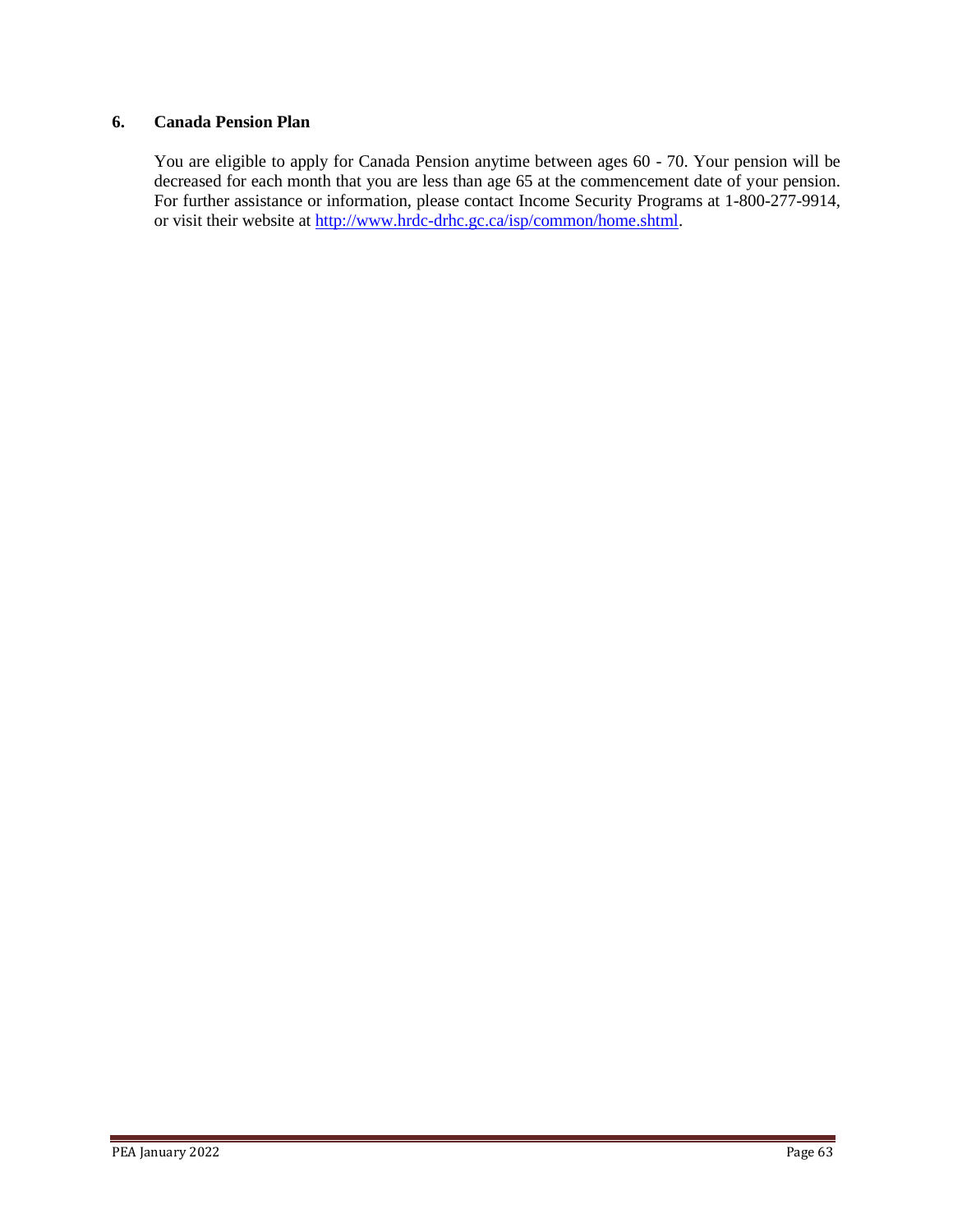## **NORMAL RETIREMENT**

#### **1. Extended Health & Dental Plans**

If you have Extended Health Benefits and/or Dental Care coverage through the University, your coverage will terminate at the end of the month in which you retire. A portion of your prescriptions may then be covered by PharmaCare.

There are various options available for retiree extended health and dental plan for employees who officially retire from the University. You must apply for this coverage within 60 days of the termination of your UVic group plan. Further details of this plan are available from Human Resources website [Voluntary Benefit Plan for UVic Retirees](https://www.uvic.ca/hr/assets/docs/benefits/UVicRetireesBenefitPlan.pdf)

*It is important to note that the retiree plan does not offer the same level of benefits as group plans, especially for travel coverage.*

#### **2. Group Life Insurance**

Group Life Insurance coverage will terminate on your normal retirement date. You may convert your group life insurance to an individual life insurance policy. This amount must be equal to or less than your group life amount, subject to an overall maximum of \$200,000. The individual life insurance policy will be issued without proof of satisfactory health provided the completed application form, along with the necessary premium, is received by Pacific Blue Cross (BC Life and Casualty Co.) within 31 days of the termination of your group coverage.

The conversion option is mainly of interest to persons who would not otherwise qualify for individual insurance. The annual premium to convert your group life insurance to an individual plan without medical evidence is much higher than under a plan where medical evidence must be provided.

For further information contact the Benefits Manager at local 8089.

#### **3. University Pension Plan**

You may choose to apply for University pension benefits to begin at retirement, or you may defer your pension payments to begin no later than December 31 following your 71st birthday. For information regarding your pension benefits, please contact the Pension Office at local 7030.

#### **4. Long Term Disability**

Coverage and any benefits cease on your normal retirement date.

#### **5. Canada Pension Plan**

You are entitled to receive Canada Pension Plan Benefits, without actuarial reduction, from age 65. If you prefer you may defer your Canada Pension Plan up to age 70. For each month beyond the month of your 65th birthday that you delay applying for a retirement pension, there is an increase of benefits. You should apply six months prior to the date on which you wish to commence benefits. For further information, contact Income Security Programs at 1-800-277-9914 or visit their website at http://www.hrdc-drhc.gc.ca/isp/common/home.shtml.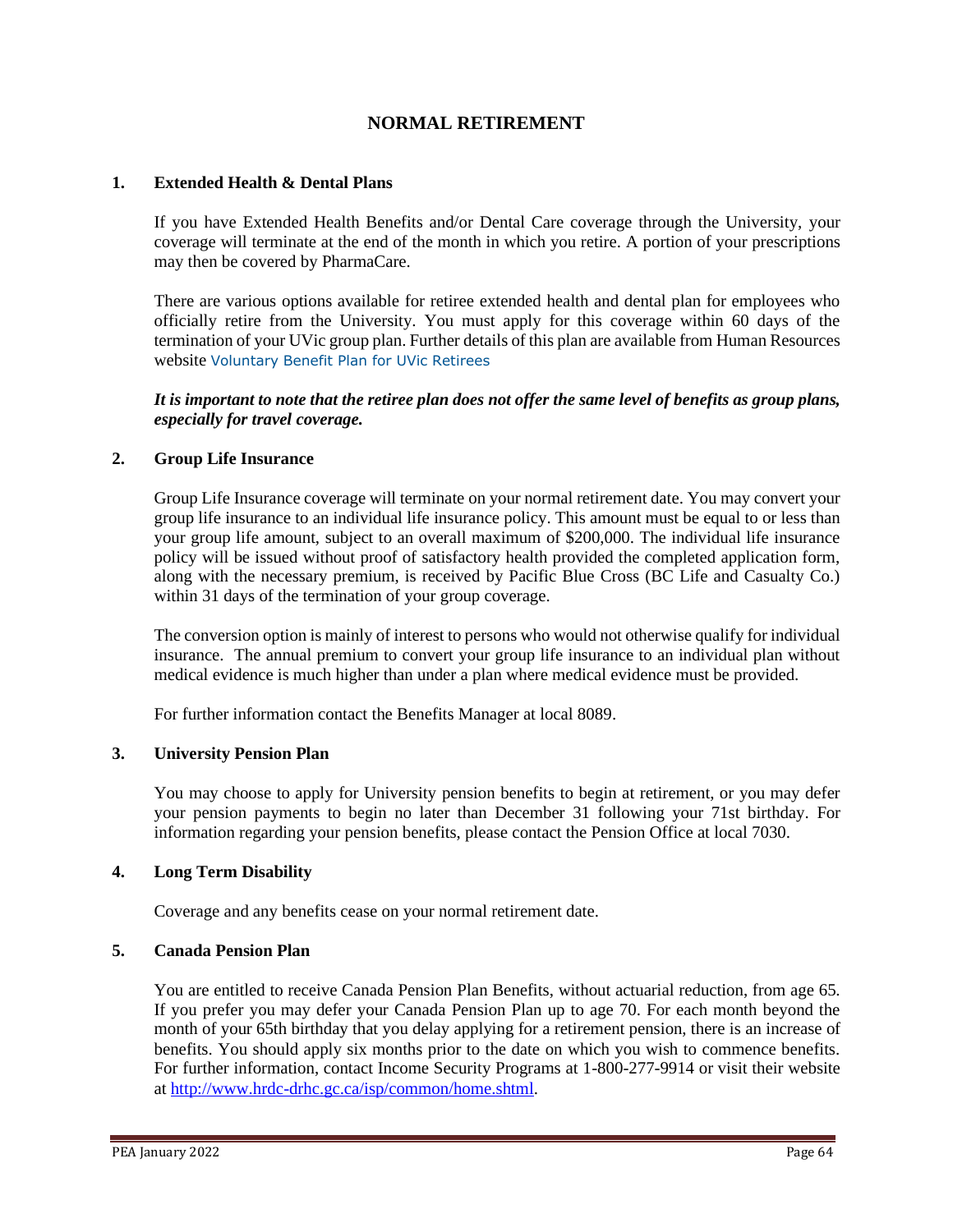## **6. Old Age Security**

You may be entitled to receive monthly Old Age Security Benefits at age 65, provided you meet residency requirements. Application forms should be submitted six months prior to your 65th birthday. For further information, contact Income Security Programs at 1-800-277-9914, or visit their website at http://www.hrdc-drhc.gc.ca/isp/common/home.shtml.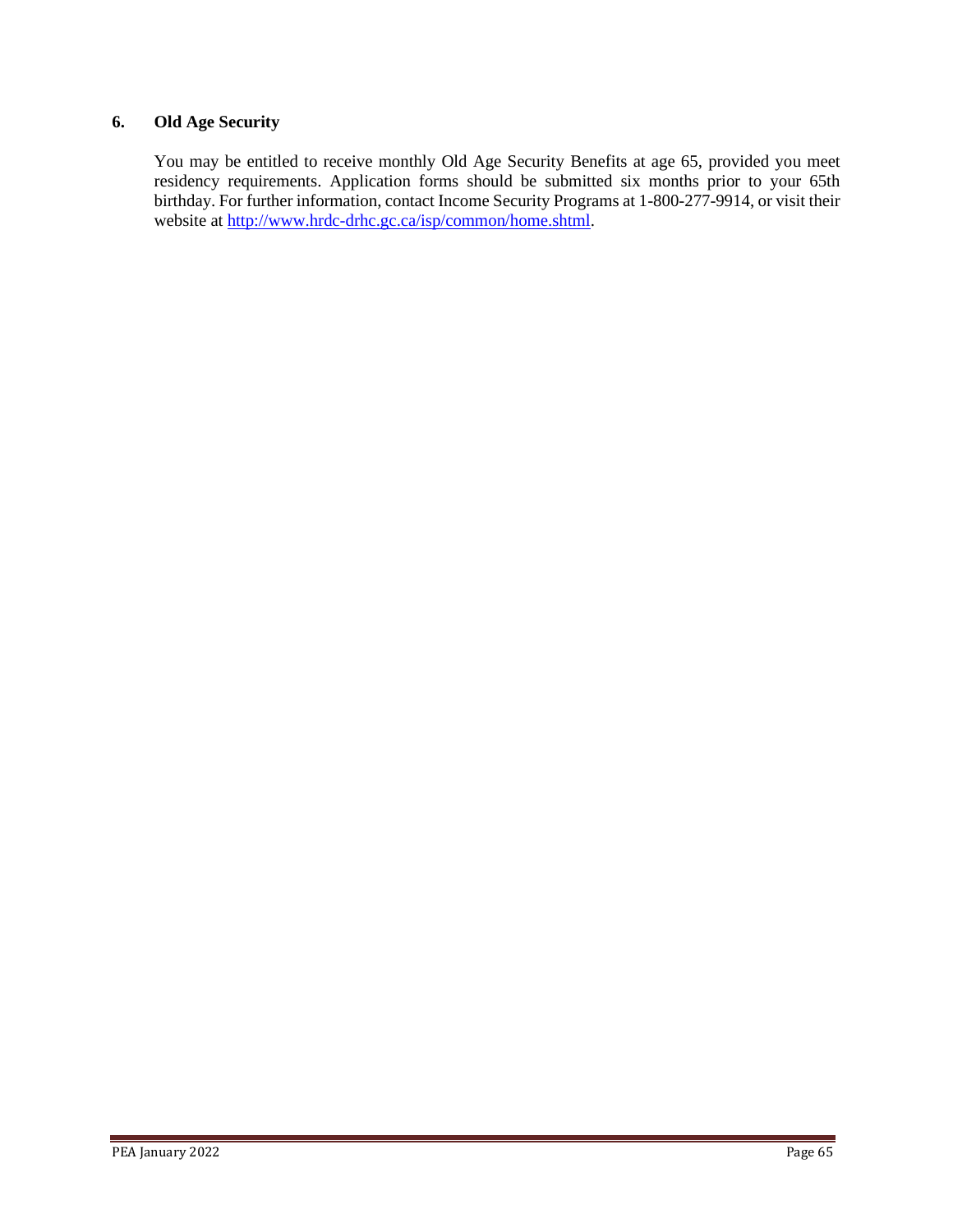## **DEFERRED RETIREMENT**

You may choose to continue working past your normal retirement date, in which case the following benefits continue as outlined:

#### **1. Extended Health & Dental Plans**

If you have Extended Health Benefits and/or Dental Care coverage through the University, your group coverage will continue on the normal cost sharing basis until the earlier of the end of the month in which you retire, or December  $31<sup>st</sup>$  of the year in which you reach age 71.

There are various options available for retiree extended health and dental plan for employees who officially retire from the University. You must apply for this coverage within 60 days of the termination of your UVic group plan. Further details of this plan are available from Human Resources website [Voluntary Benefit Plan for UVic Retirees](https://www.uvic.ca/hr/assets/docs/benefits/UVicRetireesBenefitPlan.pdf)

*It is important to note that the retiree plan does not offer the same level of benefits as group plans, especially for travel coverage.*

#### **2. Group Life Insurance**

Basic Group Life Insurance coverage of 1 x annual salary will continue, with premiums paid by the University, until the earlier of your retirement date, or December  $31<sup>st</sup>$  of the year in which you reach age 71.

If you have Optional Life Insurance coverage, you can also maintain this coverage until the earlier of your retirement date, or December 31<sup>st</sup> of the year in which you reach age 71, providing you continue to pay the premiums.

Conversion options are not available past normal retirement date.

## **3. University Pension Plan**

Contributions to the University pension plan will continue on the normal cost sharing basis to the earlier of your retirement date, or December 31<sup>st</sup> of the year in which you reach age 71, which is by law the date you must begin drawing your pension. For information regarding your pension benefits, please contact the Pension Office, local 7030.

## **4. Long Term Disability**

Coverage and any benefits cease on your normal retirement date.

#### **5. Canada Pension Plan**

You are entitled to receive Canada Pension Plan Benefits (CPP), without actuarial reduction, from age 65.

If you prefer you may defer your Canada Pension Plan up to age 70. For each month beyond the month of your 65th birthday that you delay applying for a retirement pension, there is an increase of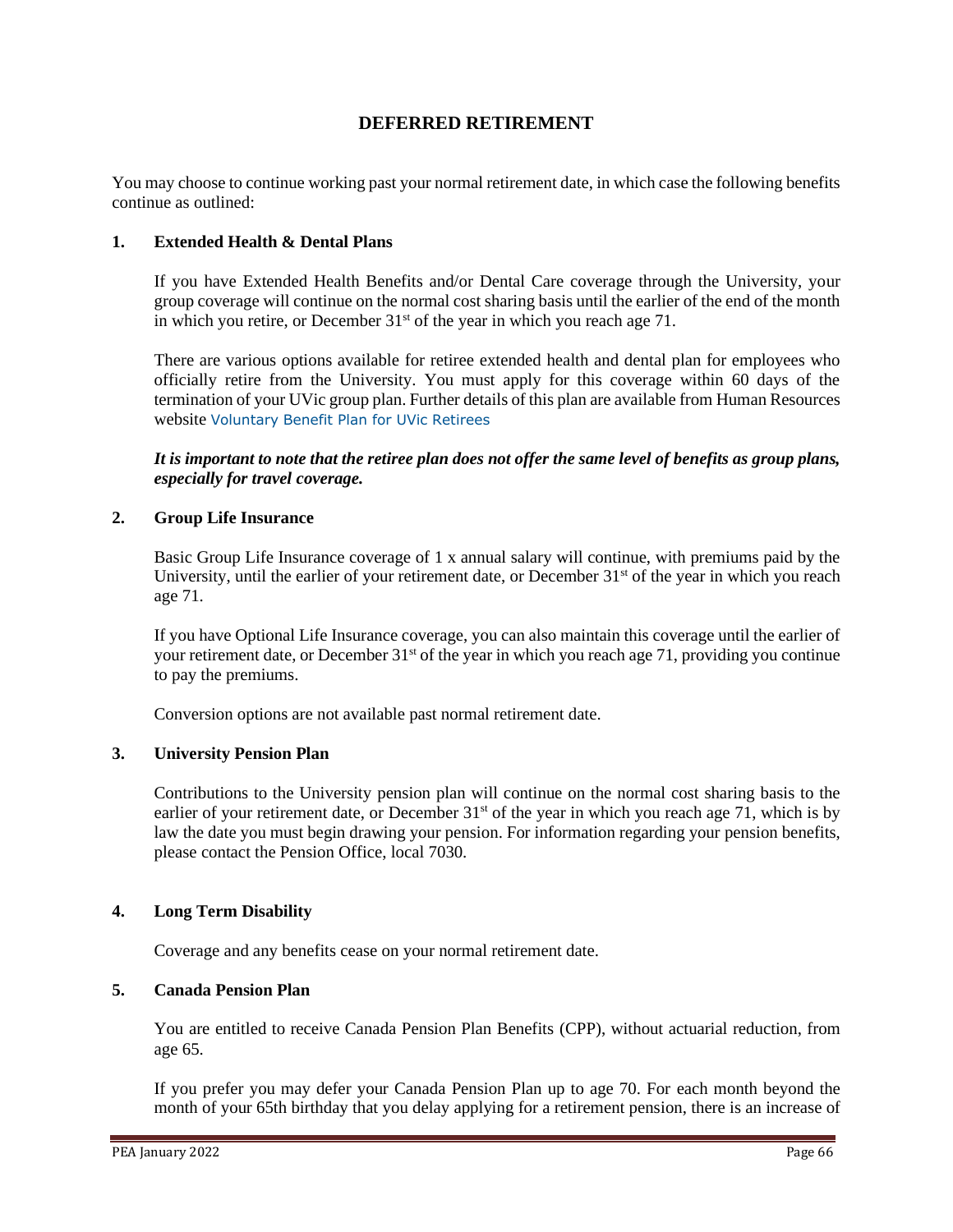benefits. You should apply six months prior to the date on which you wish to commence benefits. For further information, contact Income Security Programs at 1-800-277-9914 or visit their website at http://www.hrdc-drhc.gc.ca/isp/common/home.shtml.

#### **6. Old Age Security**

The Old Age Security pension (OAS) is available to most Canadians aged 65 or older. If you meet the eligibility requirements, you may be entitled to receive OAS, even if you are still working.

If you apply after age 65, you can only receive a back payment to cover up to 12 months. The back payment is calculated from the month OAS receives your application.

For further information, contact Income Security Programs at 1-800-277-9914, or visit their website at http://www.hrdc-drhc.gc.ca/isp/common/home.shtml.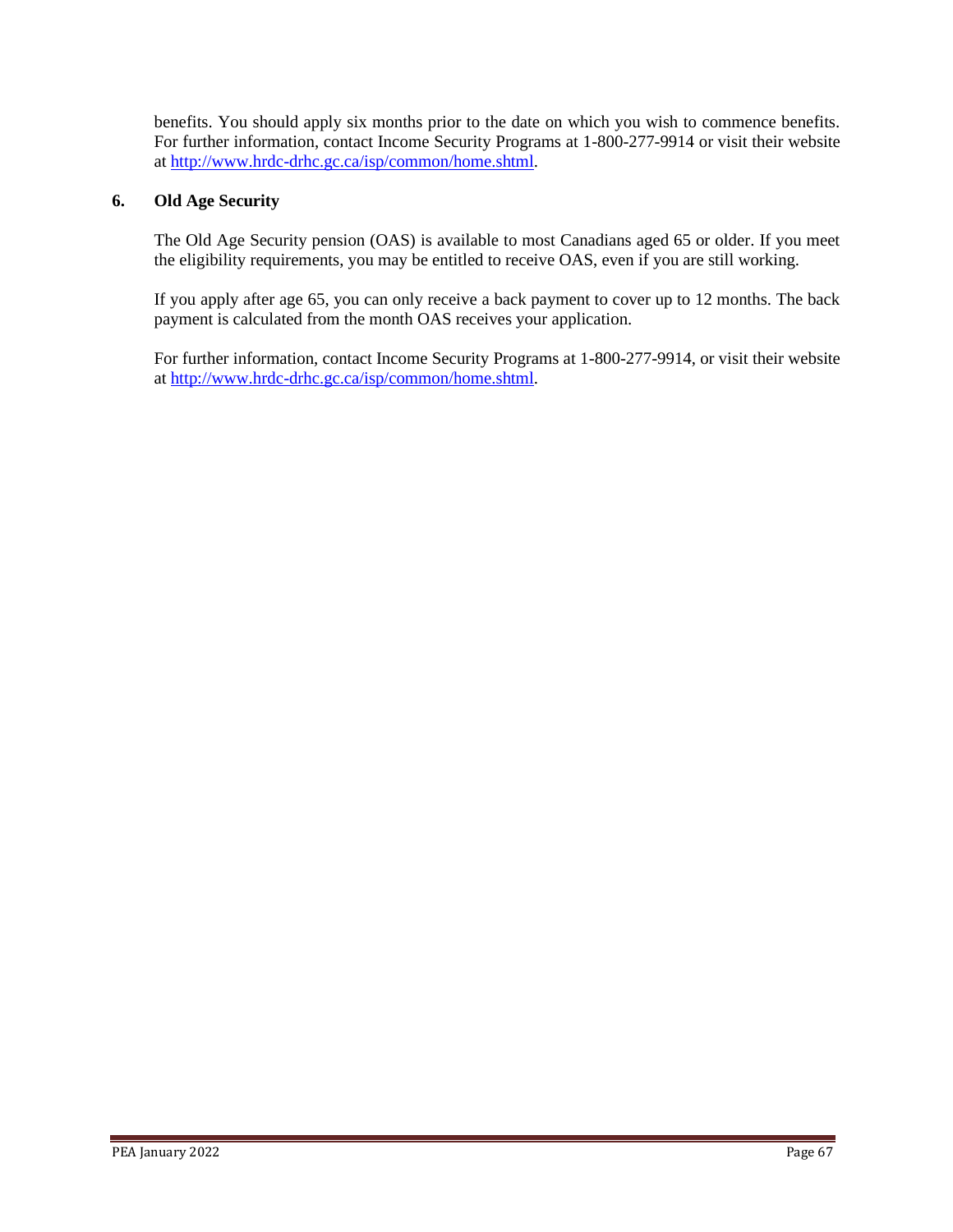## **TERMINATION**

#### **1. Extended Health and Dental Care Plans**

If you are enrolled in the Extended Health Benefits and/or Dental Care Plans, your coverage will terminate on the last day of the month in which you work at the University.

Pacific Blue Cross offers an individual health and dental plan for members whose group coverage terminates. To convert coverage you must ensure that your application and full payment is received by Pacific Blue Cross within 60 days of the date your group coverage ends. Coverage will become effective immediately after your group coverage terminates.

Pacific Blue Cross also offer individual travel benefits. For further details on individual products please call 1-800-873-2583.

*It is important to note that individual plans do not offer the same level of benefits as group plans, especially for travel coverage.*

#### **2. Group Life Insurance**

Your Group Life Insurance coverage will terminate on the last day you work at the University. You may convert your group life insurance to an individual life insurance policy. This amount must be equal to or less than your group life amount, subject to an overall maximum of \$200,000. The individual life insurance policy will be issued without proof of satisfactory health provided the completed application form, along with the necessary premium, is received by Pacific Blue Cross (BC Life and Casualty Co.) within 31 days of the termination of your group coverage.

The conversion option is mainly of interest to persons who would not otherwise qualify for individual insurance. The annual premium to convert your group life insurance to an individual plan without medical evidence is much higher than under a plan where medical evidence must be provided.

For further information contact the Benefits Manager at local 8089.

#### **3. Long Term Disability Insurance**

Long Term Disability Insurance will terminate on the last day you work at the University.

#### **4. Pension Plan**

All pension contributions cease on the last day you work at the University. For information regarding your pension benefits and options, contact the Pension Office, local 7030.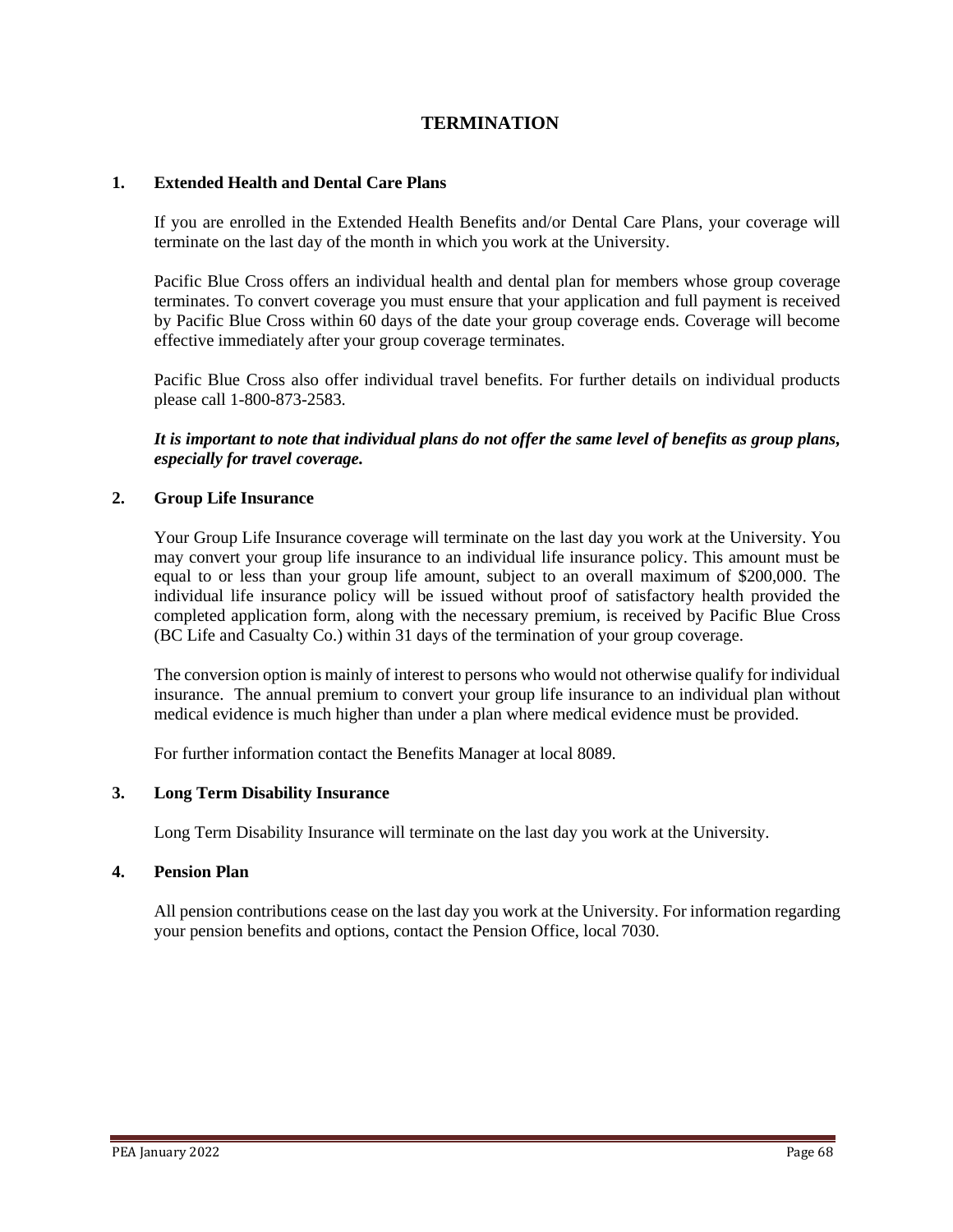## **IF YOU SHOULD DIE BEFORE RETIREMENT**

#### **1. Health Care Plans**

Coverage for the following plans ceases at the end of the month in which the death occurs:

- Extended Health Benefits
- Dental Plan

#### **2. Life Insurance & Travel Accident Plans**

Your beneficiary or estate will receive payments from the various Insurance Plans that you are enrolled in:

#### **a) Basic Group Life Insurance**

Lump sum benefit of the insurance proceeds.

#### **b**) **Optional Group Life**

Lump sum benefit of the amount of coverage chosen.

#### **c) Travel Accident Insurance**

Lump sum of \$100,000 should your accidental death occur as the result of approved University travel.

#### **3. University Pension Plan**

Your beneficiary or estate will receive the proceeds of your Money Purchase Contribution Account or your Combined Contribution Account as applicable. Please refer to Section 2 of this document for further details.

## **4. Canada Pension Plan**

Pays a lump sum benefit and in certain circumstances a monthly income to your spouse, dependent children or orphans.

#### **5. Worksafe BC**

Pays a lump sum benefit plus a monthly income to your spouse, dependent children or orphans if your death is the result of an "on-the-job" accident.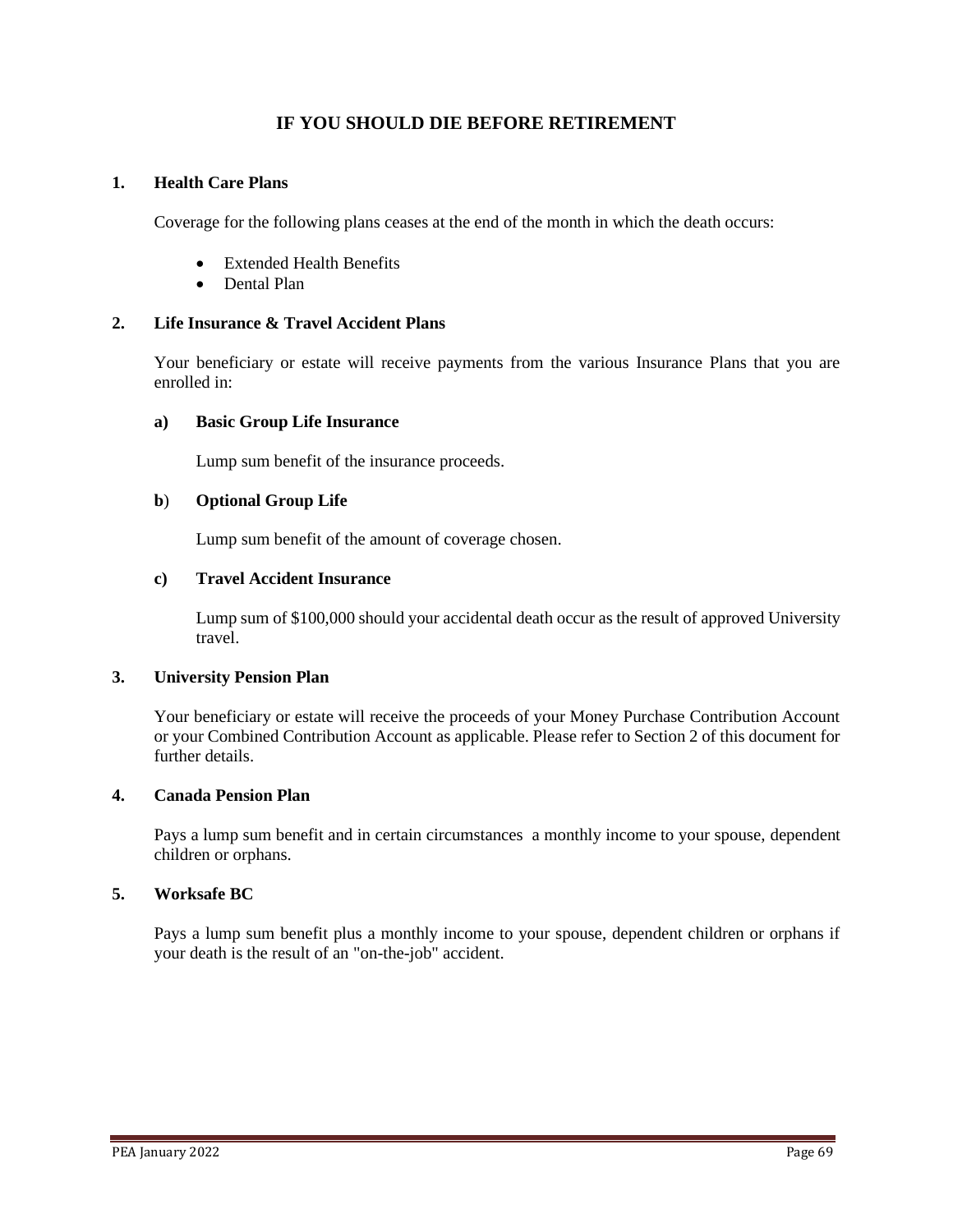# **SECTION 6 EMPLOYEE & FAMILY ASSISTANCE PROGRAM**

Balancing the demands in one's personal, family and work life can be challenging, and there are times when professional guidance can assist.

The Employee and Family Assistance Program (EFAP) provides short-term counselling, information and referral service for any personal problem that may affect your family life, your work life, or your general well-being. Eligible dependents are also covered.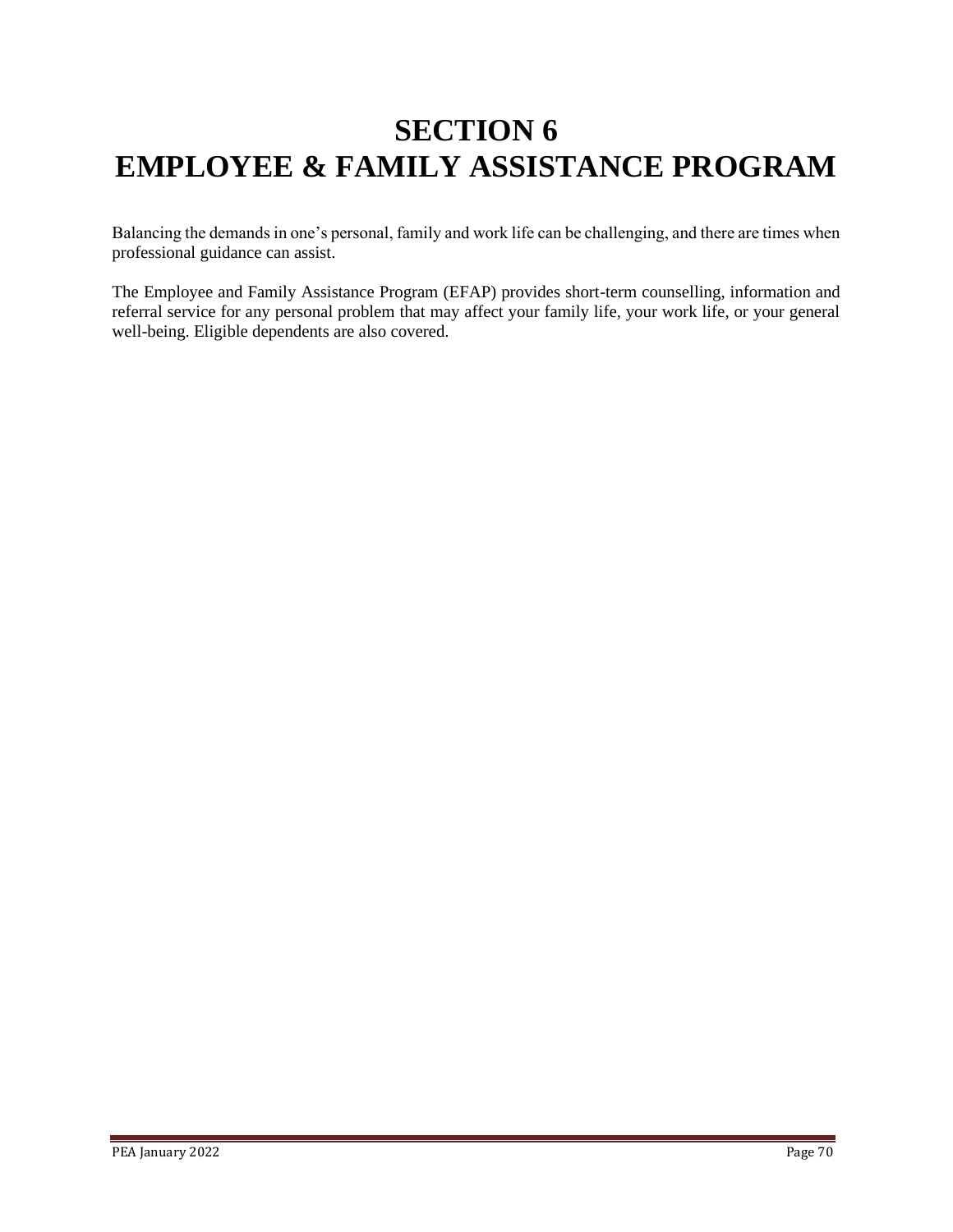## **EMPLOYEE & FAMILY ASSISTANCE PROGRAM (EFAP)**

#### **1. Eligibility**

All regular staff covered by this plan and are actively employed half-time or more and their eligible dependents.

#### **2. Eligible Dependents**

- a) Your legal spouse or common-law partner (a common-law partner is a person who has been publicly represented as your spouse for at least one year).
- b) Any child, stepchild, legally adopted child, or legal ward of the employee who is:
	- 15. unmarried and dependent on the employee, and under the age of 21 years (children under age 21 are **not** covered if they are working more than 30 hours a week, unless they are fulltime students).
	- 16. age 21 to 25 and in **full time** attendance at a recognized educational institute. If child is no longer a student, the coverage will cease at the end of the month of finishing school or university.
	- 17. incapable of supporting themselves because of physical or mental disorder are covered without age limit if the disorder begins before they turn age 21, or while they are students under age 25, and the disorder has been continuous since that time.

#### **3. Membership**

You and your eligible dependents are automatically covered from the first day of your appointment.

#### **4. Cost to Plan Member**

No cost - the University pays the full premium of this service.

If long term or specialized counselling is required the EFAP counsellors will refer you to a community resource you can afford. Counselling benefits are also available through UVic's Extended Health Benefit Program (see Section 1).

#### **5. Plan Benefits**

Confidential, skilled, professional short-term counselling for:

- marriage, relationship and family concerns
- alcohol and drug dependencies
- career and work related concerns
- life transitions
- stress-related problems
- trauma response
- resource information and referral for financial and legal concerns

Should you require resources in addition to the assessment and counselling services provided, the EFAP counsellor will assist you with the referral.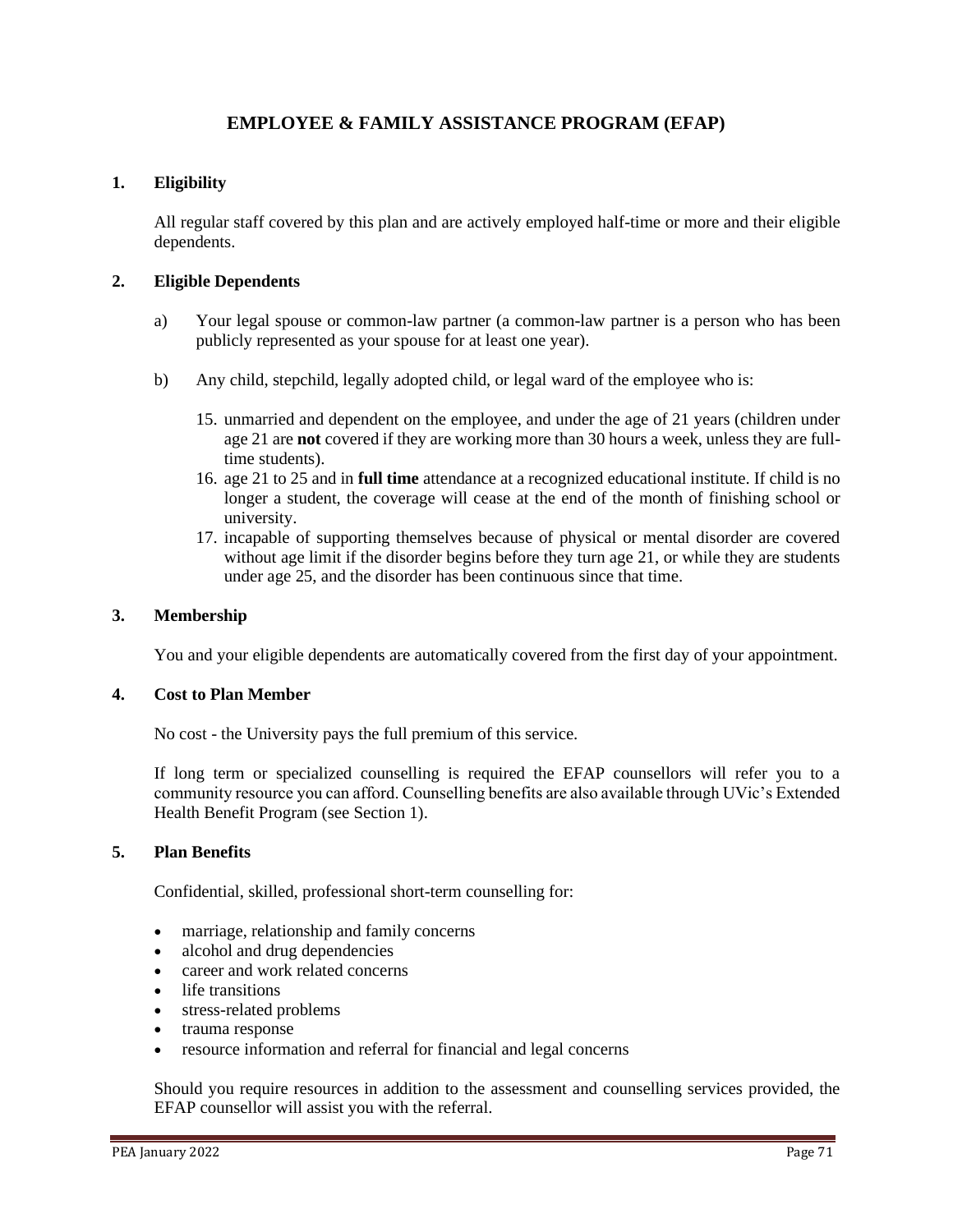#### **6. How to Use the Service (24 hours per day)**

Access your EFAP 24/7 by phone, web or mobile app.

Phone - call 1-844-880-9142 TTY - call 1-877-338-0275

<https://www.workhealthlife.com/>

Download MY EAP app now at your device app store.

#### **5. Termination of Coverage**

Coverage terminates on your last day of employment with the University. If you choose to work past your normal retirement date, coverage will terminate on the earlier of your retirement date, or December 31<sup>st</sup> of the year in which you reach age 71.

#### **8. Plan Carrier**

LifeWorks 400 – 411 Dunsmuir Street Vancouver, BC V6B 1X4 Canada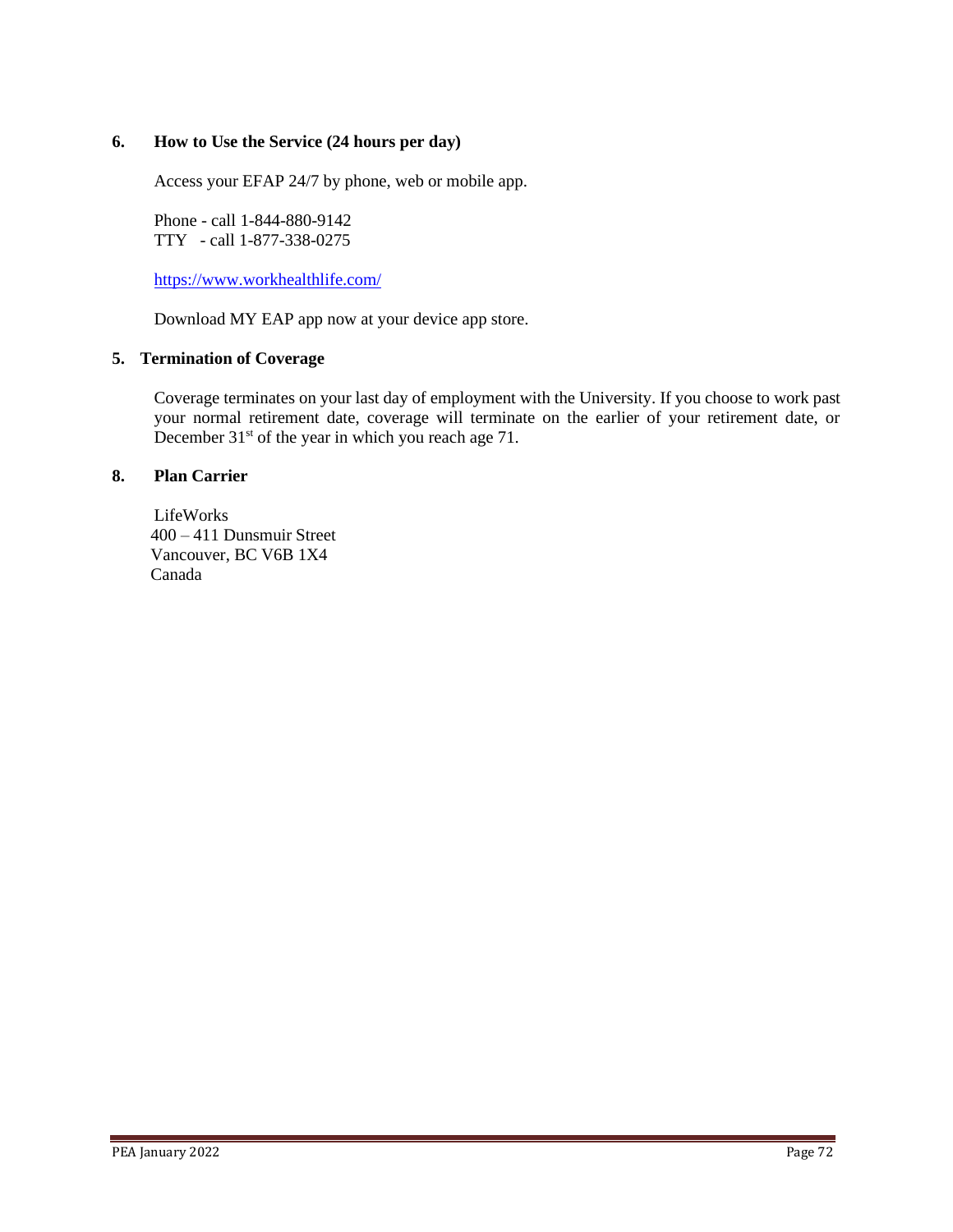## **SECTION 7 BENEFIT PREMIUMS SUMMARY**

This section outlines the various benefit premiums and cost sharing arrangements.

All regular Professional Employees Association (PEA) staff are required to participate in all benefit plans other than Optional Life Insurance. For further details see the previous sections describing each benefit plan.